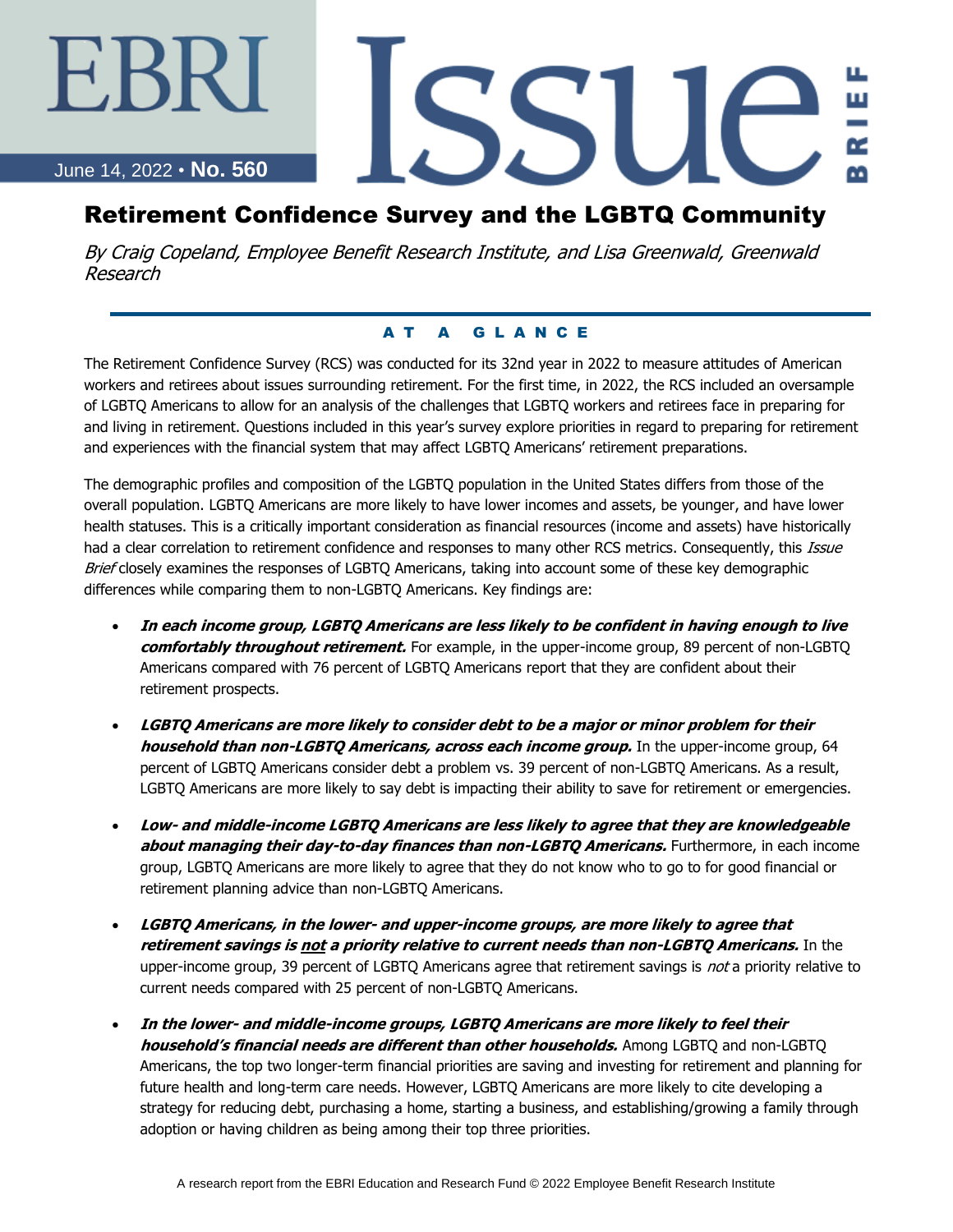- **LGBTQ Americans are less likely to work with a financial advisor but are more likely to express a preference for working with an advisor who has had similar life experiences to them and is an ally of the LGBTQ+ community**. Sixty-three percent of LGBTQ Americans say working with an advisor who is an ally to the LGBTQ+ community is important vs. 21 percent of non-LGBTQ Americans.
- **LGBTQ retirees are more likely to say that they retired earlier than planned.** Sixty percent of LGBTQ retirees say they retired earlier than planned compared with 47 percent of non-LGBTQ Americans. This holds true in the middle- and upper-income groups.

LGBTQ Americans have disproportionately lower financial resources, and how they feel about retirement and financial security is clearly affected by having fewer resources. LGBTQ Americans are more likely to have priorities other than retirement savings, which would mean they could benefit from increased assistance in balancing competing financial priorities, such as debt reduction, supporting family, and their own long-term savings. In addition, financial service companies could make LGBTQ Americans more comfortable in their interactions, as these individuals are more likely to feel that they have not been treated fairly by financial service companies. Lower- and upper-income LGBTQ Americans are also more likely to say they have had trouble accessing or utilizing employer-sponsored benefits for their dependents or beneficiaries, which could be hindering their full participation in these programs.

One financial solution that LGBTQ Americans appear to be especially interested in is products that provide guaranteed income for life, as middle- and upper-income LGBTQ Americans prefer having income stability to maintaining wealth. Thus, a greater understanding by financial service companies and their representatives of the unique needs of the LGBTQ Americans could help LGBTQ Americans reach their more diverse savings goals while providing the income stability in retirement they tend to prefer.

EBRI and Greenwald would like to thank the 2022 RCS sponsors who helped shape this year's survey: American Century, American Funds/Capital Group, Ayco, Bank of America, BlackRock, Columbia Threadneedle, Empower Retirement, Fidelity Investments, FINRA, Jackson National, J.P. Morgan Chase & Co., LGIMA (Legal & General Investment Management America), Mercer, Mutual of America, Nationwide, NEFE, New York Life, PGIM, PIMCO, Principal Financial Group, Retirement Clearinghouse, T. Rowe Price, and US Chamber of Commerce.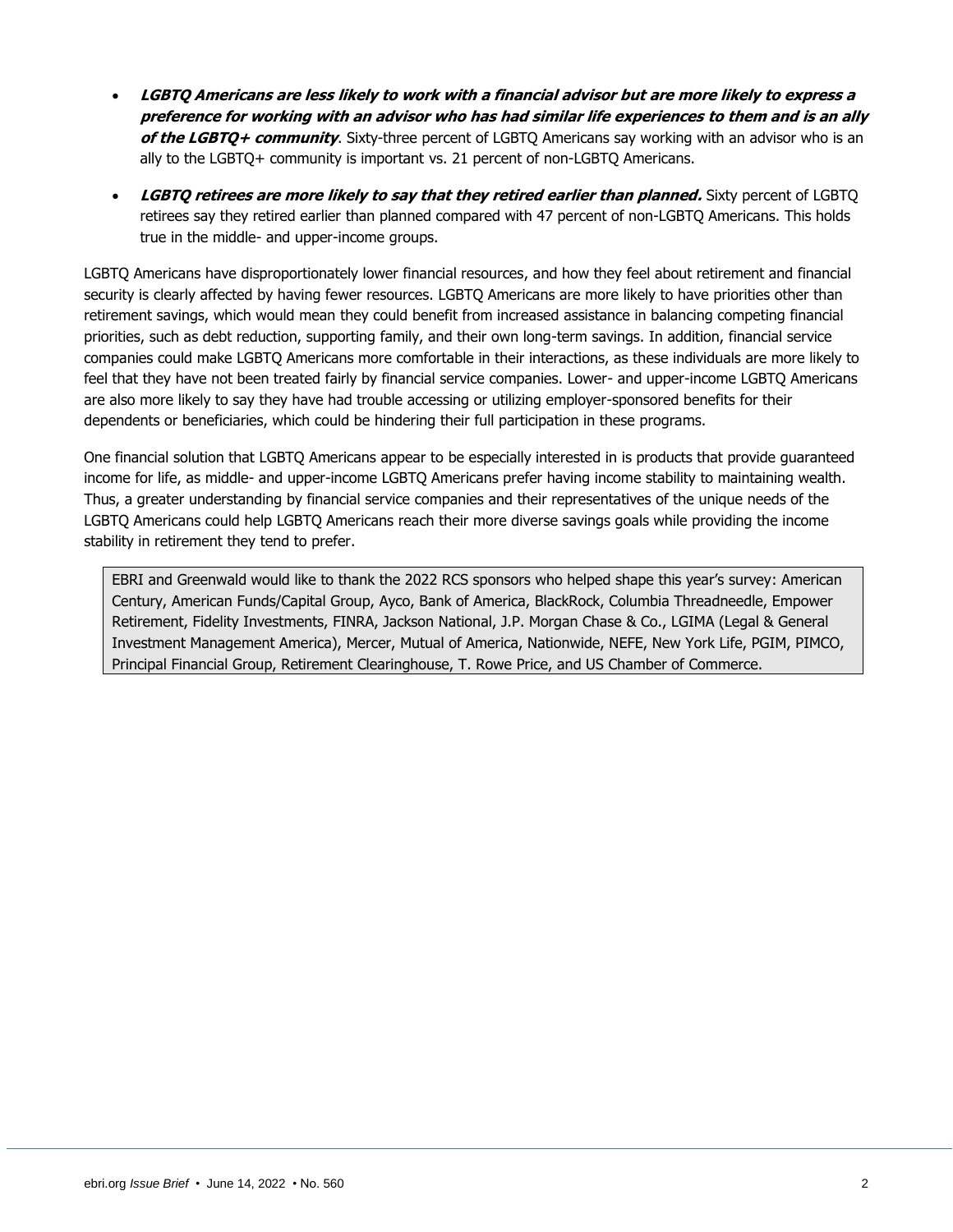Craig Copeland is the Director of Wealth Benefit Research at the Employee Benefit Research Institute (EBRI). Lisa Greenwald is the CEO of Greenwald Research. This Issue Brief was written with assistance from the Institute's research and editorial staffs. Any views expressed in this report are those of the author and should not be ascribed to the officers, trustees, or other sponsors of EBRI, Employee Benefit Research Institute-Education and Research Fund (EBRI-ERF), or their staffs. Neither EBRI nor EBRI-ERF lobbies or takes positions on specific policy proposals. EBRI invites comment on this research.

**Suggested citation:** Copeland, Craig, and Lisa Greenwald, "Retirement Confidence Survey and the LGBTQ Community," EBRI Issue Brief, no. 560 (Employee Benefit Research Institute, June 14, 2021).

**Copyright Information:** This report is copyrighted by the Employee Benefit Research Institute (EBRI). You may copy, print, or download this report solely for personal and noncommercial use, provided that all hard copies retain any and all copyright and other applicable notices contained therein, and you may cite or quote small portions of the report provided that you do so verbatim and with proper citation. Any use beyond the scope of the foregoing requires EBRI's prior express permission. For permissions, please contact EBRI at [permissions@ebri.org.](mailto:permissions@ebri.org)

**Report availability:** This report is available on the internet at [www.ebri.org](file://///cetrom.net/EBRI$/EBRI_Data$/Users/stephen.blakely/Editing%20(Current)/IB/IB.Dec14.K-Update/Dec11-IB-K-update/www.ebri.org)

### **Table of Contents**

| $\label{prop:nonlinear} \textit{Introduction} \,\, \ldots \,\, \ldots \,\, \ldots \,\, \ldots \,\, \ldots \,\, \ldots \,\, \ldots \,\, \ldots \,\, \ldots \,\, \ldots \,\, \ldots \,\, \ldots \,\, \ldots \,\, \ldots \,\, \ldots \,\, \ldots \,\, \ldots \,\, \ldots \,\, \ldots \,\, \ldots \,\, \ldots \,\, \ldots \,\, \ldots \,\, \ldots \,\, \ldots \,\, \ldots \,\, \ldots \,\, \ldots \,\, \ldots \,\, \ldots \,\, \ldots \,\, \ldots \,\, \ldots \,\, \ldots \,\$ |  |
|----------------------------------------------------------------------------------------------------------------------------------------------------------------------------------------------------------------------------------------------------------------------------------------------------------------------------------------------------------------------------------------------------------------------------------------------------------------------------|--|
|                                                                                                                                                                                                                                                                                                                                                                                                                                                                            |  |
|                                                                                                                                                                                                                                                                                                                                                                                                                                                                            |  |
|                                                                                                                                                                                                                                                                                                                                                                                                                                                                            |  |
|                                                                                                                                                                                                                                                                                                                                                                                                                                                                            |  |
|                                                                                                                                                                                                                                                                                                                                                                                                                                                                            |  |
|                                                                                                                                                                                                                                                                                                                                                                                                                                                                            |  |
|                                                                                                                                                                                                                                                                                                                                                                                                                                                                            |  |
|                                                                                                                                                                                                                                                                                                                                                                                                                                                                            |  |
|                                                                                                                                                                                                                                                                                                                                                                                                                                                                            |  |
|                                                                                                                                                                                                                                                                                                                                                                                                                                                                            |  |
|                                                                                                                                                                                                                                                                                                                                                                                                                                                                            |  |
|                                                                                                                                                                                                                                                                                                                                                                                                                                                                            |  |
|                                                                                                                                                                                                                                                                                                                                                                                                                                                                            |  |
|                                                                                                                                                                                                                                                                                                                                                                                                                                                                            |  |
|                                                                                                                                                                                                                                                                                                                                                                                                                                                                            |  |
|                                                                                                                                                                                                                                                                                                                                                                                                                                                                            |  |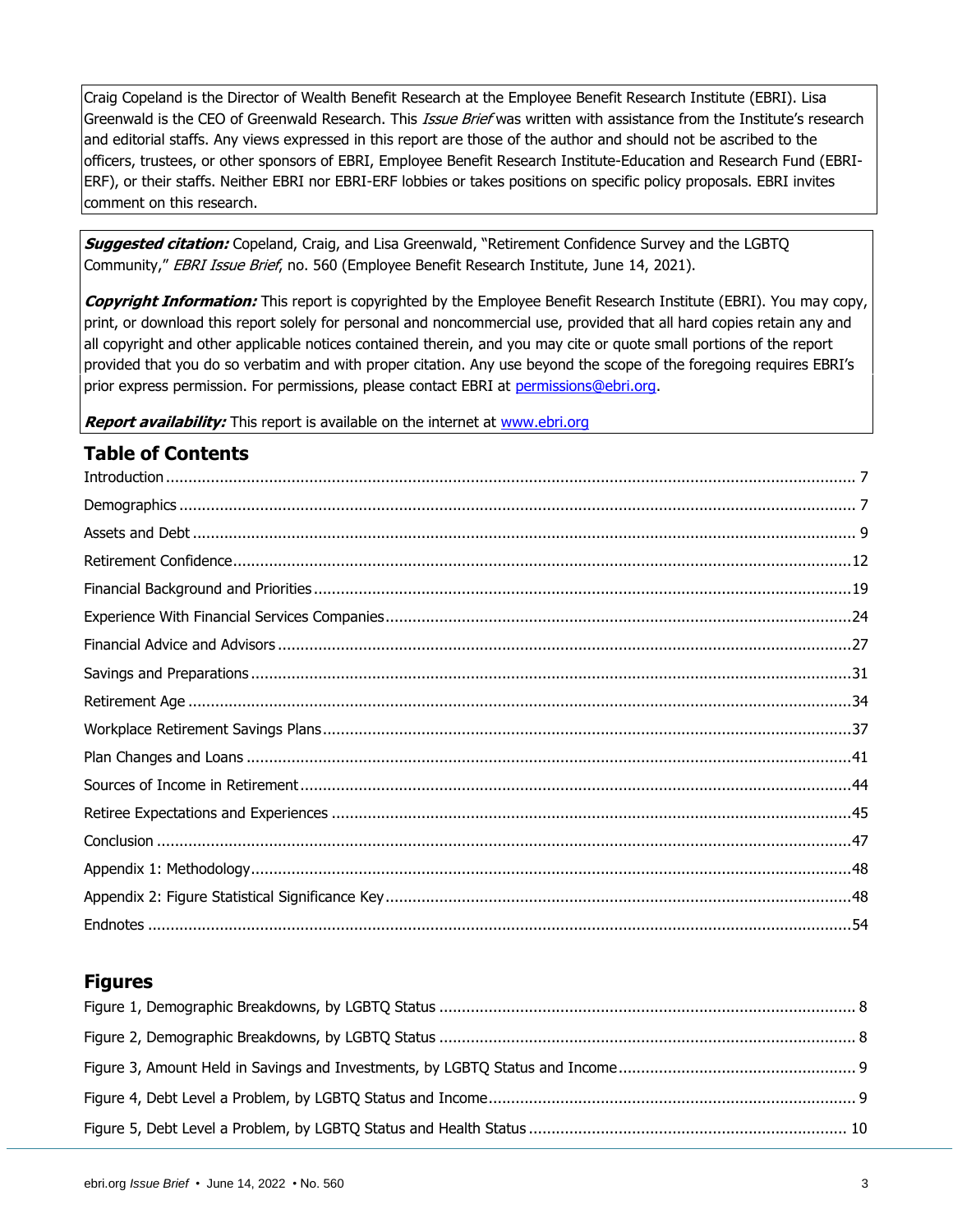| Figure 7, Debt's Impact on Ability to Save for Retirement/Live Comfortably in Retirement, by LGBTQ Status and          |
|------------------------------------------------------------------------------------------------------------------------|
| Figure 8, Non-Mortgage Debt's Impact on Ability to Save for Emergencies, by LGBTQ Status and Income 11                 |
| Figure 9, Non-Mortgage Debt's Impact on Ability to Participate in or Contribute to an Employer's Retirement Plan, by   |
| Figure 10, Confidence in Having Enough Money to Live Comfortably Throughout Retirement, by LGBTQ Status and            |
| Figure 11, Confidence in Having Enough Money to Live Comfortably Throughout Retirement, by LGBTQ Status and            |
| Figure 12, Confidence in Having Enough Money to Live Comfortably Throughout Retirement, by LGBTQ Status and            |
| Figure 13, Change in Confidence in Having Enough Money to Live Comfortably Throughout Retirement Due to the            |
| Figure 14, Change in Confidence in Having Enough Money to Live Comfortably Throughout Retirement Due to the            |
| Figure 15, Confidence in Having Enough Money to Take Care of Basic Expenses During Retirement, by LGBTQ Status         |
| Figure 16, Confidence in Doing a Good Job Preparing Financially for Retirement, by LGBTQ Status and Income  15         |
| Figure 17, Confidence in Having Enough Money to Keep Up With the Cost of Living/Inflation, by LGBTQ Status and         |
| Figure 18, Percentage of Workers Who Agree That Preparing for Retirement Makes Them Stressed, by LGBTQ Status          |
| Figure 19, Confidence in Social Security Continuing to Provide Benefits of at Least Equal Value to Those Received Now, |
| Figure 20, Confidence in Social Security Continuing to Provide Benefits of at Least Equal Value to Those Received Now, |
| Figure 21, Confidence in Medicare Continuing to Provide Benefits of at Least Equal Value to Those Received Now, by     |
| Figure 22, Confidence in Medicare Continuing to Provide Benefits of at Least Equal Value to Those Received Now, by     |
| Figure 23, Percentage Who Agree They Are Knowledgeable About Managing Their Day-to-Day Finances, by LGBTQ              |
| Figure 24, Percentage Who Agree They Are Knowledgeable About Managing Investments for the Future, by LGBTQ             |
| Figure 25, Percentage Who Agree They Are Knowledgeable About Managing Investments for the Future, by LGBTQ             |
| Figure 26, Percentage Who Feel Their Household's Long-Term Financial Needs Are Different Than Other Households, by     |
| Figure 27, Percentage Who Agree That Retirement Savings Is Not a Priority Relative to Current Needs, by LGBTQ Status   |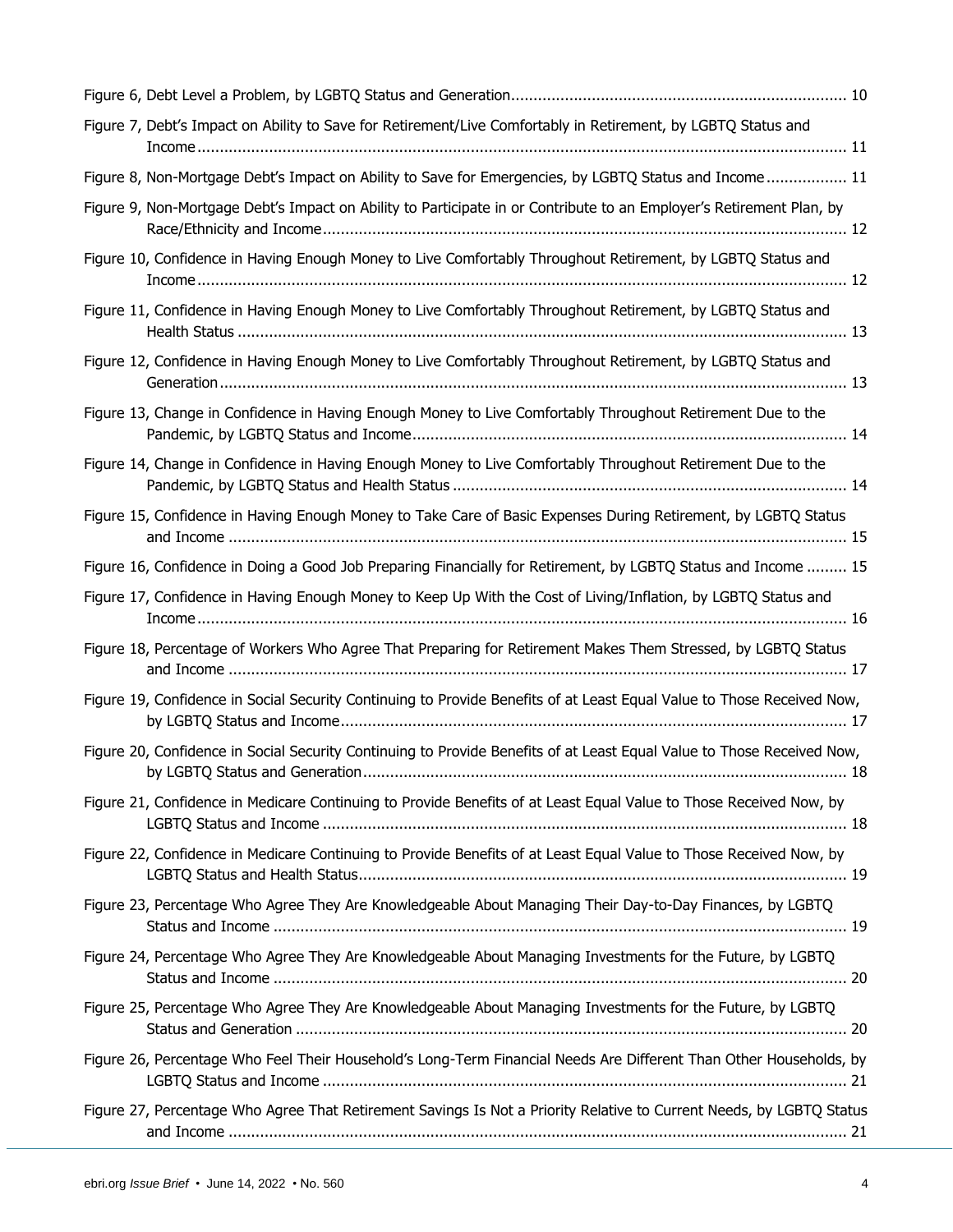| Figure 29, Importance of Income Stability vs. Maintaining Wealth, by LGBTQ Status and Income 22                       |
|-----------------------------------------------------------------------------------------------------------------------|
| Figure 30, Importance of Income Stability vs. Maintaining Wealth, by LGBTQ Status and Generation  23                  |
| Figure 31, Managing Savings vs. Purchasing a Product Providing Guaranteed Income, by LGBTQ Status and Income 23       |
| Figure 32, Percentage Who Feel They Have Not Been Treated Fairly by Financial Services Companies, by LGBTQ Status     |
| Figure 33, Percentage Who Feel They Have Not Been Treated Fairly by Financial Services Companies, by LGBTQ Status     |
| Figure 34, Percentage Who Believe Financial Companies Do Not Understand How to Help Them With Retirement and          |
| Figure 35, Percentage Who Feel They Have Not Been Treated Fairly in Their Workplace, by LGBTQ Status and              |
| Figure 36, Percentage Who Feel They Have Not Been Treated Fairly in Their Workplace, by LGBTQ Status and              |
| Figure 37, Percentage Who Feel They Have Had Trouble Accessing Workplace Benefits for Their Dependents, by LGBTQ      |
| Figure 38, Percentage Who Feel They Do Not Know Who to Go to for Good Financial Advice, by LGBTQ Status and           |
|                                                                                                                       |
| Figure 40, Percentage Who Work With or Think They Will Work With a Professional Financial Advisor or Representative,  |
| Figure 41, Percentage Who Work With a Professional Financial Advisor or Representative, by LGBTQ Status and           |
|                                                                                                                       |
| Figure 43, Criteria Important When Looking for a Financial Advisor or Representative, by LGBTQ Status and Income . 30 |
| Figure 44, When Looking for a Financial Advisor or Representative the Importance of Being an Ally of the LGBTQ+       |
| Figure 45, Percentage of Workers and Retirees Who Calculated How Much They Need to Save for Retirement, by            |
| Figure 46, Percentage of Workers and Retirees Who Calculated How Much They Need to Save for Retirement, by            |
| Figure 47, Percentage Who Have Ever Personally Saved for Retirement, by LGBTQ Status and Income 32                    |
| Figure 48, Percentage Who Have Ever Personally Saved for Retirement, by LGBTQ Status and Generation 33                |
| Figure 49, Percentage Who Agree They Have Enough Savings to Handle an Emergency Expense, by LGBTQ Status and          |
|                                                                                                                       |
|                                                                                                                       |
| Figure 52, Share of Retirees Who Retired Earlier, Later, or When Planned, by LGBTQ Status 35                          |
| Figure 53, Share of Retirees Who Retired Earlier, Later, or When Planned, by LGBTQ Status and Income  35              |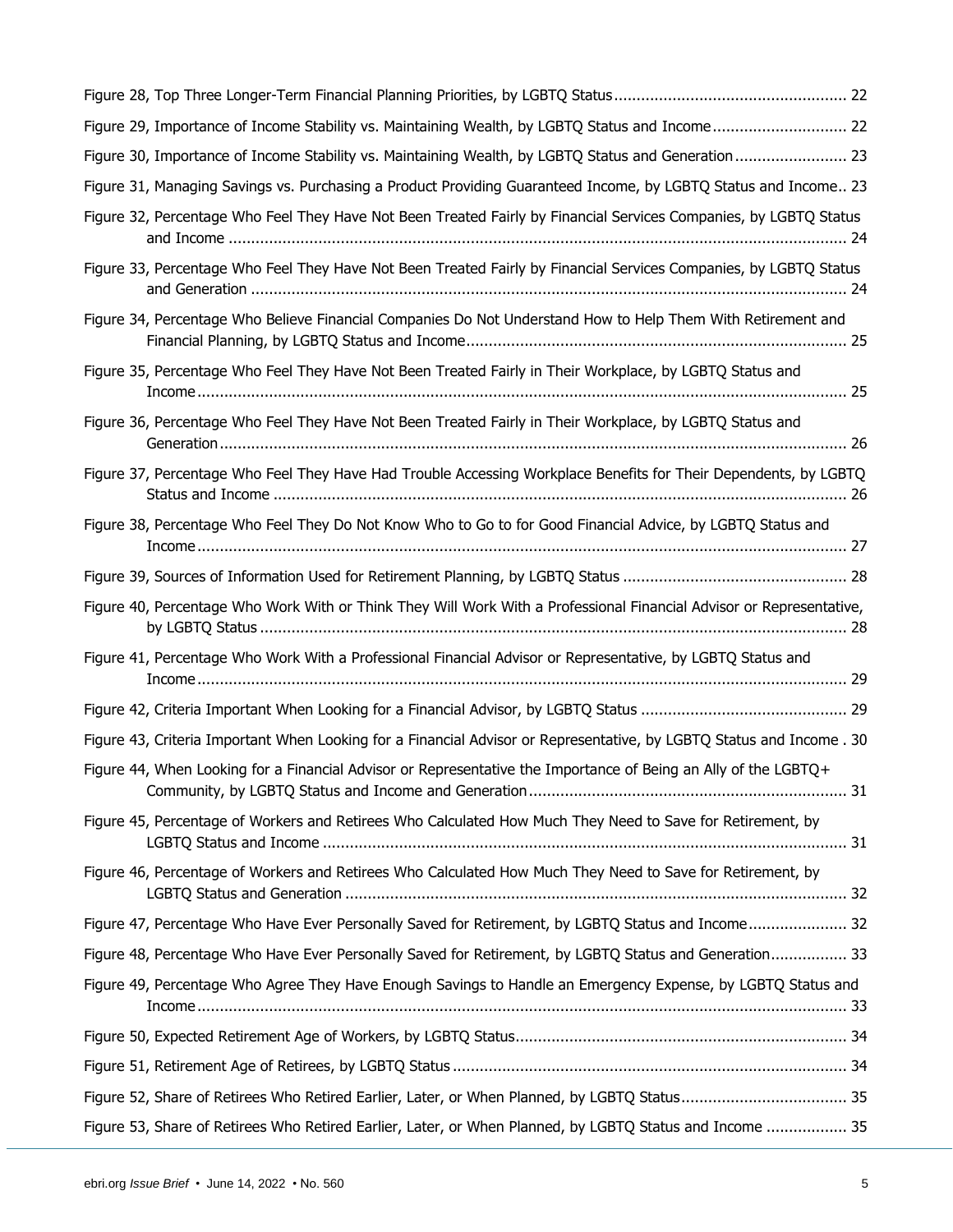| Figure 55, Workers Adjusting Target Retirement Age Since January 1, 2021, by LGBTQ Status  36                        |
|----------------------------------------------------------------------------------------------------------------------|
| Figure 56, Percentage of Employed Workers Who Are Offered a Retirement Savings Plan and the Percentage Who           |
| Figure 57, How Well Do Retirement Savings Plan Participants Understand Certain Investment Options, by LGBTQ          |
| Figure 58, Percentage Who Are Confident in Their Ability to Choose the Right Investments for Their Situation, by     |
| Figure 59, Top Three Factors Workplace Retirement Plan Participants Consider When Selecting Investment Options, by   |
| Figure 60, Percentage of Workplace Retirement Plan Participants Satisfied With Various Aspects of the Plan, by LGBTQ |
| Figure 61, Top Five Most Valuable Improvements to Retirement Savings Plans, as Ranked by Those Offered a Plan, by    |
| Figure 62, Preference for Retirement Savings When Changing Employers, by LGBTQ Status  41                            |
| Figure 63, Percentage Who Have Taken a Loan or Withdrawal from Their Retirement Savings Plan, by LGBTQ Status        |
| Figure 64, Percentage of Those Who Saved for Retirement and Have Taken a Loan or Withdrawal Who Took a Loan, by      |
| Figure 65, Percentage of Those Who Saved for Retirement and Have Taken a Loan or Withdrawal Who Took an Early        |
| Figure 66, Percentage of Those Who Saved for Retirement and Have Taken a Loan or Withdrawal Who Took a Hardship      |
| Figure 67, Top Four Reasons for Taking a Loan From a Retirement Savings Plan, by LGBTQ Status 43                     |
| Figure 68, Extent of Expected or Current Sources of Income (Net Major/Minor Source), by LGBTQ Status 44              |
| Figure 69, Workers' Expectations About Working After Retirement vs. Retirees Actually Doing So, by LGBTQ Status  45  |
| Figure 70, How Do Retirees' Lifestyles Compare With What Was Expected Before Retirement, by LGBTQ Status 46          |
|                                                                                                                      |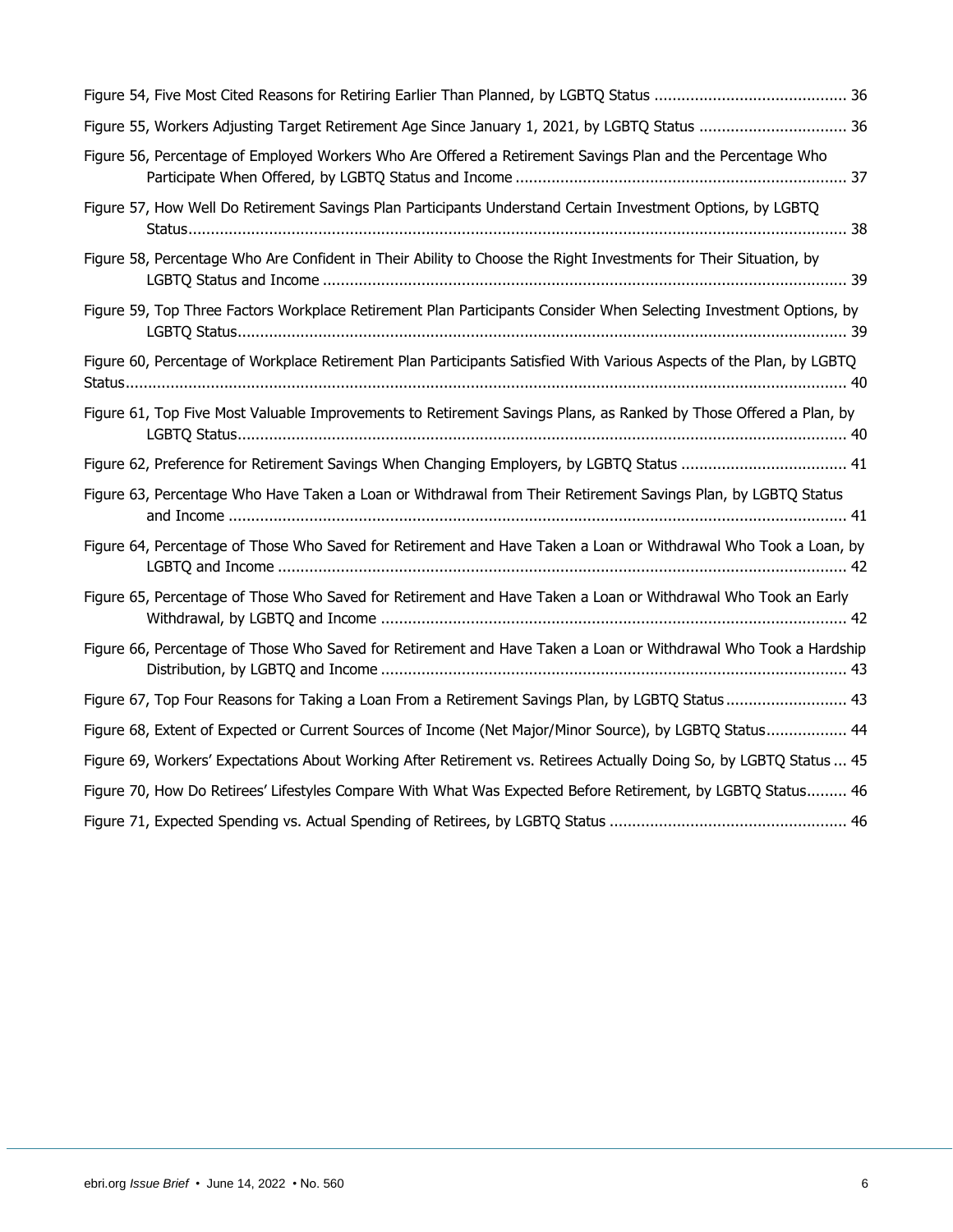# Retirement Confidence Survey and the LGBTQ Community

By Craig Copeland, Employee Benefit Research Institute, and Lisa Greenwald, Greenwald Research

# <span id="page-6-0"></span>**Introduction**

The Retirement Confidence Survey (RCS) was conducted for its 32nd year in 2022 to measure attitudes toward, preparations for, and understanding of the various issues/products for retirement by American workers and retirees.<sup>1</sup> The RCS found that Americans in 2022 had near-record-high confidence in having enough money to live comfortably throughout retirement. These levels held despite the ongoing impact of the COVID-19 pandemic and inflation. However, the survey also found that many workers and retirees haven't prepared or didn't prepare for retirement, and the pandemic most affected those least able to handle the financial impact of it.

The 2022 RCS included an oversample of LGBTQ workers and retirees to explore and identify potential differences in attitudes, experiences, and behaviors related to financial management and preparing for retirement.<sup>2</sup> In particular, LGBTO Americans are more likely to have lower incomes and assets. Due to these unique challenges, this *Issue Brief* more closely examines LGBTQ Americans' perspectives of retirement using the measures developed in the RCS. Furthermore, new questions were added this year to evaluate priorities in regard to preparing for retirement and experiences with the financial system that may affect LGBTQ Americans' retirement preparations.

The advantage of an oversample is the ability to control for important factors that are strongly associated with many of the results relating to retirement preparations, in particular household income. The RCS has historically demonstrated significant differences in how respondents in lower- and upper- income groups respond to survey questions. Therefore, many of the figures will use household income as a control to see which differences by LGBTQ status persist even when comparing respondents of the same incomes. In addition, other variables such as health status and generation of the respondent are used in this report.

### **A Note on the Figures**

The exact wording from the questionnaire, who is being asked the question, and the unweighted sample size of the group being asked are contained in each figure. Also, an  $*$  is used to signify that a statistically significant difference exists for the group that has the indicator. All significance tests are at the 95 percent level. Appendix 2 at the end of the report details the exact significant differences in each figure indicated by an  $*$ . If no such indicator is present, the results are not statistically significantly different. The percentages in the figures may not total to 100 percent due to rounding and/or missing categories.

# <span id="page-6-1"></span>**Demographics**

LGBTQ Americans have significant differences by demographic characteristics. First, 10 percent of Americans identify as LGBTQ (Figure 1). LGBTQ Americans are more likely to have lower incomes, as only 42 percent of LGBTQ Americans had incomes of \$75,000 or more compared with 55 percent of non-LGBTQ Americans.<sup>3</sup> LGBTQ Americans are more likely to be younger; 42 percent of LGBTQ Americans are ages 25–34 compared with 18 percent of non-LGBTQ Americans, and are less likely to be retired — 9 percent vs. 26 percent of non-LGBTQ Americans. Furthermore, LGBTQ Americans are less likely to be married than non-LGBTQ Americans (28 percent vs. 59 percent), but they are more likely to be not married, living with a partner — 24 percent compared with 6 percent for non-LGBTQ Americans (Figure 2). LGBTQ Americans are also more likely to say their health status is fair or poor (21 percent vs. 14 percent).

Among LGBTQ Americans, 53 percent identify as female; 42 percent as male; 4 percent as gender non-conforming, non-binary, or genderqueer; and 3 percent as transgender (Figure 2). For sexual orientation, 49 percent of LGBTQ Americans identify as bisexual, 46 percent as gay or lesbian, and 6 percent as other orientations.<sup>4</sup>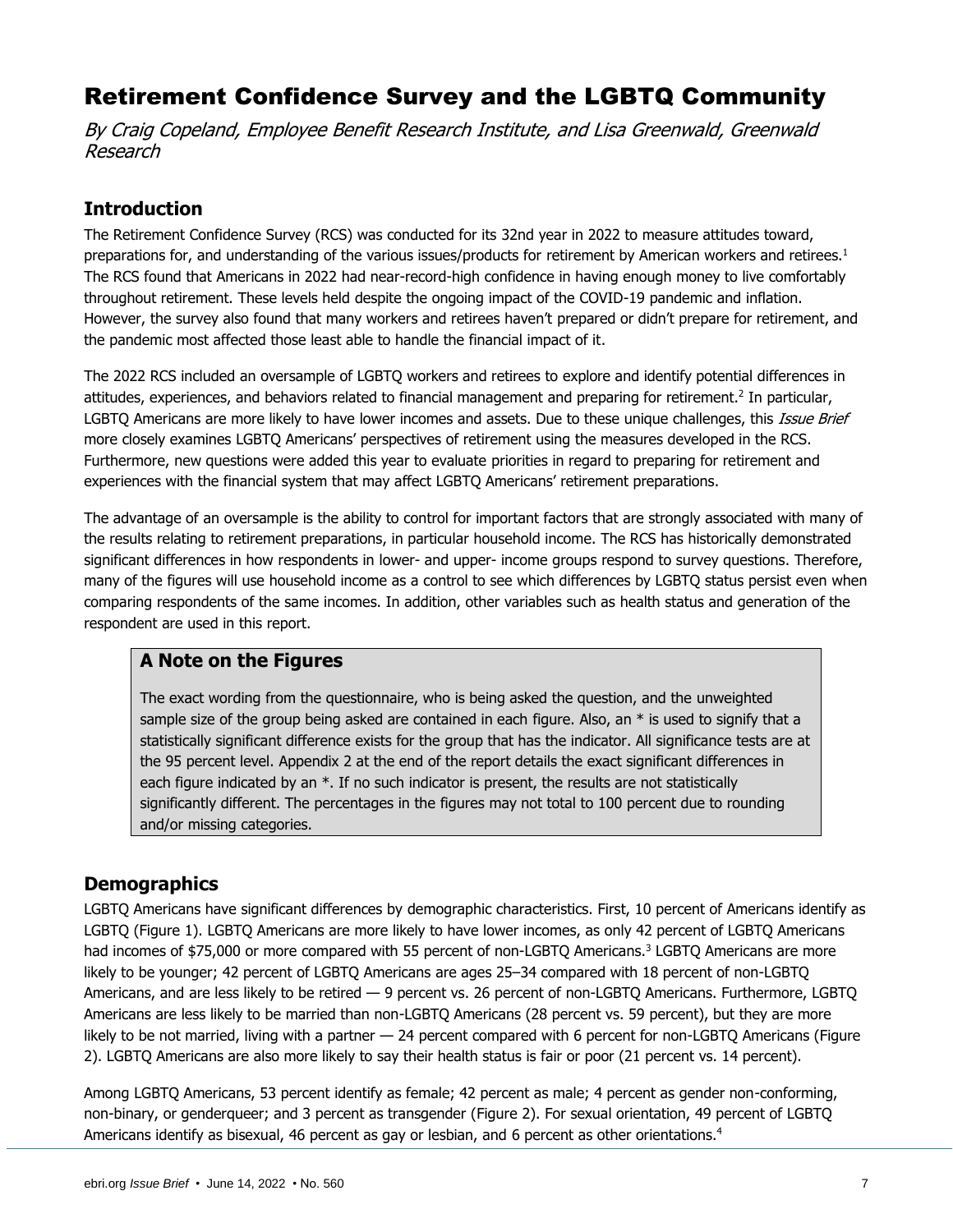

Source: Employee Benefit Research Institute and Greenwald Research 2022 Retirement Confidence Survey.

**Figure 2 Demographic Breakdowns, by LGBTQ Status**

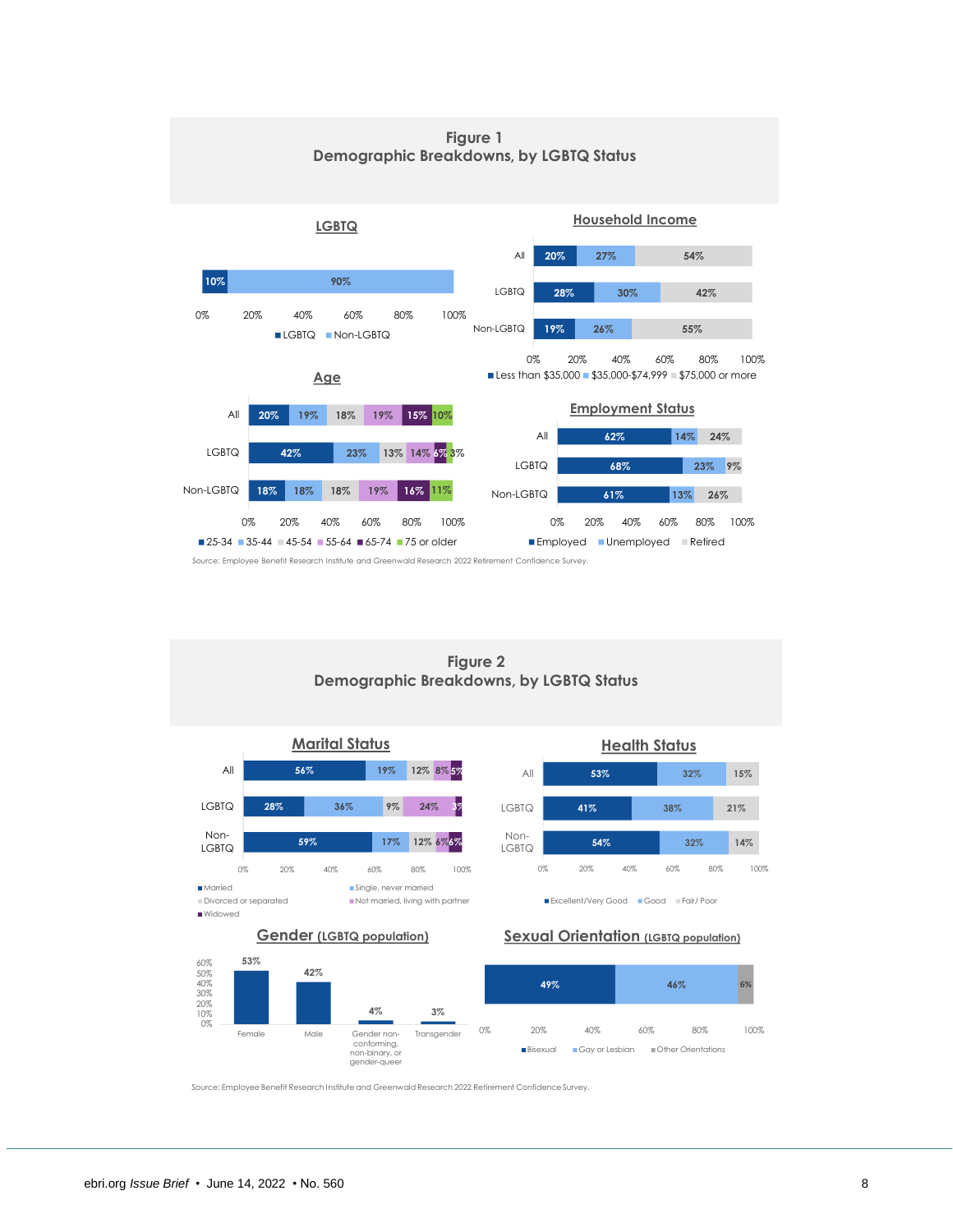# <span id="page-8-0"></span>**Assets and Debt**

In each income group, non-LGBTQ Americans are more likely to have \$250,000 or more in savings and investments (outside of their primary home and defined benefit plans) than LGBTQ Americans (Figure 3). For example, among middle-income (\$35,000–\$74,999) Americans, 24 percent of non-LGBTQ Americans have this level of assets compared with 12 percent of LGBTQ Americans.



As for debt, non-LGBTQ Americans are more likely to consider debt to not be a problem across each income group (Figure 4), each health status category (Figure 5), and the two younger generations (Millennials and Gen X) (Figure 6).

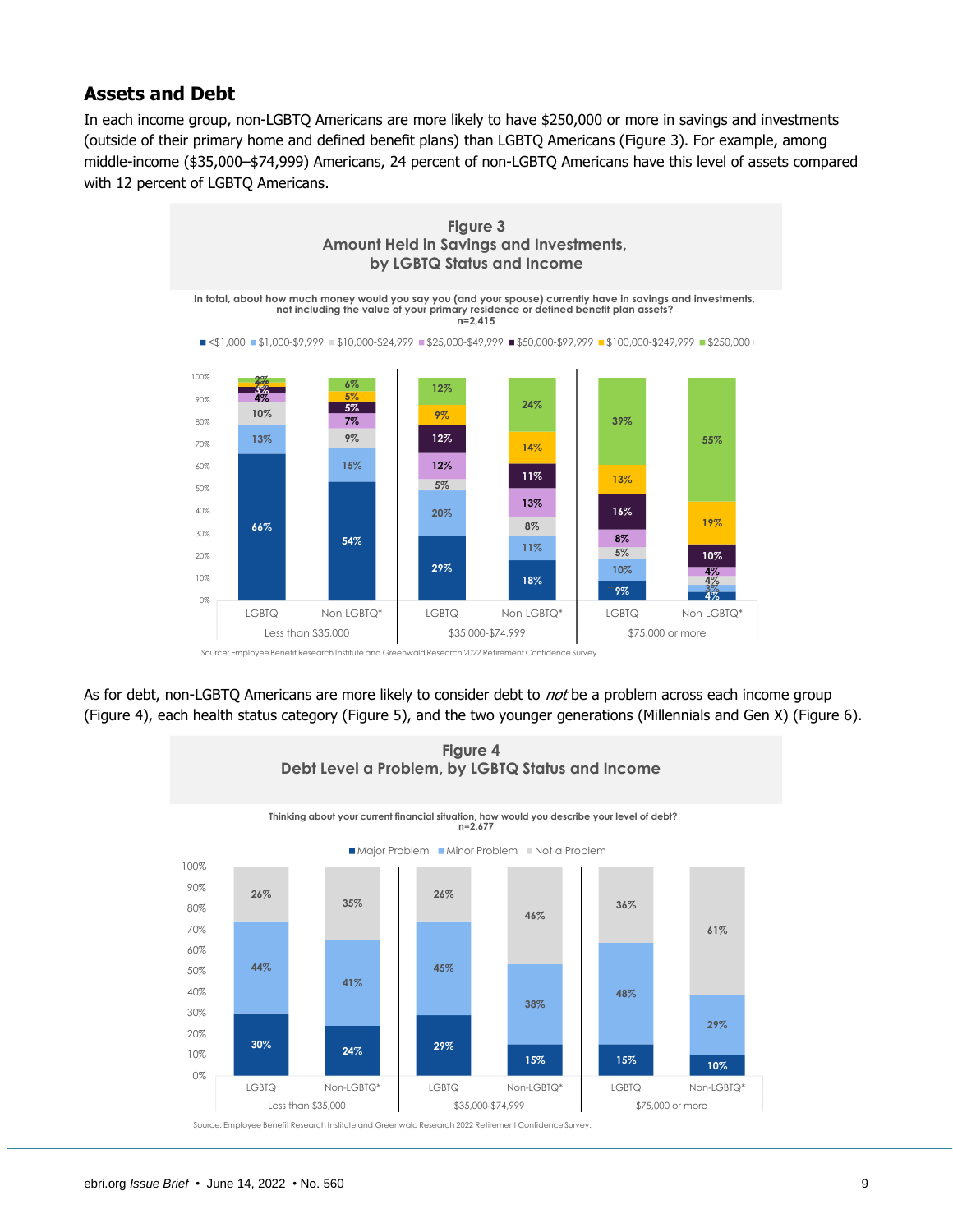### **Figure 5 Debt Level a Problem, by LGBTQ Status and Health Status**

**14% 29% 33% 9% 17% 28% 44% 47% 47% 31% 35% 39% 41% 24% 20% 60% 48% 33%** 0% 10% 20% 30% 40% 50% 60% 70% 80% 90% 100% Excellent/Very Good Good Fair/Poor Excellent/Very Good Good Fair/Poor LGBTQ Non-LGBTQ\* ■ Major Problem ■ Minor Problem ■ Not a Problem

**Thinking about your current financial situation, how would you describe your level of debt? n=2,677**

Source: Employee Benefit Research Institute and Greenwald Research 2022 Retirement Confidence Survey.

**Figure 6 Debt Level a Problem, by LGBTQ Status and Generation**

**Thinking about your current financial situation, how would you describe your level of debt? n=2,677**

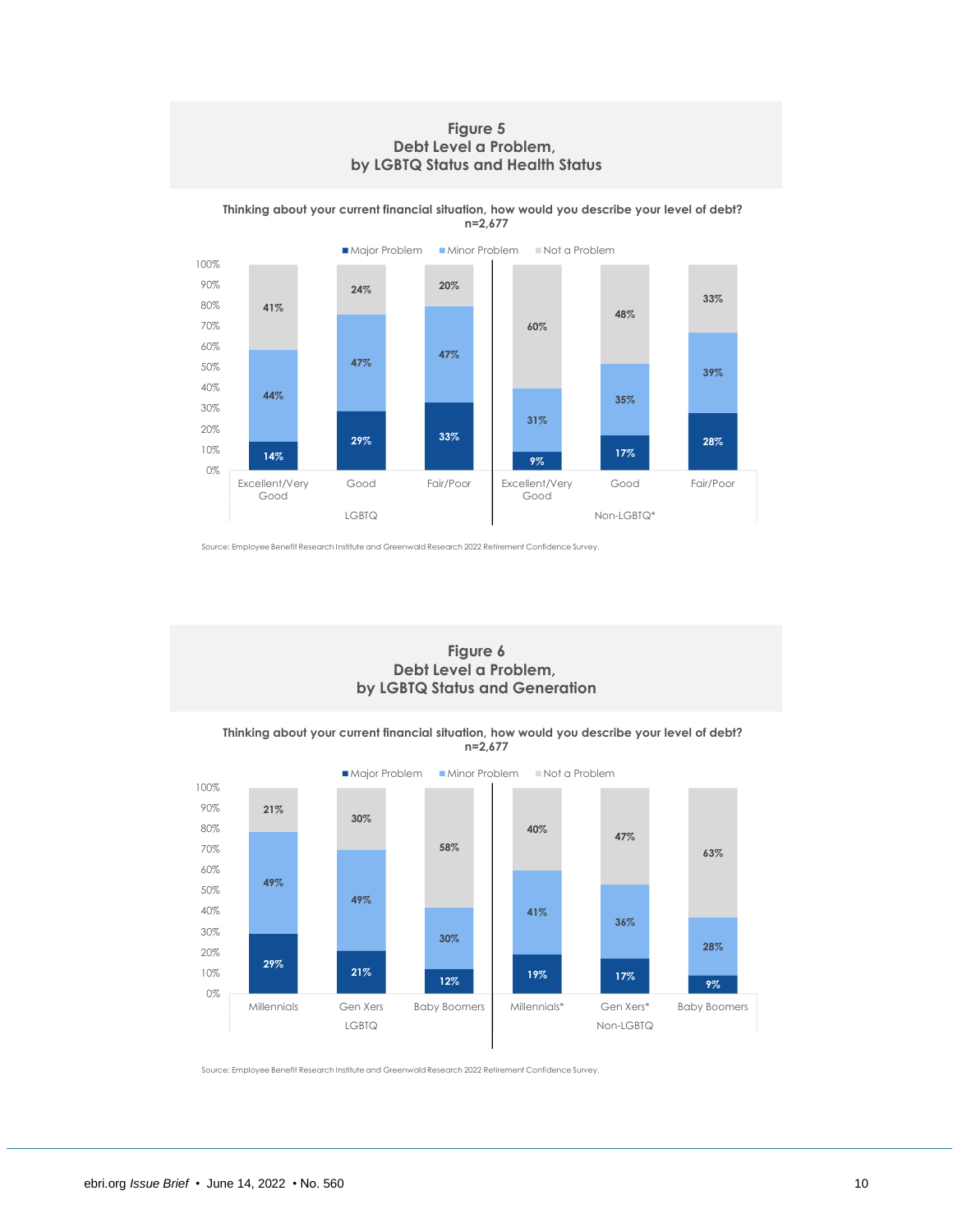It follows that LGBTQ workers and retirees are more likely to say debt is impacting their ability to save for retirement or live comfortably in retirement, across each income group (Figure 7). For example, among middle-income Americans, 63 percent of LGBTQ Americans either strongly or somewhat agree with the statement that debt is negatively impacting their ability to save for retirement or live comfortably in retirement vs. 43 percent of non-LGBTQ Americans. There is a similar finding across each income group on debt's impact on saving for emergencies, as LGBTQ Americans are more likely to say that their non-mortgage debt is having a major or minor negative impact on their ability to save for emergencies (Figure 8). While not found to be significant across all income groups, upper-income non-LGBTQ Americans are more likely to say that non-mortgage debt does not negatively impact their ability to participate in or contribute to an employer's retirement plan than are LGBTQ Americans (Figure 9).



Source: Employee Benefit Research Institute and Greenwald Research 2022 Retirement Confidence Survey.

### **Figure 8 Non-Mortgage Debt's Impact on Ability to Save for Emergencies, by LGBTQ Status and Income**

**To what extent is your non-mortgage debt having a negative impact on your ability to do the following? Save for Emergencies n=2,677**



Major Impact Minor Impact No Impact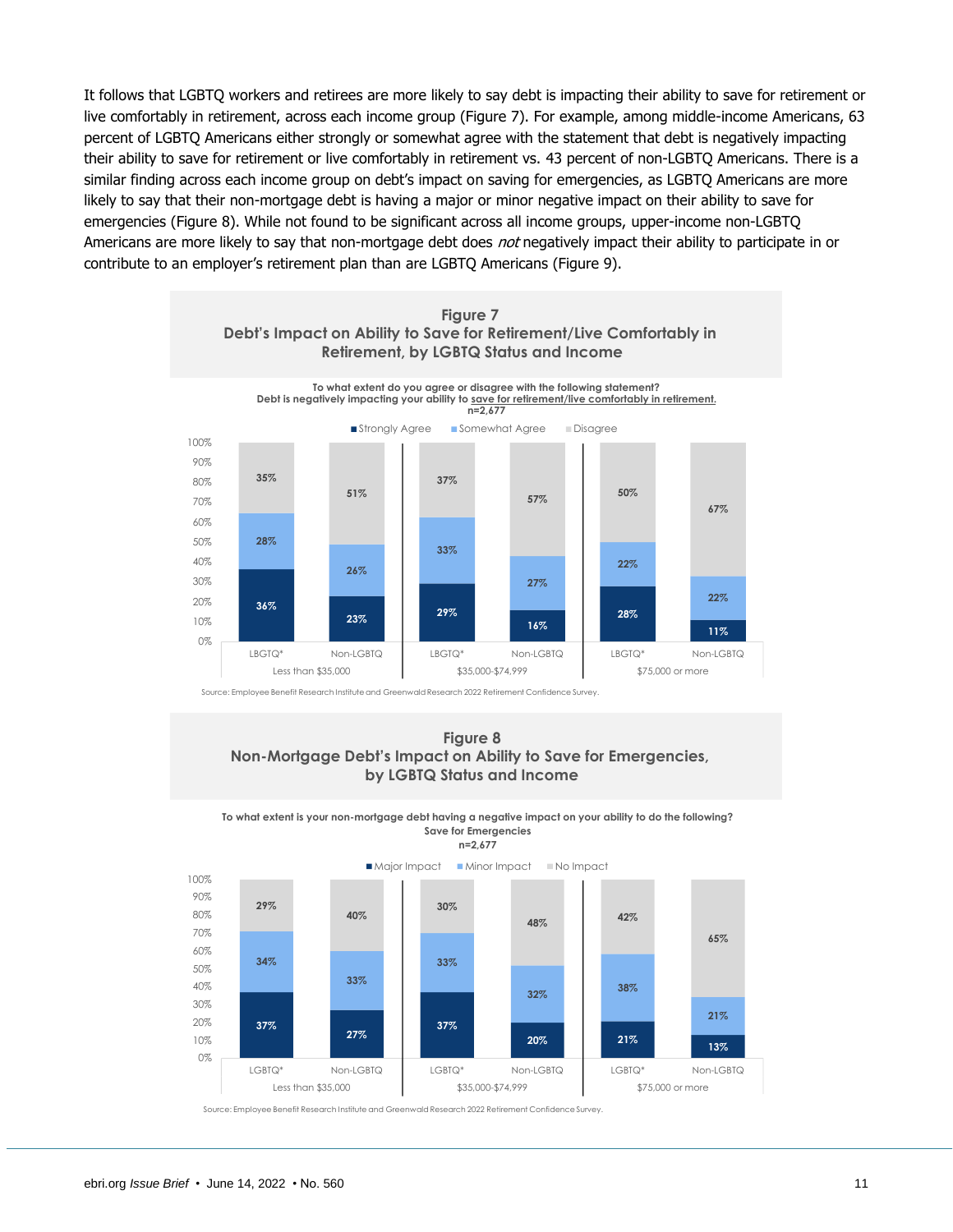### **Figure 9 Non-Mortgage Debt's Impact on Ability to Participate in or Contribute to an Employer's Retirement Plan, by LGBTQ Status and Income**





# <span id="page-11-0"></span>**Retirement Confidence**

To gauge how workers and retirees feel about their retirement prospects, the RCS has annually asked Americans how confident they are that they and their spouse will have enough money to live comfortably throughout their retirement years. In 2022, retirement confidence levels among both retirees and workers are near all-time highs. While confidence in having enough money to live comfortably in retirement increases with income, the percentage of non-LGBTQ Americans being very or somewhat confident is significantly higher than the percentage of LGBTQ Americans in each income group (Figure 10). For example, in the middle-income group, 51 percent of LGBTQ Americans are not confident compared with 29 percent of non-LGBTQ Americans.

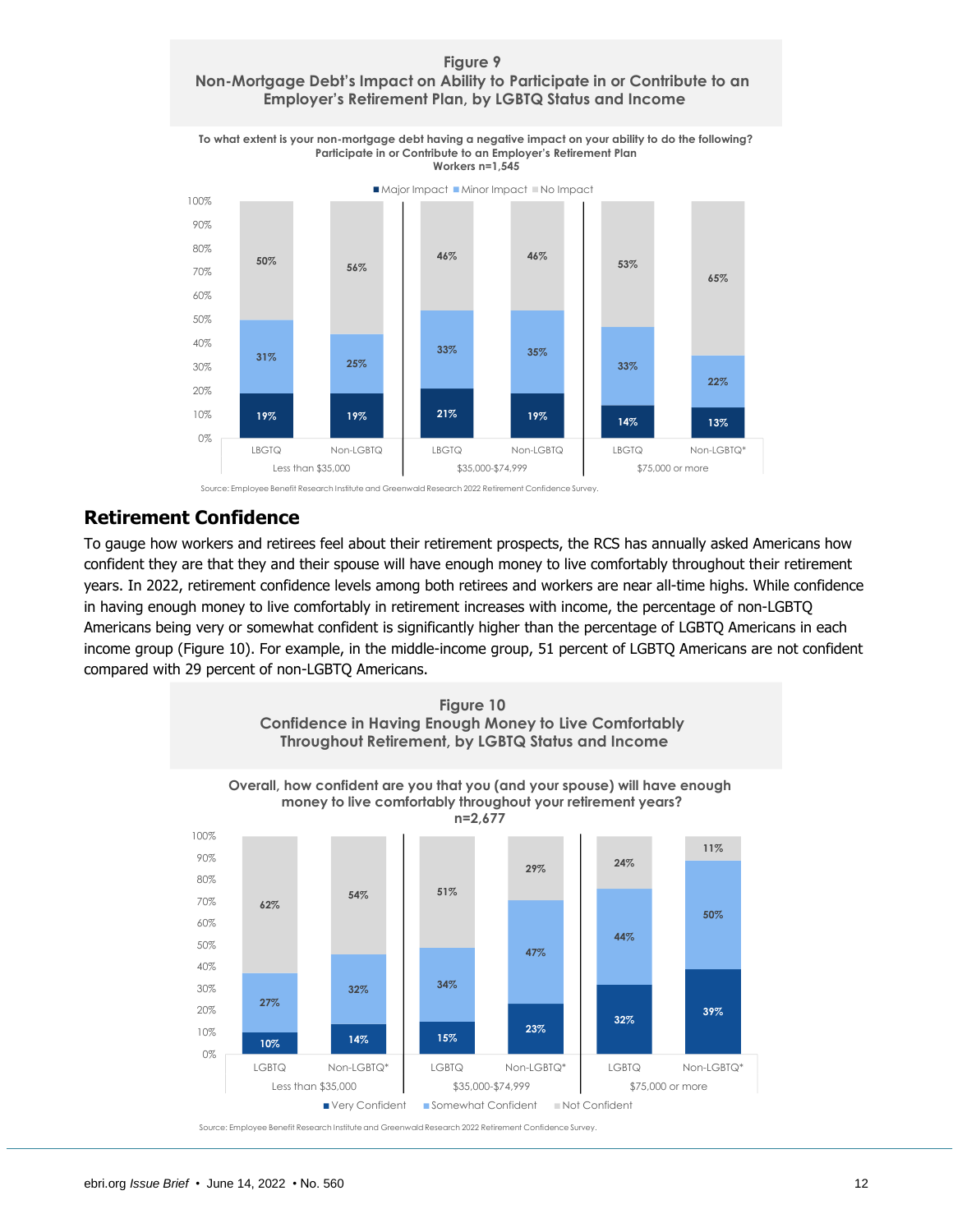Looking at self-reported health status, LGBTQ Americans with excellent/very good or good health statuses are more likely to not be confident in having enough money to live comfortably throughout retirement than non-LGBTQ Americans — 27 percent and 48 percent vs. 12 percent and 30 percent, respectively (Figure 11). In addition, LGBTQ Americans in each generation are less likely to be confident than non-LGBTQ Americans (Figure 12).



Source: Employee Benefit Research Institute and Greenwald Research 2022 Retirement Confidence Survey.



**Overall, how confident are you that you (and your spouse) will have enough money to live comfortably throughout your retirement years? n=2,677**

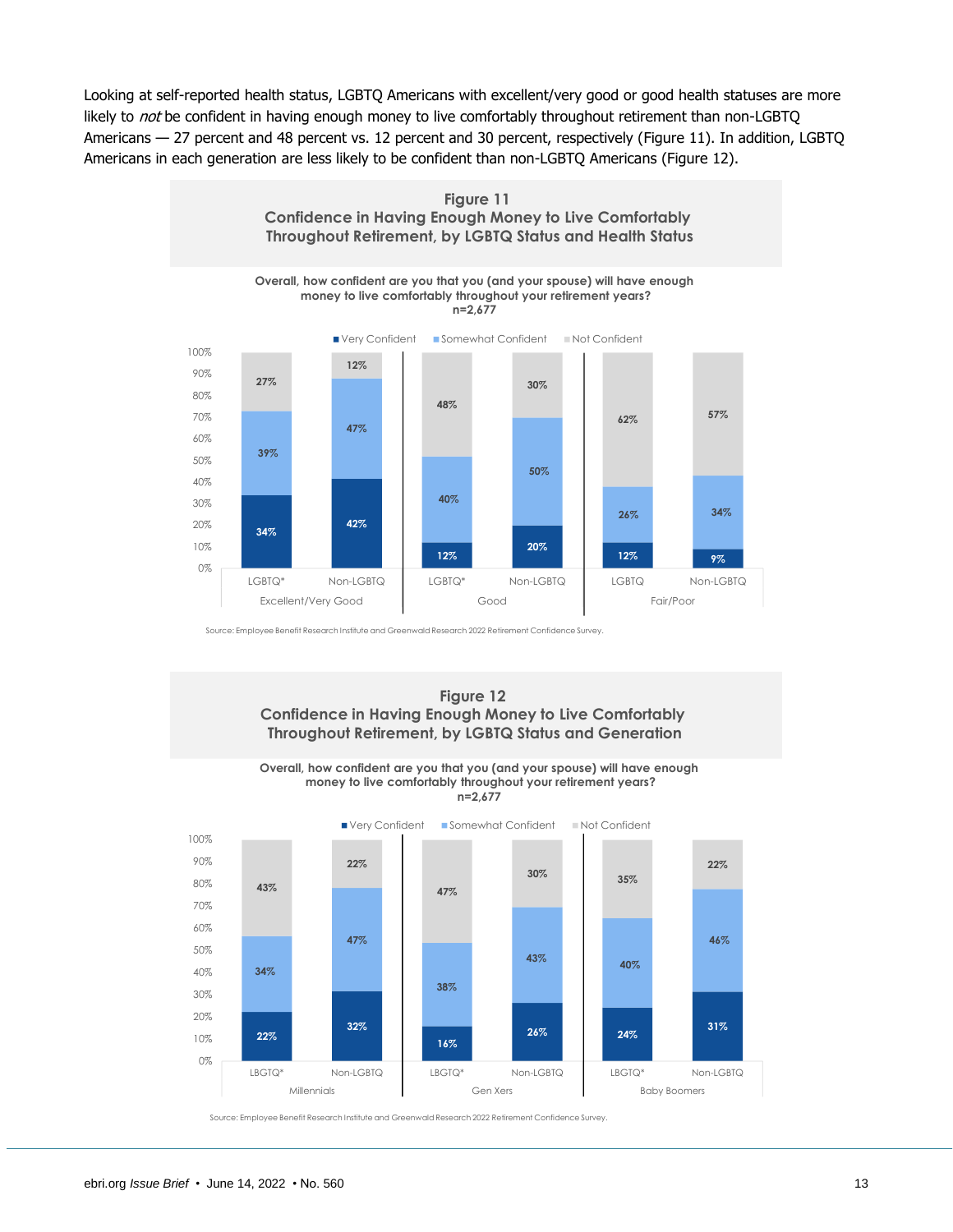The pandemic had an impact on many Americans' confidence in living comfortably throughout retirement and their ability to save for retirement over the past year. Depending on the income level, one-quarter to one-half of Americans report that they are less confident due to the pandemic (Figure 13). When comparing by LGBTQ status, LGBTQ Americans in the lower- and middle-income groups are more likely to say they are less confident in the last year as a result of the pandemic. LGBTQ Americans are also more likely to say they are less confident as a result of the pandemic for those with both of the two higher health statuses (Figure 14).



**Figure 13 Change in Confidence in Having Enough Money to Live Comfortably**

Source: Employee Benefit Research Institute and Greenwald Research 2022 Retirement Confidence Survey.

**Figure 14 Change in Confidence in Having Enough Money to Live Comfortably Throughout Retirement Due to the Pandemic, by LGBTQ Status and Health Status**

**Over the past year, how has the COVID-19 pandemic and its health and** 

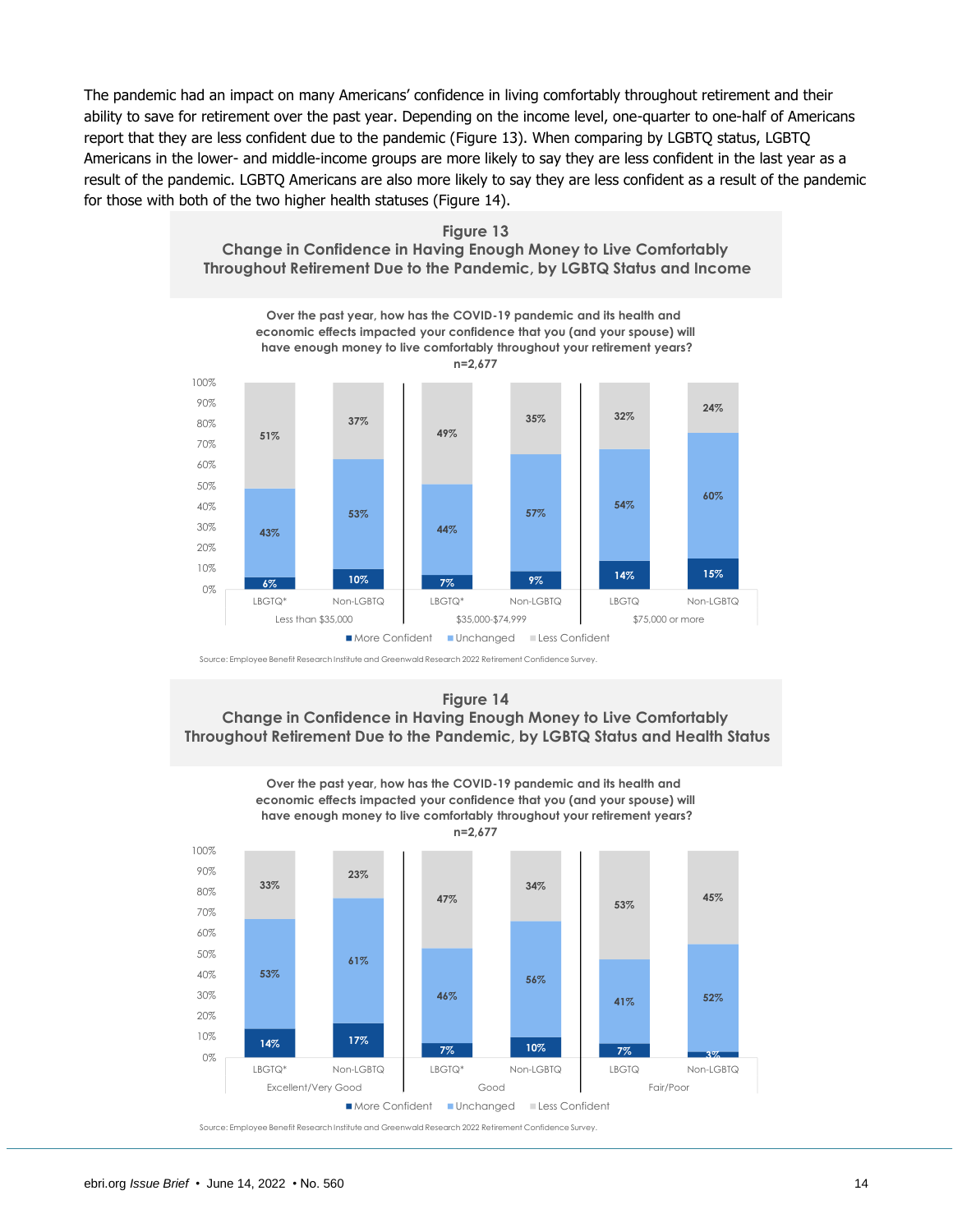With regard to other aspects of retirement, the share of LGBTQ Americans lacking confidence in having enough to cover basic expenses is greater than that of non-LGBTQ Americans in each income group (Figure 15). Furthermore, the share of LGBTQ Americans feeling not confident that they are doing a good job preparing for retirement is again higher than that of non-LGBTQ Americans across each income group (Figure 16).



Source: Employee Benefit Research Institute and Greenwald Research 2022 Retirement Confidence Survey.



**How confident are you (and your spouse) about the following aspect related to retirement? You (are doing/did) a good job of preparing financially for your retirement**

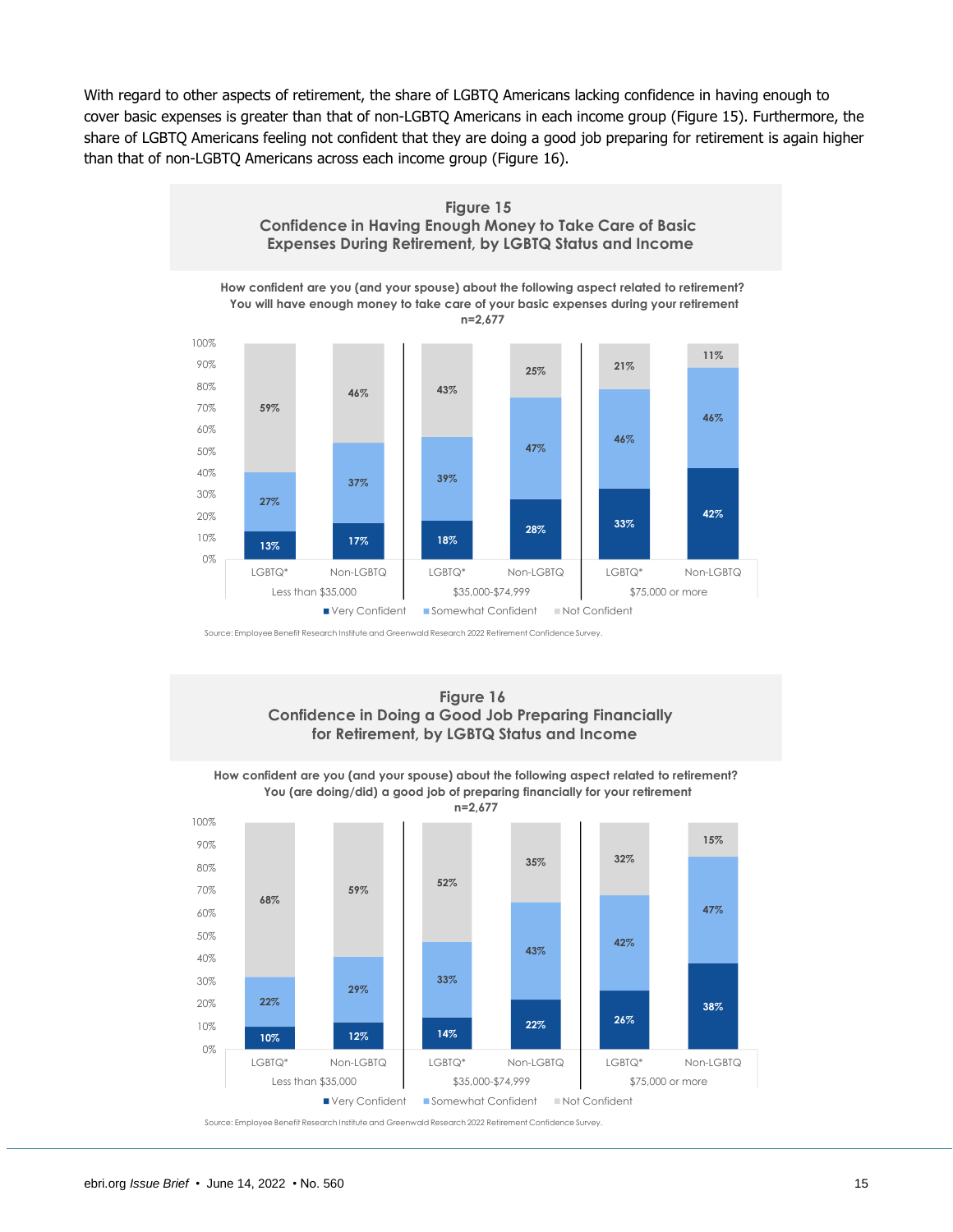Lower incomes are associated with individuals being less confident in having enough money to keep up with the cost of living/inflation in retirement (Figure 17). For example, among LGBTQ Americans, 70 percent of those with incomes less than \$35,000 are not confident that they will be able to keep up with the cost of living/inflation compared with 32 percent of those with incomes of \$75,000 or more. Furthermore, LGBTQ Americans are more likely in each income group to say that they are not confident in having enough money to keep up with the cost of living/inflation than non-LGBTQ Americans.



Source: Employee Benefit Research Institute and Greenwald Research 2021 Retirement Confidence Survey.

A majority of workers, regardless of income or LGBTQ status, agree that preparing for retirement makes them feel stressed (Figure 18). However, non-LGBTQ workers are more likely than LGBTQ workers to *disagree* that preparing for retirement makes them feel stressed. In particular, in the middle-income group, 36 percent of non-LGBTQ Americans disagree that preparing for retirement makes them feel stressed vs. 23 percent of LGBTQ Americans.

LGBTQ Americans in the higher two income groups are less likely to feel confident in the ability of the Social Security system in the United States to continue to pay benefits of at least equal value to that offered today than non-LGBTQ Americans (Figure 19). Millennial LGBTQ Americans are also more likely to be not confident that the benefits will at least be maintained, while non-LGBTQ Generation Xers are more likely to be very confident in the benefits being at least equal in value to that of today (Figure 20).

Again, middle- and upper-income LGBTQ Americans are more likely to be not confident in the ability of the Medicare system to continue to pay benefits of at least equal value to that offered today than non-LGBTQ Americans (Figure 21). Americans in better health are more likely to be confident in that Medicare benefits will continue to be at least equal to that offered today, but LGBTQ Americans with the higher two health statuses are more likely to be not confident than non-LGBTQ Americans that the benefits will continue to be at least equal in value to that offered today (Figure 22).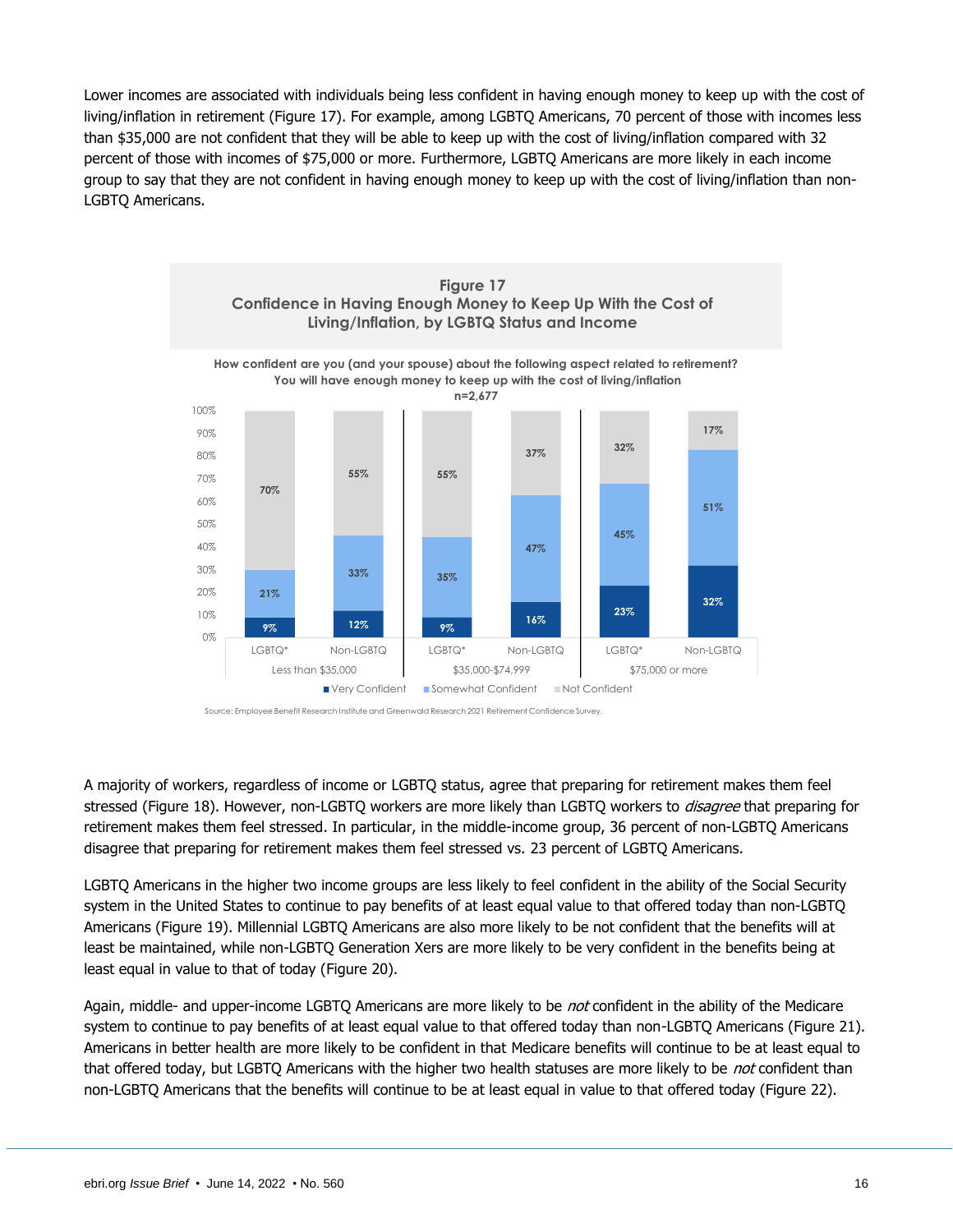



Source: Employee Benefit Research Institute and Greenwald Research 2022 Retirement Confidence Survey.





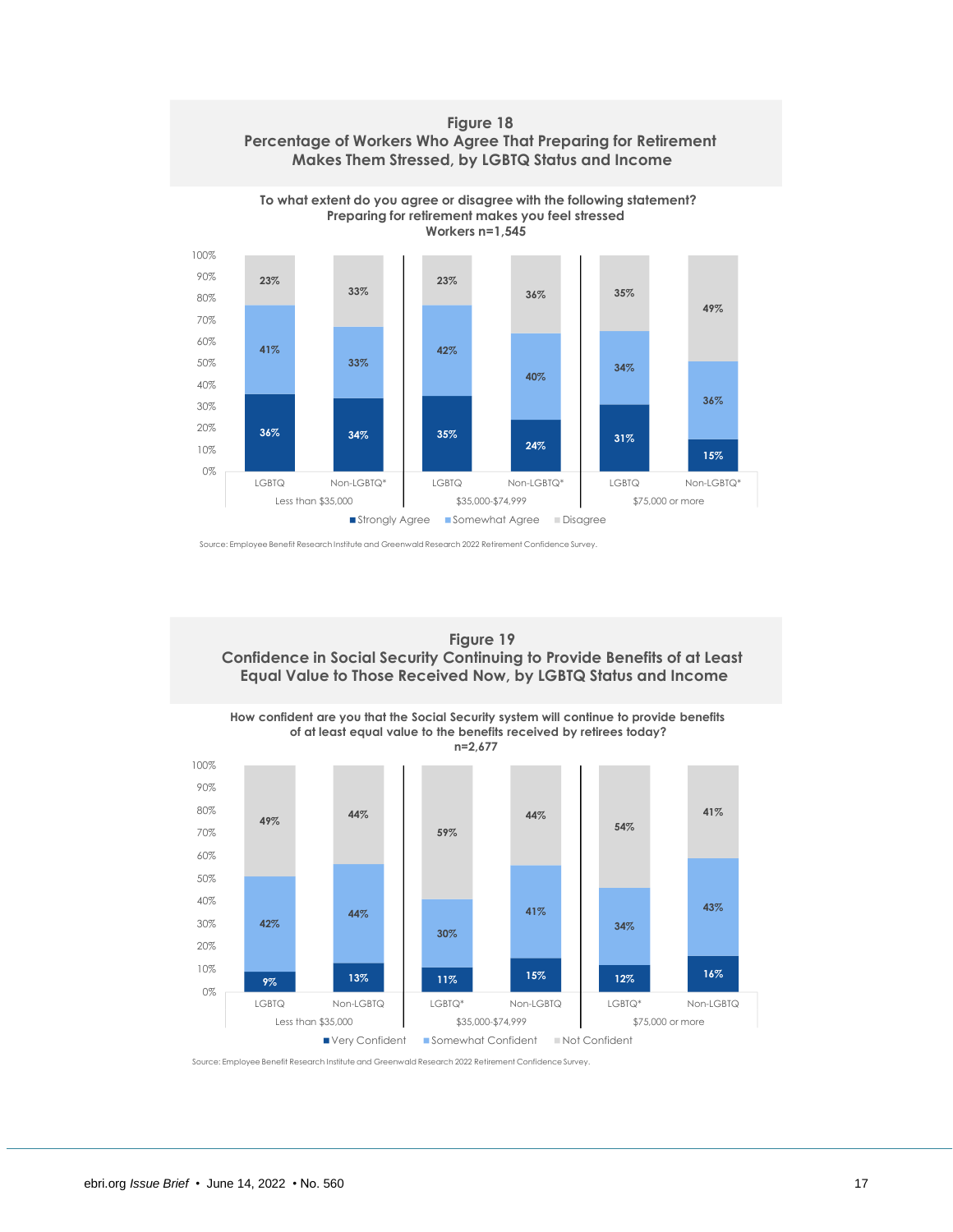### **Figure 20 Confidence in Social Security Continuing to Provide Benefits of at Least Equal Value to Those Received Now, by LGBTQ Status and Generation**



Source: Employee Benefit Research Institute and Greenwald Research 2022 Retirement Confidence Survey.

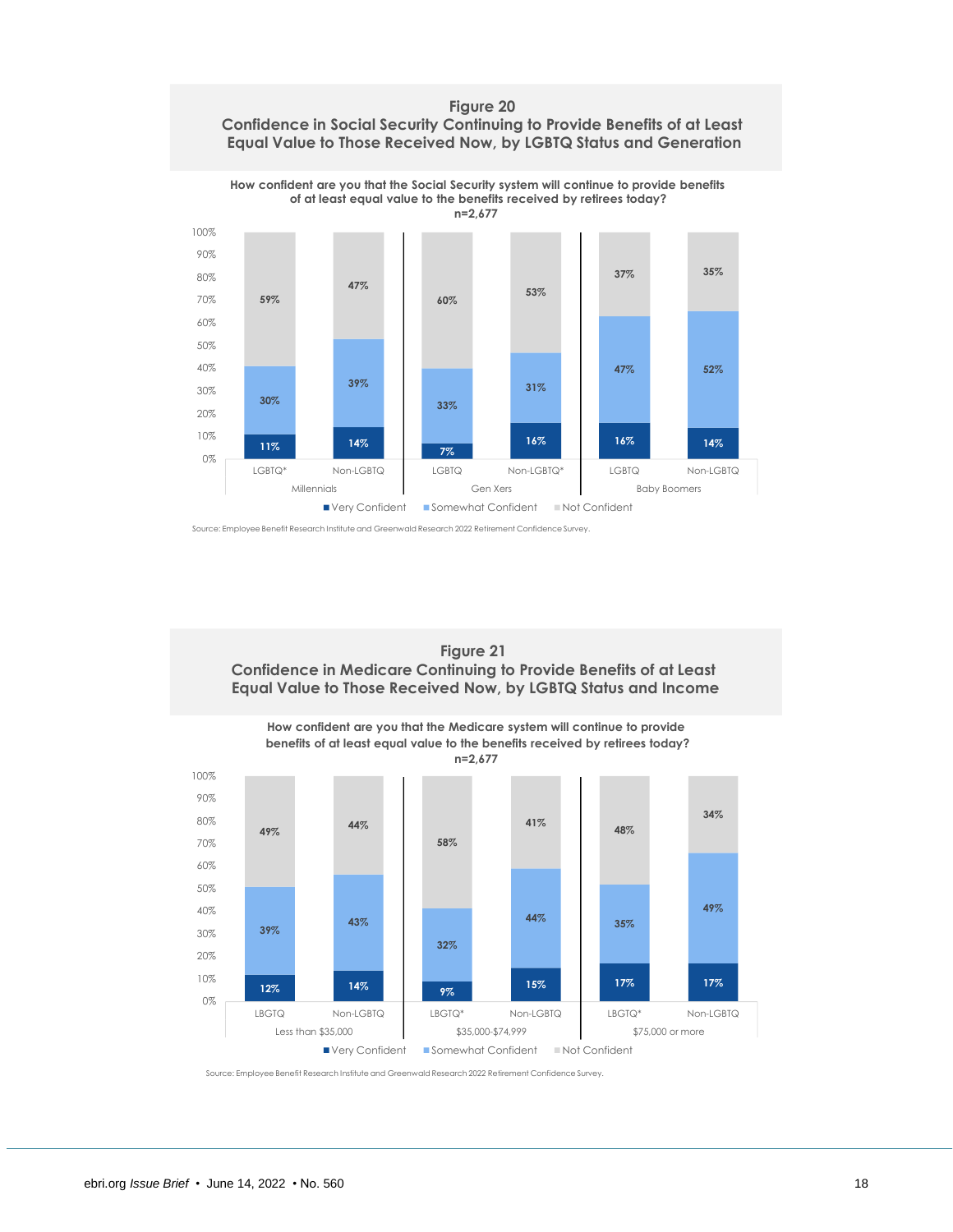### **Confidence in Medicare Continuing to Provide Benefits of at Least Equal Value to Those Received Now, by LGBTQ Status and Health Status**



Source: Employee Benefit Research Institute and Greenwald Research 2022 Retirement Confidence Survey.

# <span id="page-18-0"></span>**Financial Background and Priorities**

In 2022, the RCS asked several questions about respondents' financial and retirement planning skills. When looking at each income group, at least two-thirds of Americans agree that they feel knowledgeable about managing their day-today finances (Figure 23). In the lower- and middle-income groups, non-LGBTQ Americans are more likely to agree they are knowledgeable about managing their day-to-day finances. Lower percentages of Americans agree that they feel knowledgeable about managing savings and investments for the future, but among middle-income Americans and across each generation, non-LGBTQ Americans are more likely to agree they are knowledgeable about this financial aspect (Figure 24 and Figure 25). When asked about their household's financial needs, lower- and middle-income LGBTQ Americans are more likely than non-LGBTQ Americans to say that they believe their household's long-term financial needs are different than other households' (Figure 26).

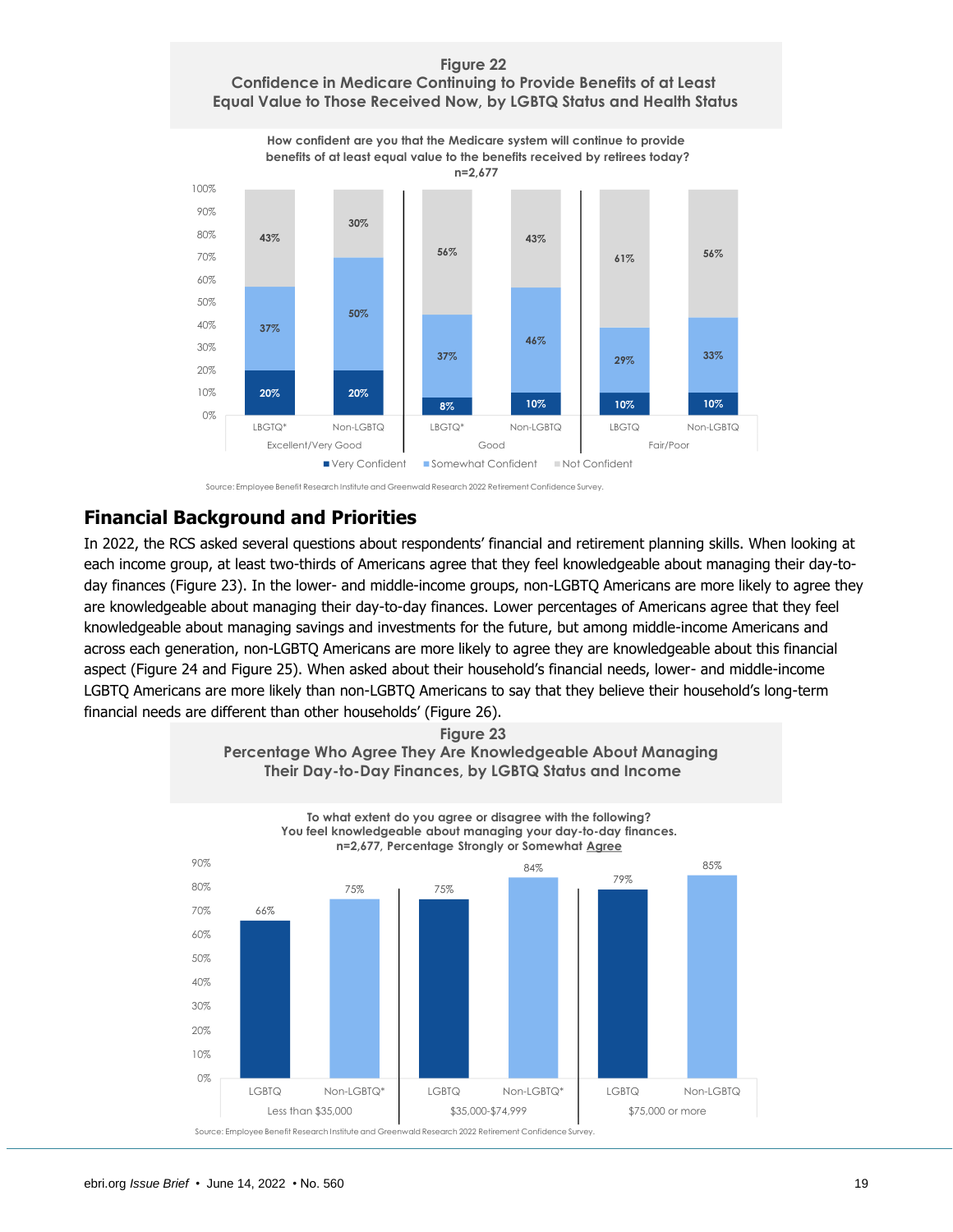



**To what extent do you agree or disagree with the following?**

Source: Employee Benefit Research Institute and Greenwald Research 2022 Retirement Confidence Survey.



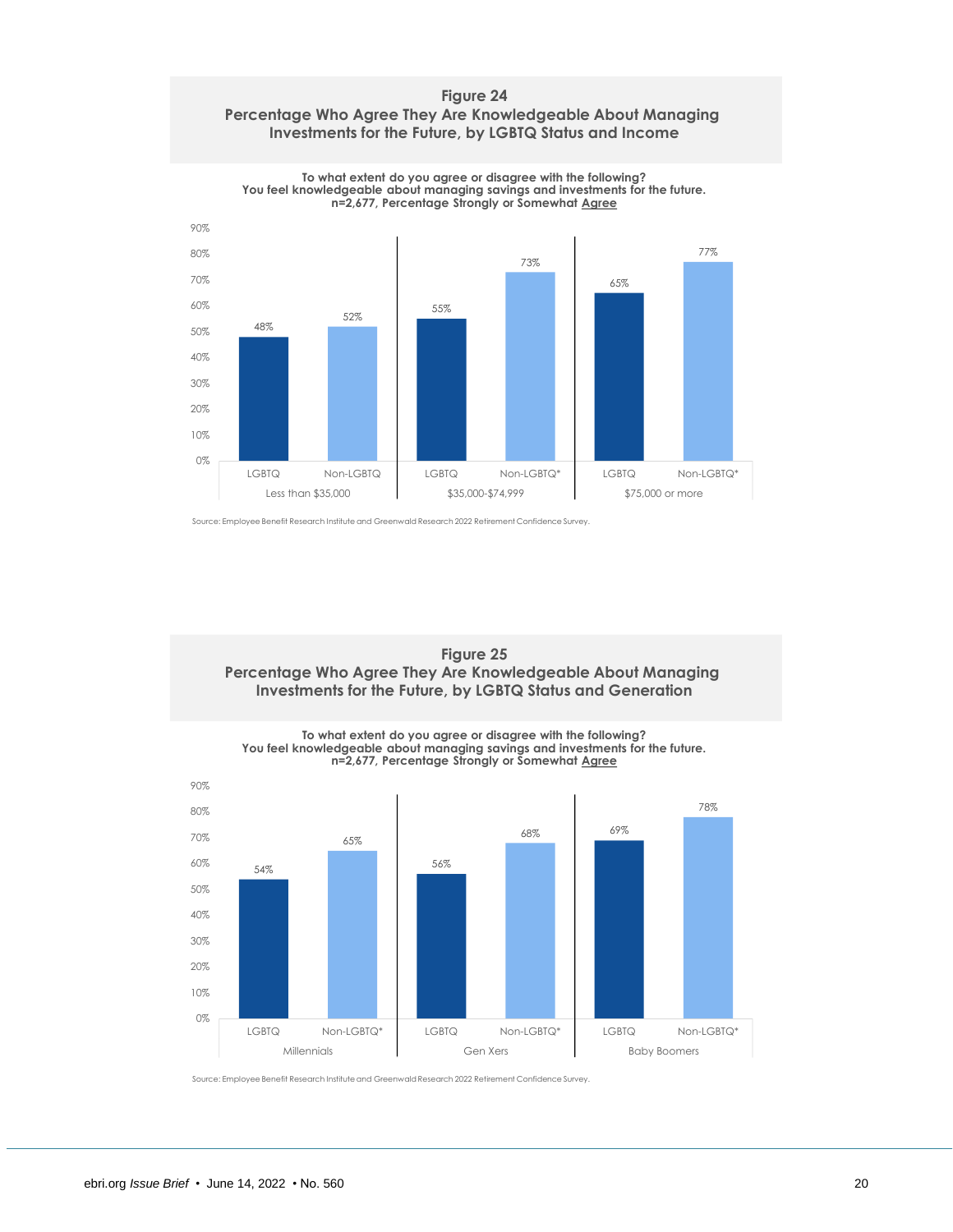### **Figure 26 Percentage Who Feel Their Household's Long-Term Financial Needs Are Different Than Other Households, by LGBTQ Status and Income**



Source: Employee Benefit Research Institute and Greenwald Research 2022 Retirement Confidence Survey.

Turning to questions on priorities relative to retirement savings, lower- and upper-income LGBTQ Americans are more likely to agree retirement savings is not a priority relative to the current needs of their family (Figure 27). However, when asked about priorities aside from managing day-to-day finances, LGBTQ and non-LGBTQ Americans have the same top two among their top three longer-term financial priorities: saving and investing for retirement and planning for future health and long-term care needs (Figure 28).<sup>5</sup> Beyond those two, the priorities diverge somewhat: LGBTQ Americans are more likely to cite developing a strategy for reducing debt, purchasing a home, starting a business, and establishing/growing a family through adoption or having children among their top three longer-term financial planning priorities. In contrast, non-LGBTQ Americans are more likely to say developing a strategy for drawing income in retirement and being able to leave an inheritance to their children or other family members are among their top three priorities.

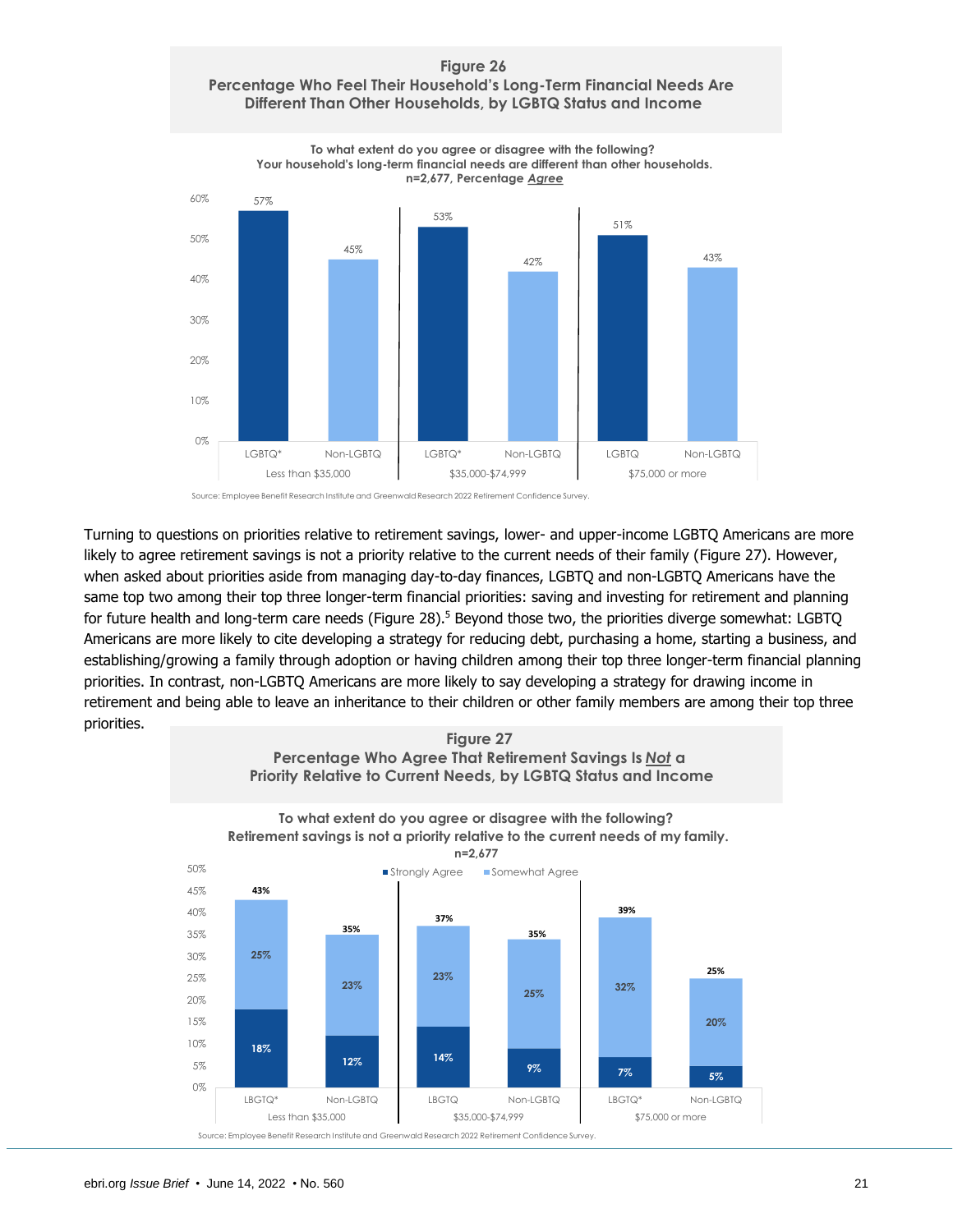### **Figure 28 Top Three Longer-Term Financial Planning Priorities, by LGBTQ Status**



Source: Employee Benefit Research Institute and Greenwald Research 2022 Retirement Confidence Survey.

When asked to select their overarching financial priority in retirement — maintaining wealth (preserving principal/account balances) or income stability (ensuring a set amount of income for life) — LGBTQ Americans in the middle- and upper-income groups are more likely to say that income stability is more important than maintaining wealth compared with non-LGBTQ Americans (Figure 29). For example, 81 percent of middle-income LGBTQ Americans say that income stability is more important compared with 68 percent of non-LGBTQ Americans in this income cohort. LGBTQ Americans in each generation are also more likely to say that income stability is more important than maintaining wealth vs. non-LGBTQ Americans (Figure 30).

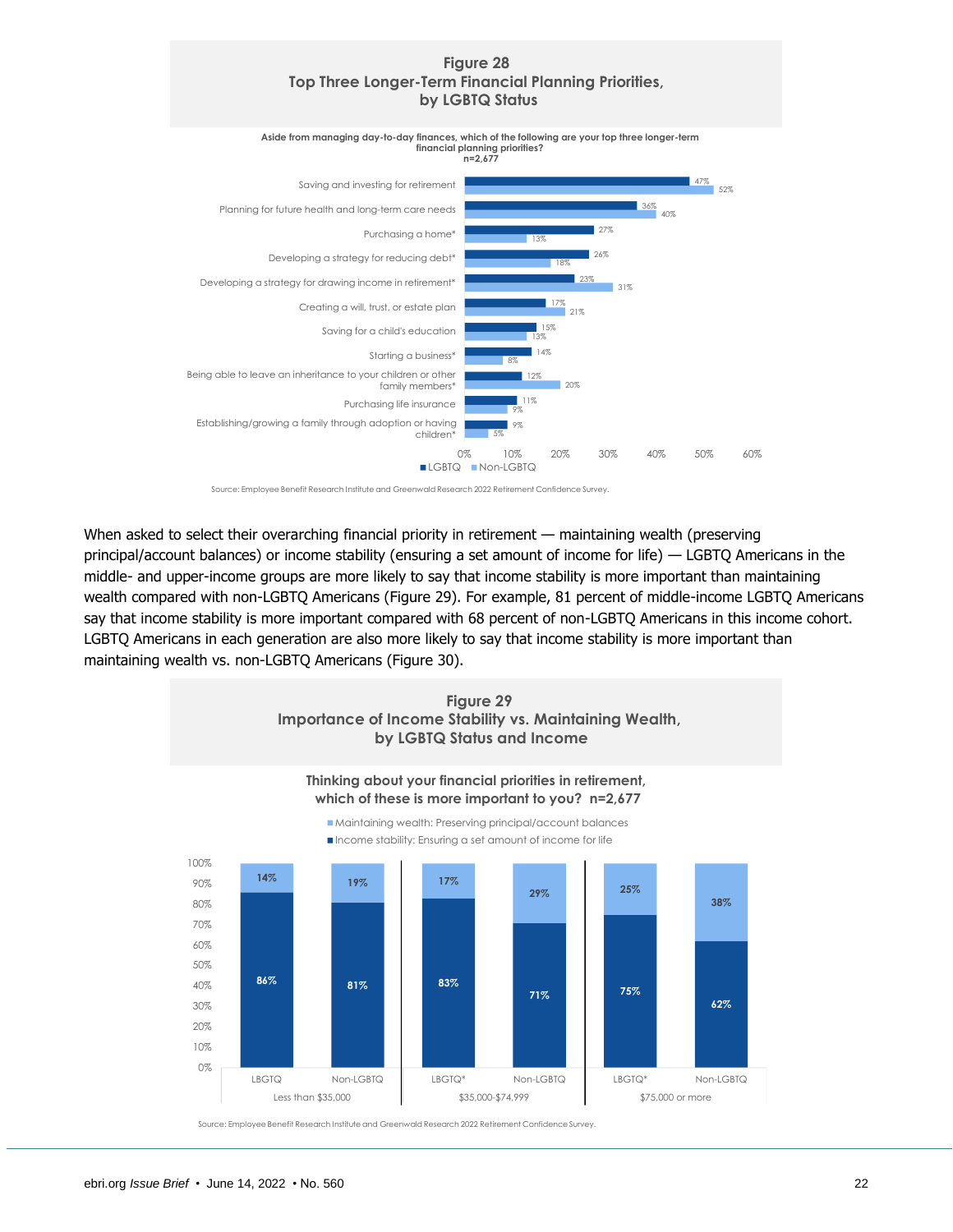### **Figure 30 Importance of Income Stability vs. Maintaining Wealth, by LGBTQ Status and Generation**

### Maintaining wealth: Preserving principal/account balances **Thinking about your financial priorities in retirement, which of these is more important to you? n=2,677**



Source: Employee Benefit Research Institute and Greenwald Research 2022 Retirement Confidence Survey.

When asked which approach they are likely to take between managing their savings/investments on their own or purchasing a product that gives them guaranteed income for life, middle- and upper-income non-LGBTQ Americans are more likely to say managing their savings/investments on their own compared with LGBTQ Americans (Figure 31). In the upper-income group, 43 percent of non-LGBTQ Americans say managing their savings/investments is the approach they would choose vs. 33 percent of LGBTQ Americans.



Option 2: Purchase a product that gives you guaranteed income for life

Some combination of both

Not sure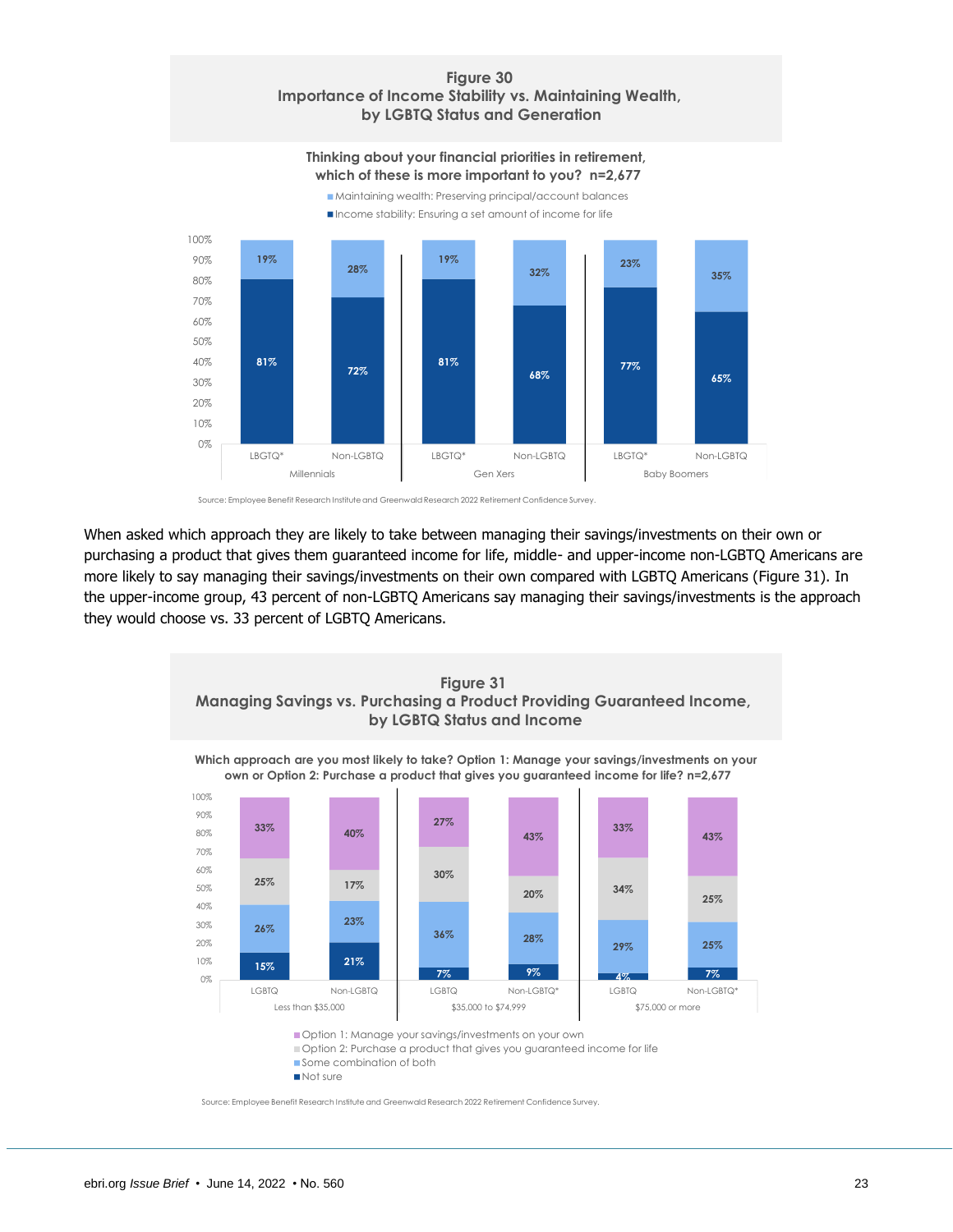# <span id="page-23-0"></span>**Experience With Financial Services Companies**

Feeling comfortable accessing the financial system can help individuals start or stick with a financial or retirement plan. However, some Americans do not feel they have been treated fairly by financial services companies and their representatives. While most Americans suggest that they have received fair treatment by financial services companies, approximately 1 in 5 Americans *disagree* with the statement that they feel they have been fairly treated by financial services companies and their representatives, with LGBTQ Americans in each income group more likely to disagree that they have been treated fairly than non-LGBTQ Americans (Figure 32). This extends to Millennial and Baby Boom LGBTQ Americans, who are more likely to disagree with the statement they have been treated fairly by financial services companies and their representatives compared with non-LGBTQ Americans in those cohorts (Figure 33). Furthermore, 1 in 5 to 3 in 10 Americans, depending on income and LGBTQ status, say that they disagree with the statement that they believe financial services companies understand how to help them with retirement (Figure 34).



### **Figure 33 Percentage Who Feel They Have** *Not* **Been Treated Fairly by Financial Services Companies, by LGBTQ Status and Generation**



**To what extent do you agree or disagree with the following? You feel you have been fairly treated by financial services companies and their representatives.**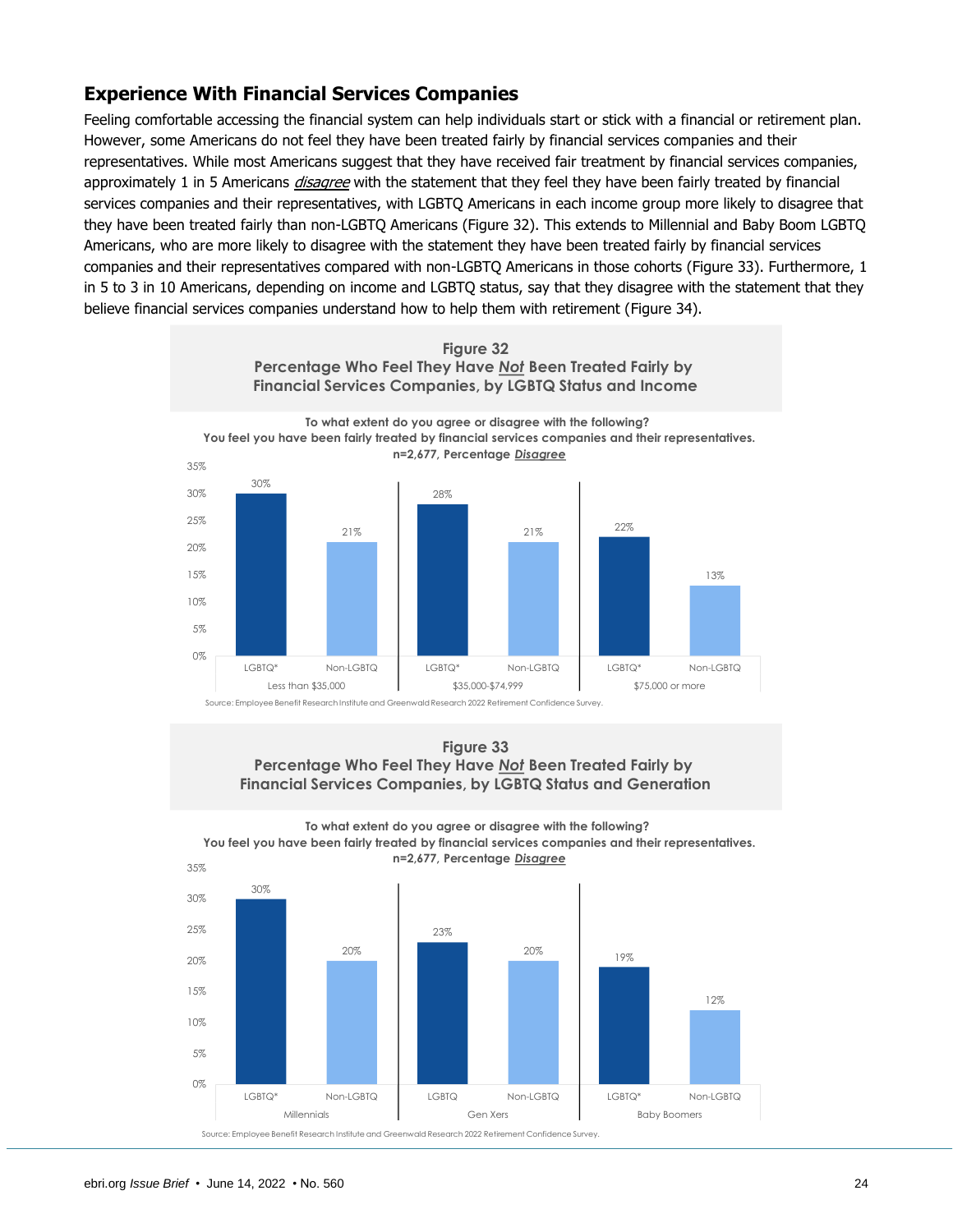



Another place Americans receive information on retirement planning is through the workplace. Yet, 17 percent of Americans disagree with the statement that they feel they've been fairly treated in their workplace. Among upperincome Americans, 23 percent of LGBTQ Americans disagree that they have been treated fairly in their workplace compared with 13 percent of non-LGBTQ Americans (Figure 35). Additionally, Millennial LGBTQ Americans are more likely disagree that they have been treated fairly in the workplace than non-LGBTQ Americans in this cohort (Figure 36). Along with being more likely to feel that they have not been treated fairly, upper-income LGBTQ Americans are also more likely to agree that they have had trouble accessing or utilizing employer-sponsored benefits for their dependents or beneficiaries than upper-income non-LGBTQ Americans (Figure 37). This also holds true for lowerincome LGBTQ Americans.

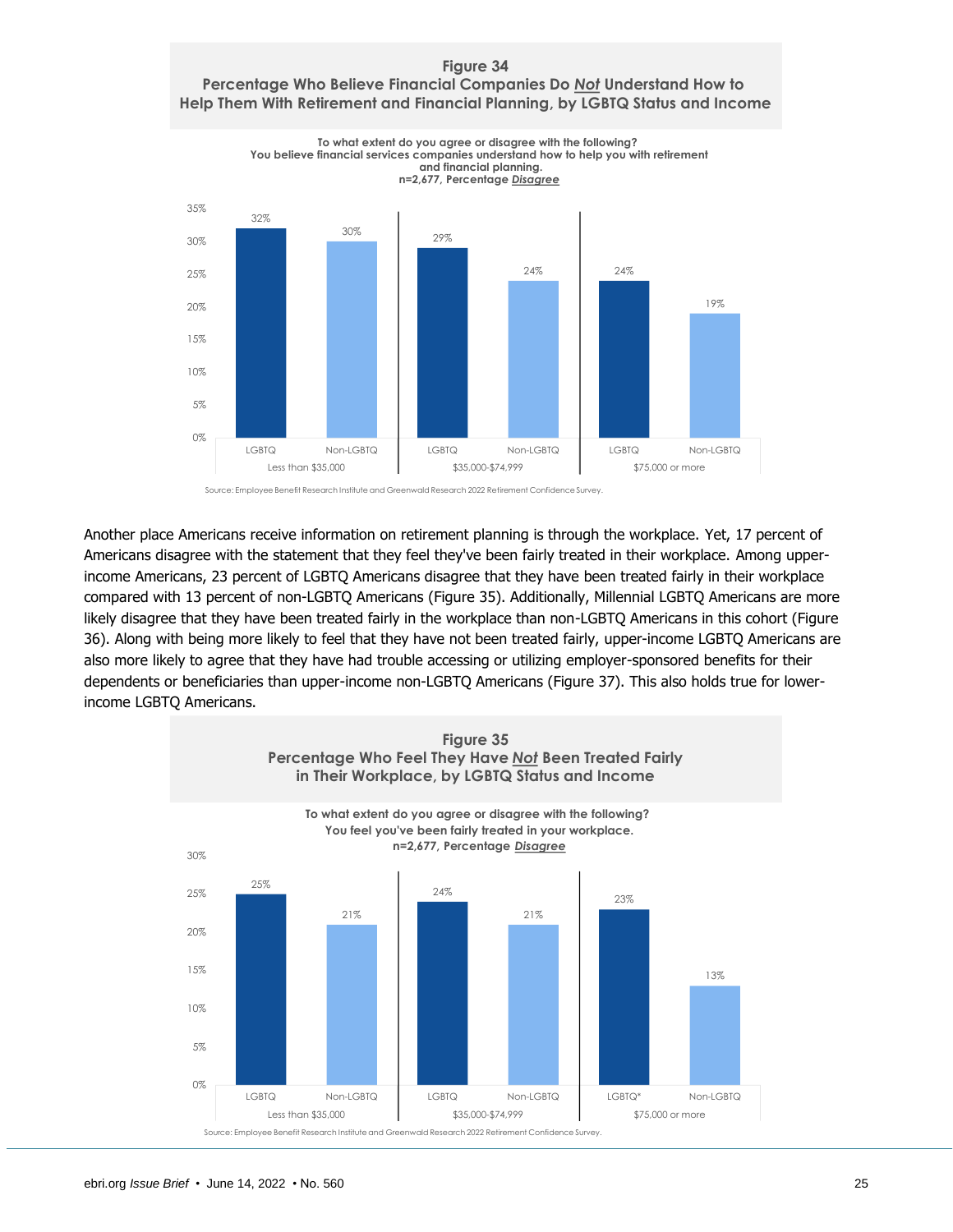



Source: Employee Benefit Research Institute and Greenwald Research 2022 Retirement Confidence Survey.



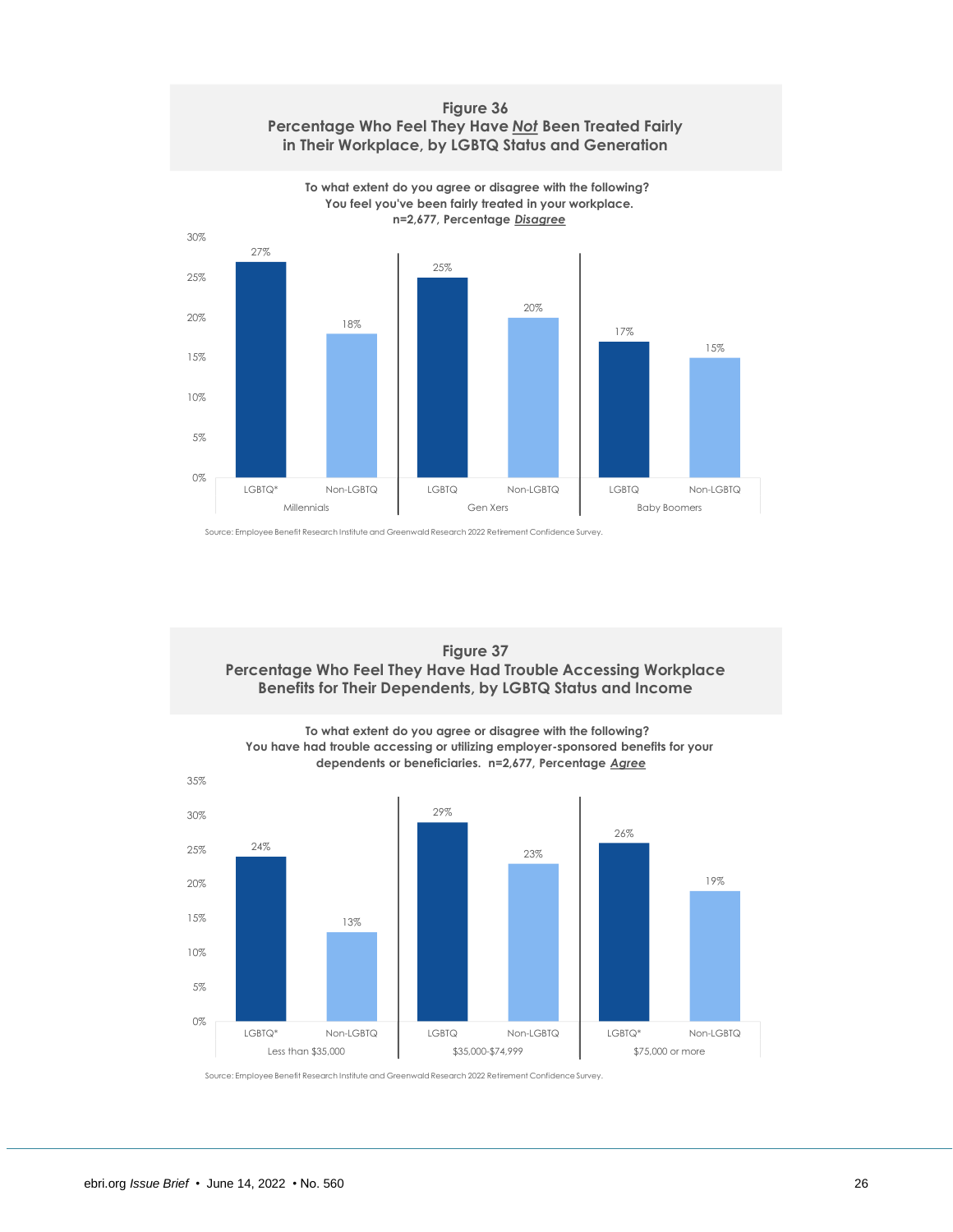# <span id="page-26-0"></span>**Financial Advice and Advisors**

Understanding where to go for advice on retirement planning and what Americans are looking for in who they go to for this help is important in improving retirement preparations, so the RCS asked questions addressing these topics. First, the survey asked if individuals even know where to go to find good financial or retirement planning advice, and roughly one-third either strongly or somewhat agreed with the statement that they do not know where to go for good financial or retirement planning advice. When looking at this by LGBTQ status and income, LGBTQ Americans in each income group are more likely to agree that they do *not* know where to go for good financial or retirement planning advice than non-LGBTQ Americans (Figure 38).



Source: Employee Benefit Research Institute and Greenwald Research 2022 Retirement Confidence Survey.

Given that so many don't know where to go for retirement planning help, it is useful to understand what people or groups Americans do use as sources of information for retirement planning. The top three sources of information were consistent across LGBTQ status: online resources and research they do on their own; family and friends; and a personal, professional financial advisor (Figure 39).<sup>6</sup> However, LGBTQ Americans are less likely to cite a personal, professional financial advisor as a top-three choice and more likely to say that they use online advice or advisors who provide guidance based on formulas for retirement planning compared with non-LGBTQ Americans.

Focusing specifically on financial advisor use, approximately 1 in 3 Americans say they currently work with a financial advisor or representative, but only 24 percent of LGBTQ Americans currently work with a financial advisor vs. 36 percent of non-LGBTQ Americans (Figure 40). In addition, nearly 4 in 10 Americans who are not currently working with an advisor think they will work with a professional financial advisor in the future, with 48 percent of LGBTQ Americans and 35 percent of non-LGBTQ Americans thinking they will work with one in the future (Figure 40). The likelihood of working with a financial advisor increases with income. Middle-income non-LGBTQ Americans are more likely to say they work with a financial advisor than middle-income LGBTQ Americans (Figure 41).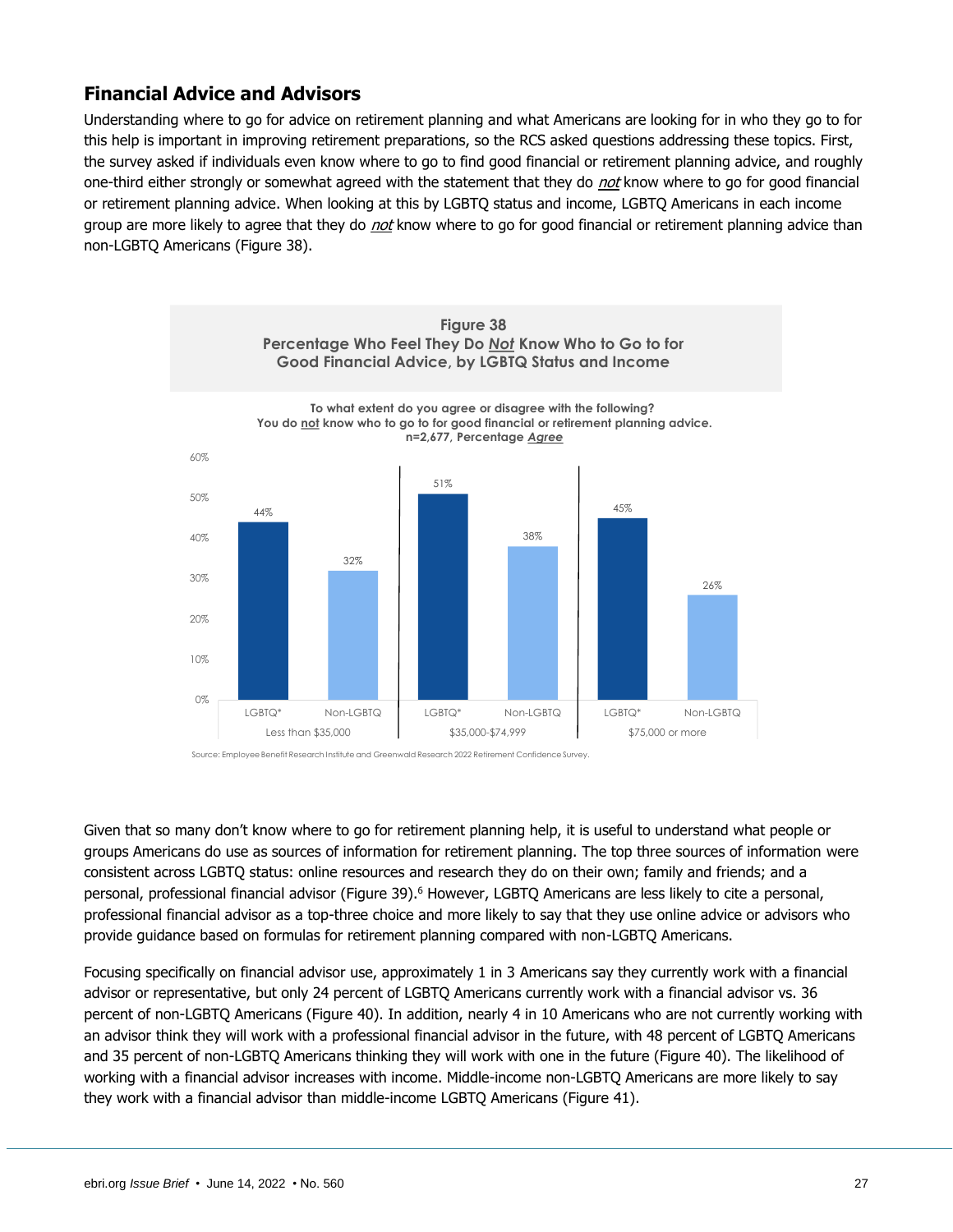### **Figure 39 Sources of Information Used for Retirement Planning, by LGBTQ Status**

**Which of the following people or groups do you use as a source of information for retirement planning? n=2,677**



Source: Employee Benefit Research Institute and Greenwald Research 2022 Retirement Confidence Survey.

**Figure 40 Percentage Who Work With or Think They Will Work With a Professional Financial Advisor or Representative, by LGBTQ Status**



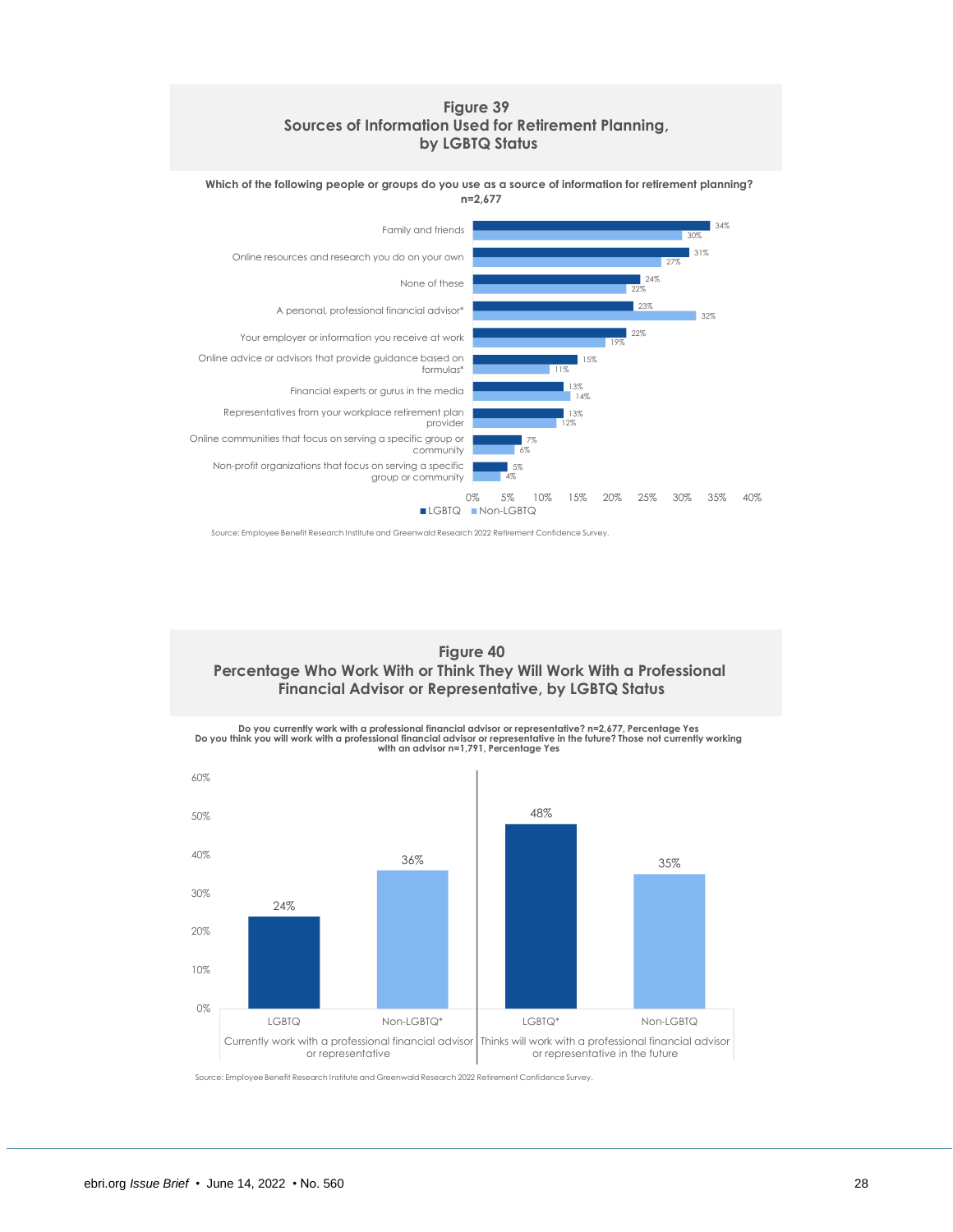### **Figure 41 Percentage Who Work With a Professional Financial Advisor or Representative, by LGBTQ Status and Income**



Source: Employee Benefit Research Institute and Greenwald Research 2022 Retirement Confidence Survey.

In choosing or considering a financial advisor, the criteria that LGBTQ Americans are more likely to say are important for this choice vs. non-LGBTQ Americans are working with an advisor who has had a similar upbringing or life experiences as them, working with an advisor who is the same gender as them, and working with an advisor who is an ally of LGBTQ+ community (Figure 42). Upper-income LGBTQ Americans are more likely than non-LGBTQ Americans to say that working with an advisor with the same racial/ethnic background as them, working with an advisor who is the same gender as them, and working with an advisor who has a similar upbringing or life experiences are important criteria when choosing an advisor (Figure 43). When it comes to working with an advisor who is affiliated with their employer in some way, lower-income LGBTQ Americans are more likely to consider this important. Across each income group and generation, LGBTQ Americans are more likely than non-LGBTQ Americans to say working with an ally of the LGBTQ+ community is an important criterion for choosing to work with a financial advisor (Figure 44).

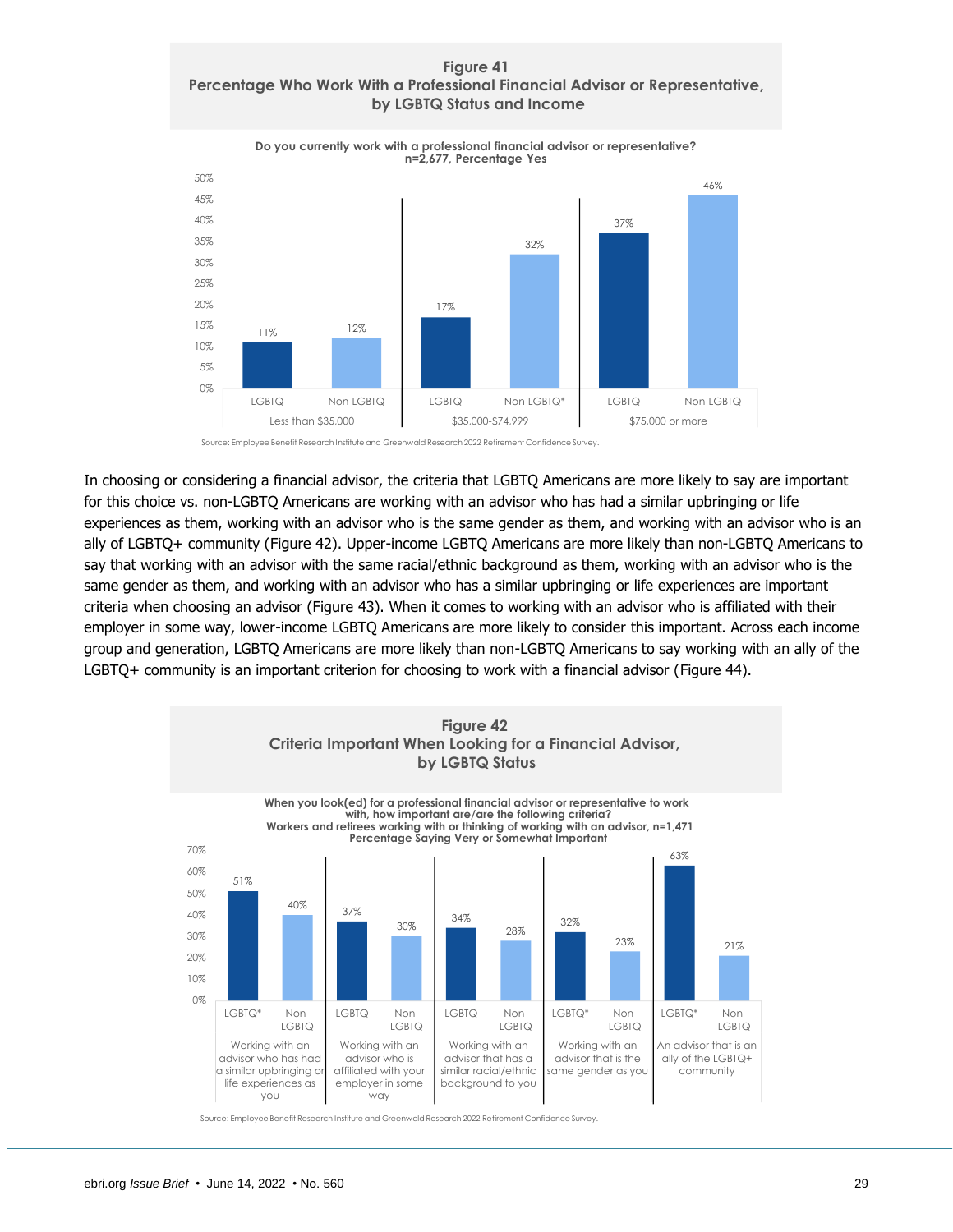**Figure 43 Criteria Important When Looking for a Financial Advisor or Representative, by LGBTQ Status and Income**



Source: Employee Benefit Research Institute and Greenwald Research 2022 Retirement Confidence Survey.

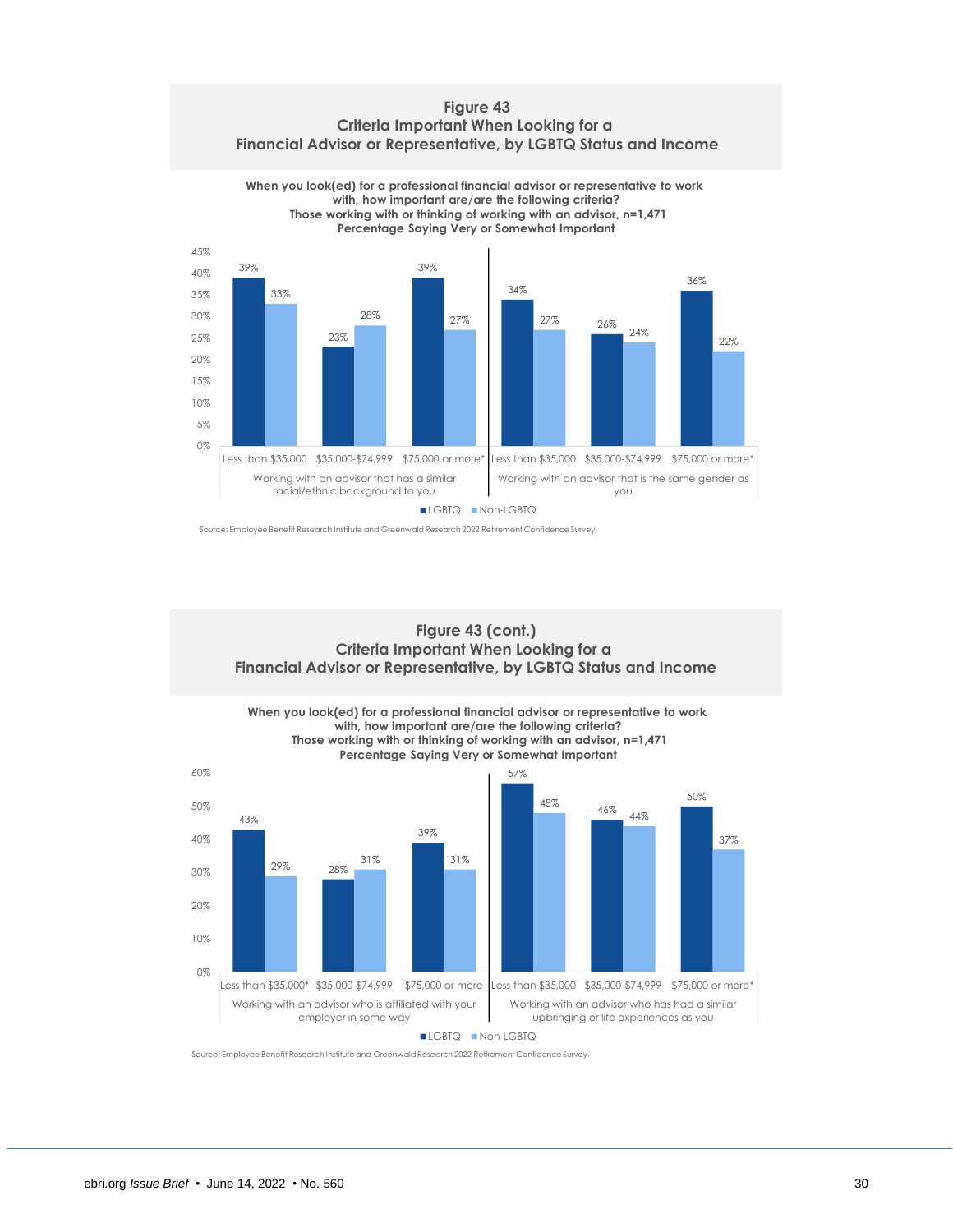

### **Figure 44 When Looking for a Financial Advisor or Representative the Importance of Being an Ally of the LGBTQ+ Community, by LGBTQ Status and Income and Generation**

Source: Employee Benefit Research Institute and Greenwald Research 2022 Retirement Confidence Survey.

# <span id="page-30-0"></span>**Savings and Preparations**

One of the most basic tasks of retirement planning is doing a retirement needs calculation. As a whole, only 4 in 10 Americans report having performed the basic step of figuring out how much money they will need to have saved by the time they retire so that they can live comfortably in retirement. The likelihood of having done this calculation increases with income, but within each income group, the likelihood of having undertaken this task does not differ by LGBTQ status (Figure 45). However, Gen X and Baby Boom non-LGBTQ Americans are more likely to say they have done the calculation than LGBTQ Gen Xers or Baby Boomers (Figure 46).

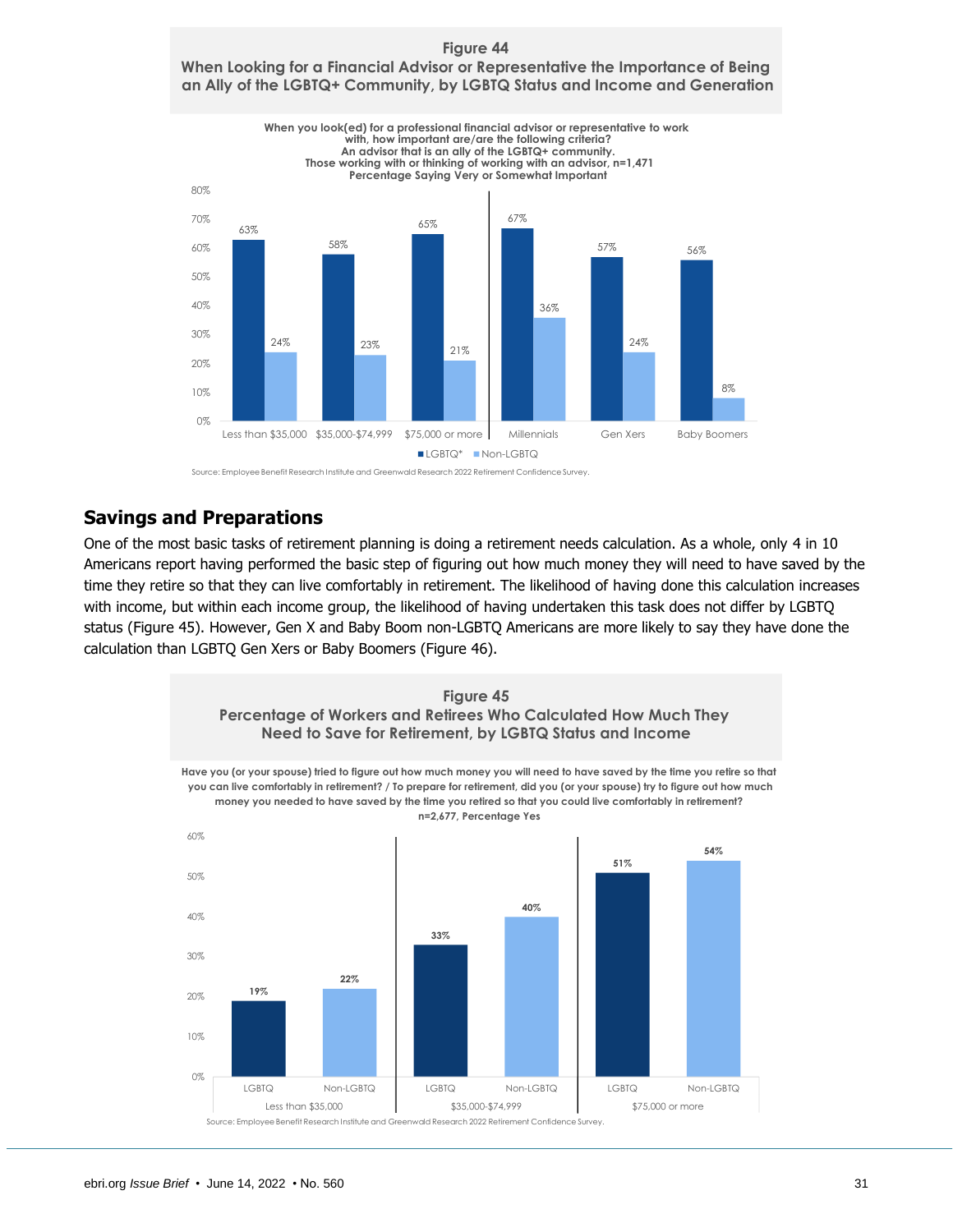### **Figure 46 Percentage of Workers and Retirees Who Calculated How Much They Need to Save for Retirement, by LGBTQ Status and Generation**

**Have you (or your spouse) tried to figure out how much money you will need to have saved by the time you retire so that you can live comfortably in retirement? / To prepare for retirement, did you (or your spouse) try to figure out how much money you needed to have saved by the time you retired so that you could live comfortably in retirement? n=2,677, Percentage Yes**



While the differences in taking the first step in preparing for retirement are not statistically significant between LGBTQ statuses for each income group, the percentages who report having ever personally saved for retirement do show significant differences, with non-LGBTQ Americans more likely to say they have saved across each income group (Figure 47). Millennial and Gen X non-LGBTQ Americans also are more likely to say they have saved than Millennial and Gen X LGBTQ Americans (Figure 48).

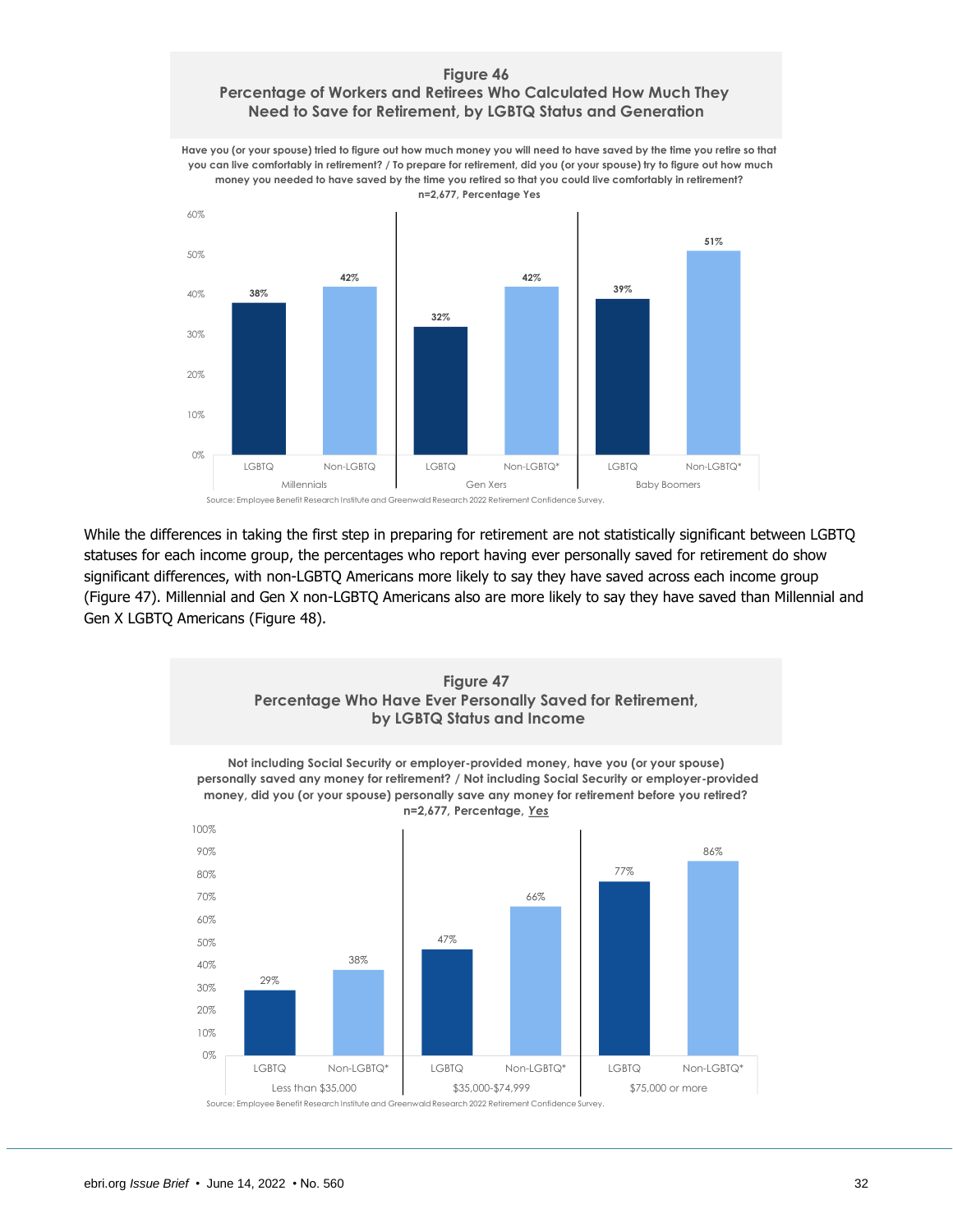### **Figure 48 Percentage Who Have Ever Personally Saved for Retirement, by LGBTQ Status and Generation**

**Not including Social Security or employer-provided money, have you (or your spouse) personally saved any money for retirement? / Not including Social Security or employer-provided money, did you (or your spouse) personally save any money for retirement before you retired? n=2,677, Percentage** *Yes*



An emergency or sudden large expense can derail an individual's retirement planning, so having enough money to cover such an expense is important for individuals to stay on track. The likelihood of Americans agreeing that they feel they have enough savings to handle an emergency or sudden large expense increases with income (Figure 49). However, non-LGBTQ Americans are more likely say that they have enough savings for an emergency expense across each income group than LGBTQ Americans.

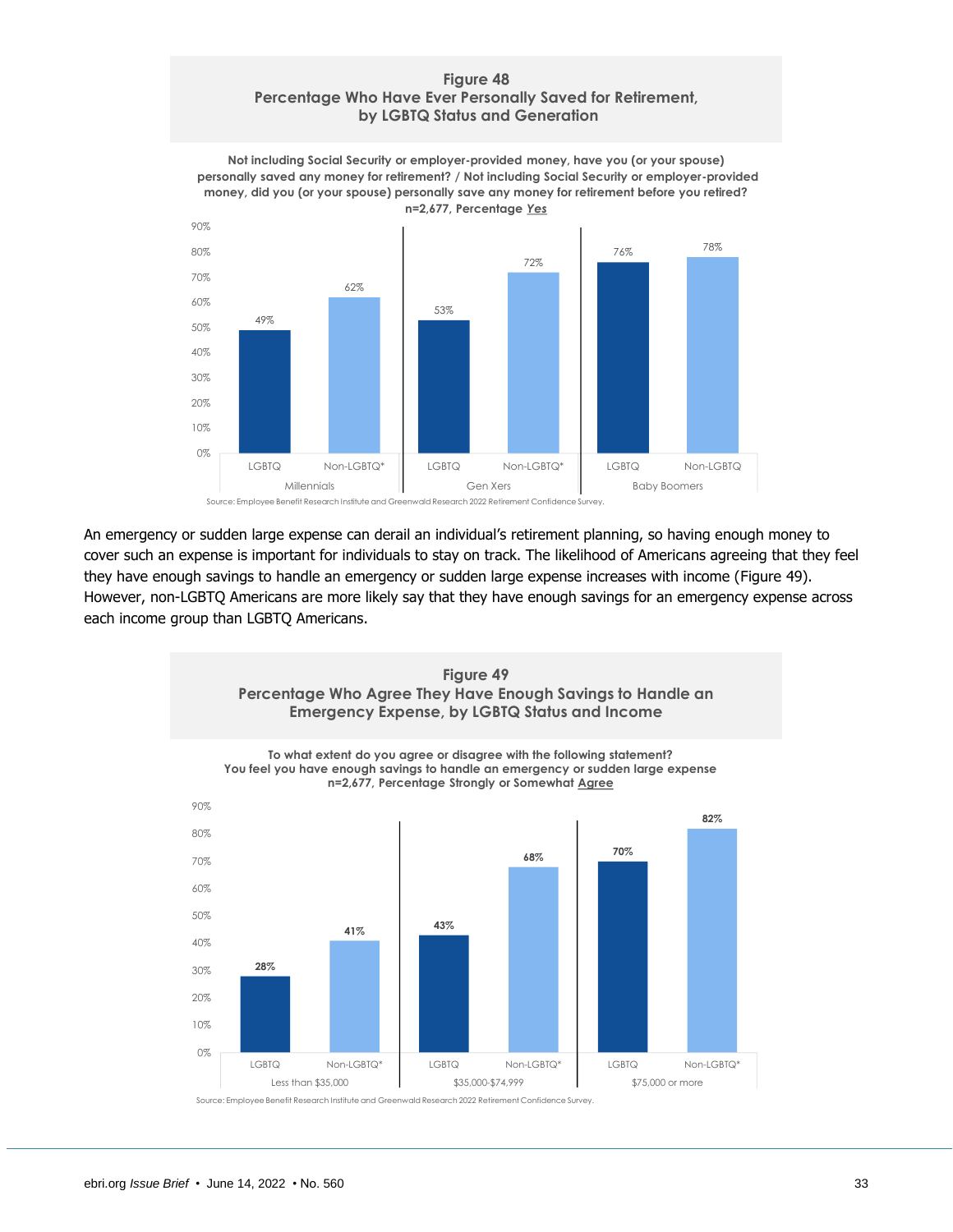# <span id="page-33-0"></span>**Retirement Age**

Roughly one-quarter of both LGBTQ and non-LGBTQ workers expect to retire before age 62 (Figure 50). The remaining retirement age expectation distributions also show no significant differences by LGBTQ status, where another roughly 3 in 10 plan to retire at ages 70 or older or never retire. Similarly, the ages that retirees retired at did not differ between LGBTQ and non-LGBTQ Americans (Figure 51).



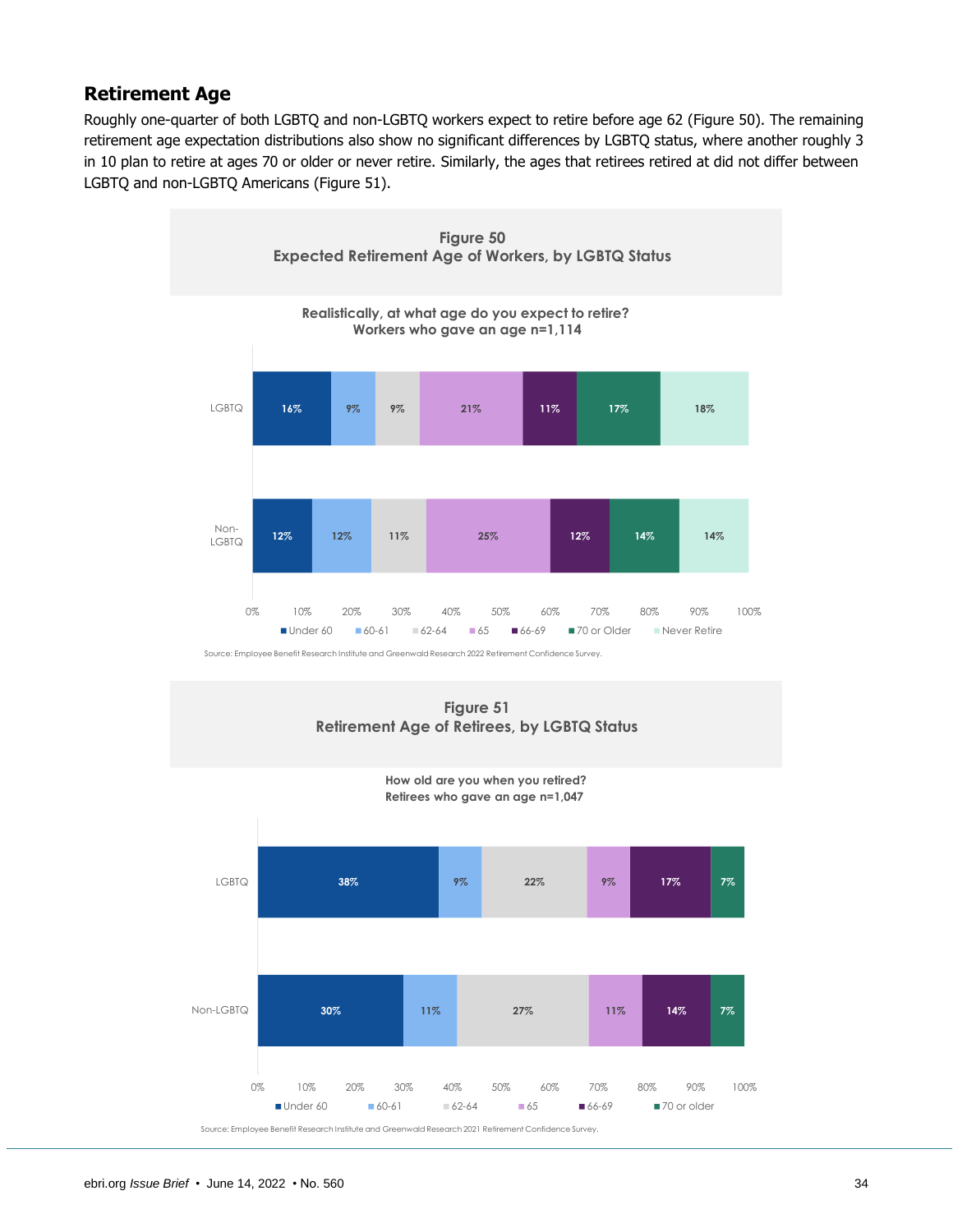However, when retirees are asked if they retired earlier than planned, about when planned, or later than planned, LGBTQ retirees are more likely to say that they had retired earlier than planned, while non-LGBTQ retirees are more likely to say they retired about when planned (Figure 52). In fact, 60 percent of LGBTQ retirees say they retired earlier than planned compared with 47 percent of non-LGBTQ retirees. This higher likelihood of retiring earlier than planned among the LGBTQ retirees was only present in the upper two income groups (Figure 53).

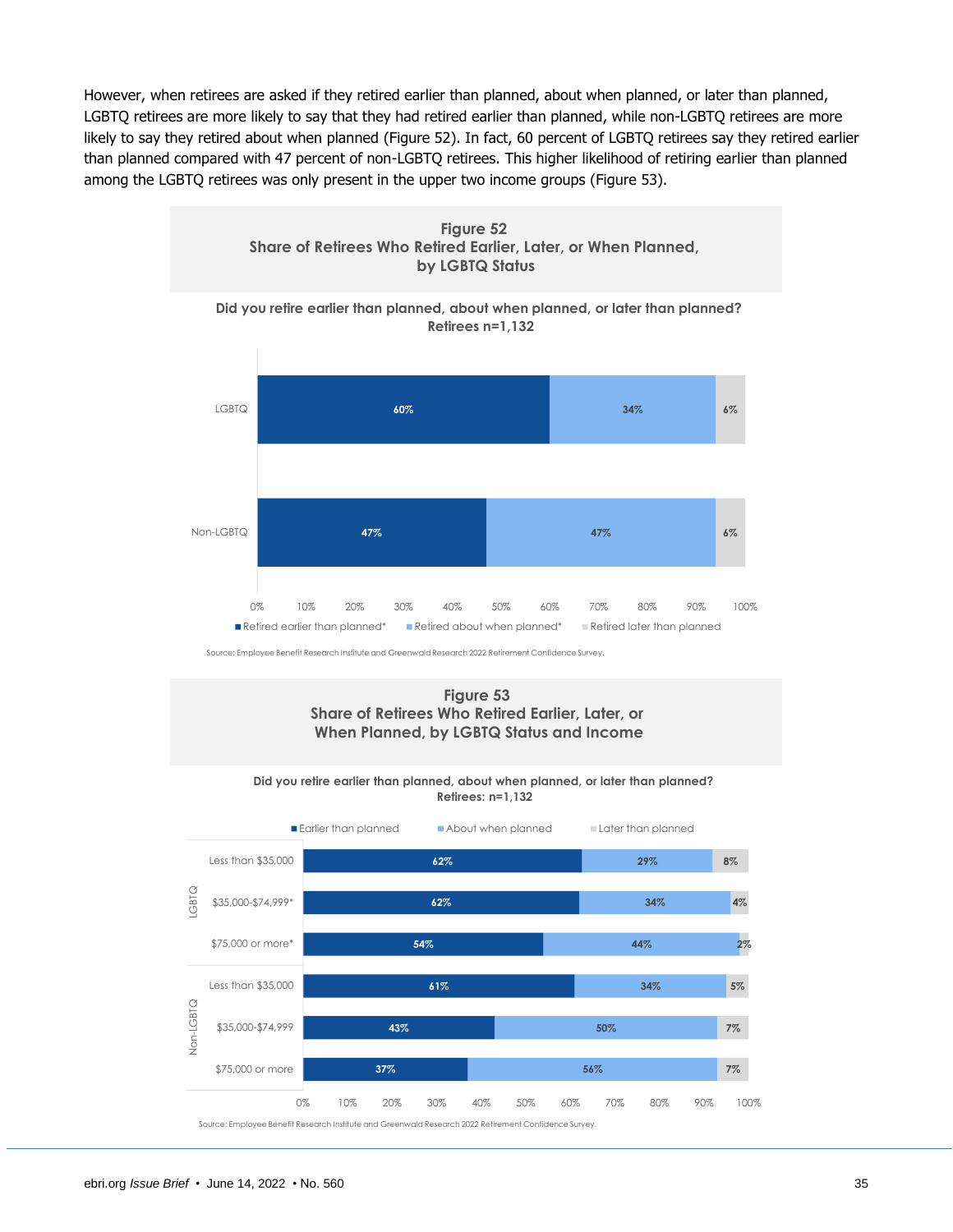When asked about the reasons for retiring earlier than planned, the same top two reasons are cited by both LGBTQ and non-LGBTQ retirees, but LGBTQ retirees are more likely to say they had a health problem or a disability, not related to COVID-19 (Figure 54).<sup>7</sup> Being able to afford to retire earlier is the most cited reason for non-LGBTQ Americans but not at a rate higher than LGBTQ Americans.



Fewer than 1 in 5 workers, regardless of LGBTQ status, say they adjusted their target retirement date since January 1, 2021 (Figure 55). A little less than 15 percent say they plan to retire later, and about 5 percent say they plan to retire earlier.

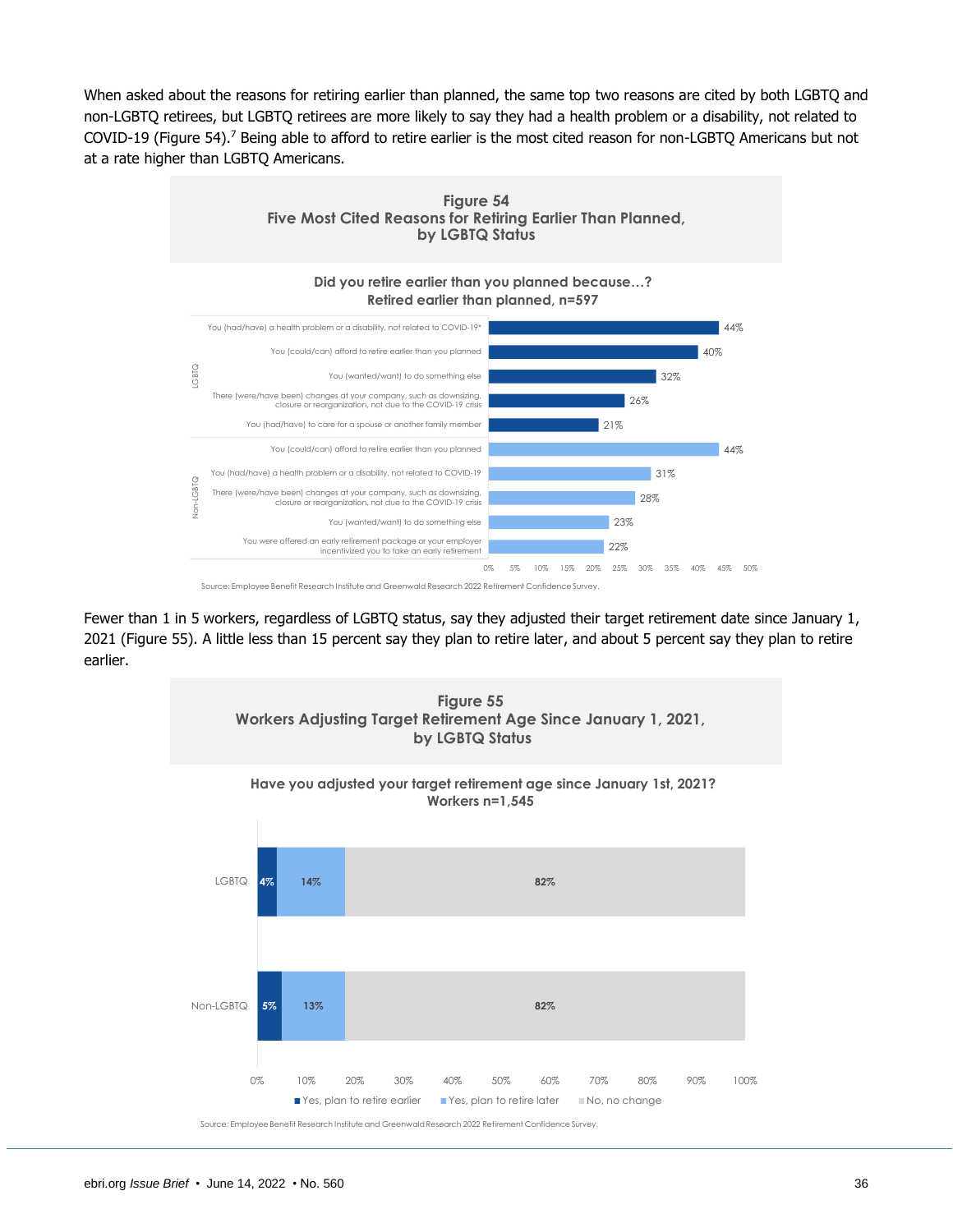# <span id="page-36-0"></span>**Workplace Retirement Savings Plans**

One of the most important savings vehicles for retirement is a workplace retirement savings plan offered through employment, such as a 401(k) plan. Nearly three-quarters of those employed report being offered a retirement savings plan through their employer. Among middle-income Americans, LGBTQ Americans are more likely to say that they are offered a retirement savings plan through their employer — 76 percent vs. 65 percent for non-LGBTQ Americans (Figure 56). Of those offered a plan, approximately 9 in 10 claim to be contributing money to the plan, regardless of LGBTQ status.



Source: Employee Benefit Research Institute and Greenwald Research 2022 Retirement Confidence Survey.

Those currently contributing to a retirement savings plan were asked whether they understand certain investments available in workplace retirement savings plans. For each investment option that was listed in the survey, LGBTQ Americans are more likely to say that they do not understand the options than non-LGBTQ Americans (Figure 57). Still, none of the options tested have more than two-thirds who say they understand them somewhat or very well. More generally on choosing investments, Americans' confidence in their ability to choose the right retirement products or investments for their situation increases with income, and non-LGBTQ Americans are more likely to be confident in their ability to choose the right retirement products than LGBTQ Americans across each income group (Figure 58). Despite LGBTQ Americans having lower understanding of specific investment options in workplace savings plans, LGBTQ and non-LGBTQ Americans who currently contribute to a plan consider the same top three factors when selecting investment options within their workplace retirement plan: performance/growth over time, fees, and matches their risk tolerance (Figure 59).<sup>8</sup>

Eight in ten Americans who are offered a workplace plan say they are satisfied overall with the plan, regardless of LGBTQ status (Figure 60). Those offered a workplace plan also had similarly high satisfaction rates with other aspects of the workplace plan such as the funds or investment options available, tools and resources available to help them determine how much to save, and tools and resources available to help them determine how to generate a stream of income from their savings in retirement. Only satisfaction with the funds or investment options available differs by LGBTQ status, where non-LGBTQ Americans are more likely to be satisfied with them (Figure 60).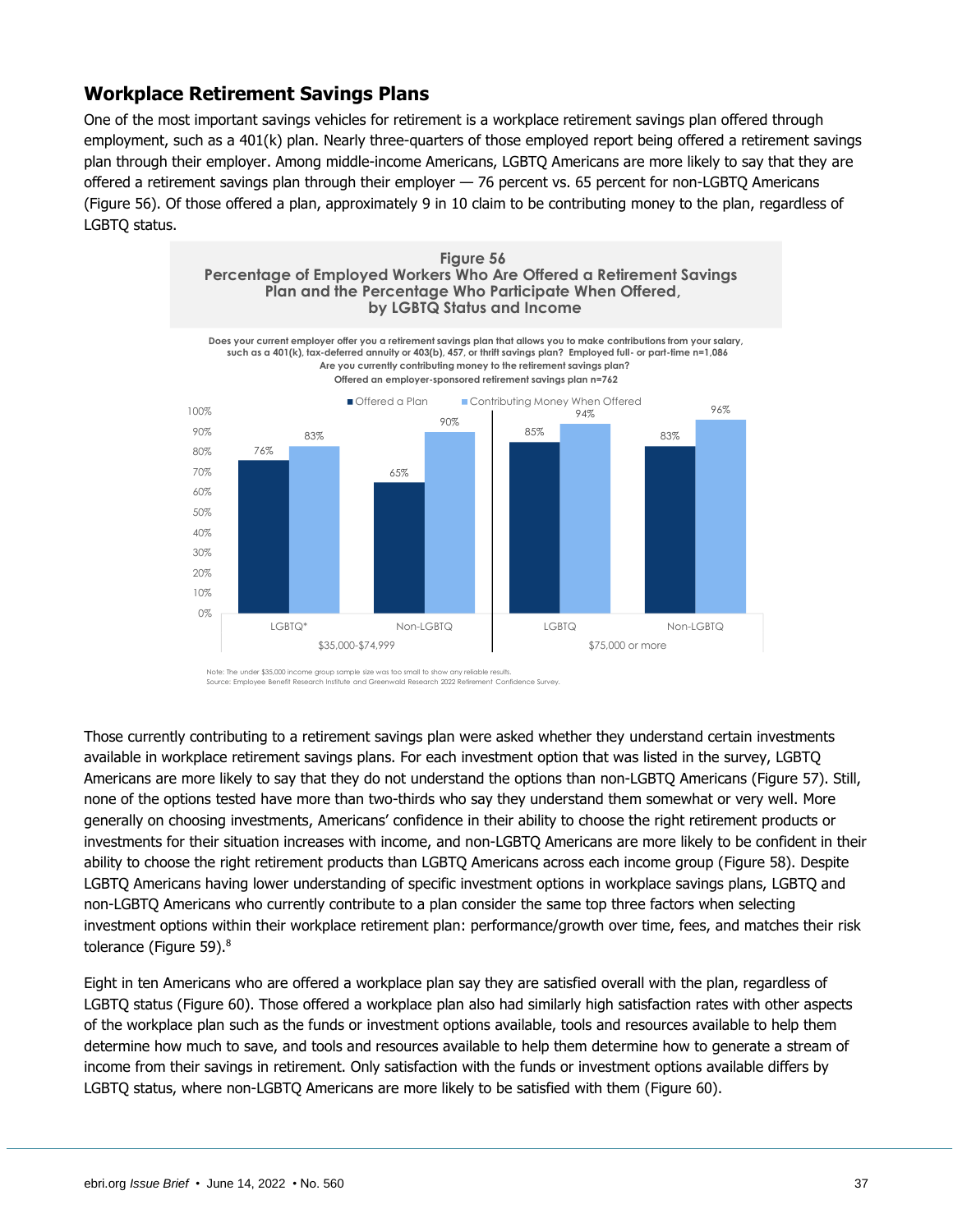### **Figure 57 How Well Do Retirement Savings Plan Participants Understand Certain Investment Options, by LGBTQ Status**



**How well do you understand the following workplace retirement plan investment options? Employer offers a retirement savings plan n=762**

Source: Employee Benefit Research Institute and Greenwald Research 2022 Retirement Confidence Survey.



**How well do you understand the following workplace retirement plan investment options? Employer offers a retirement savings plan n=762**

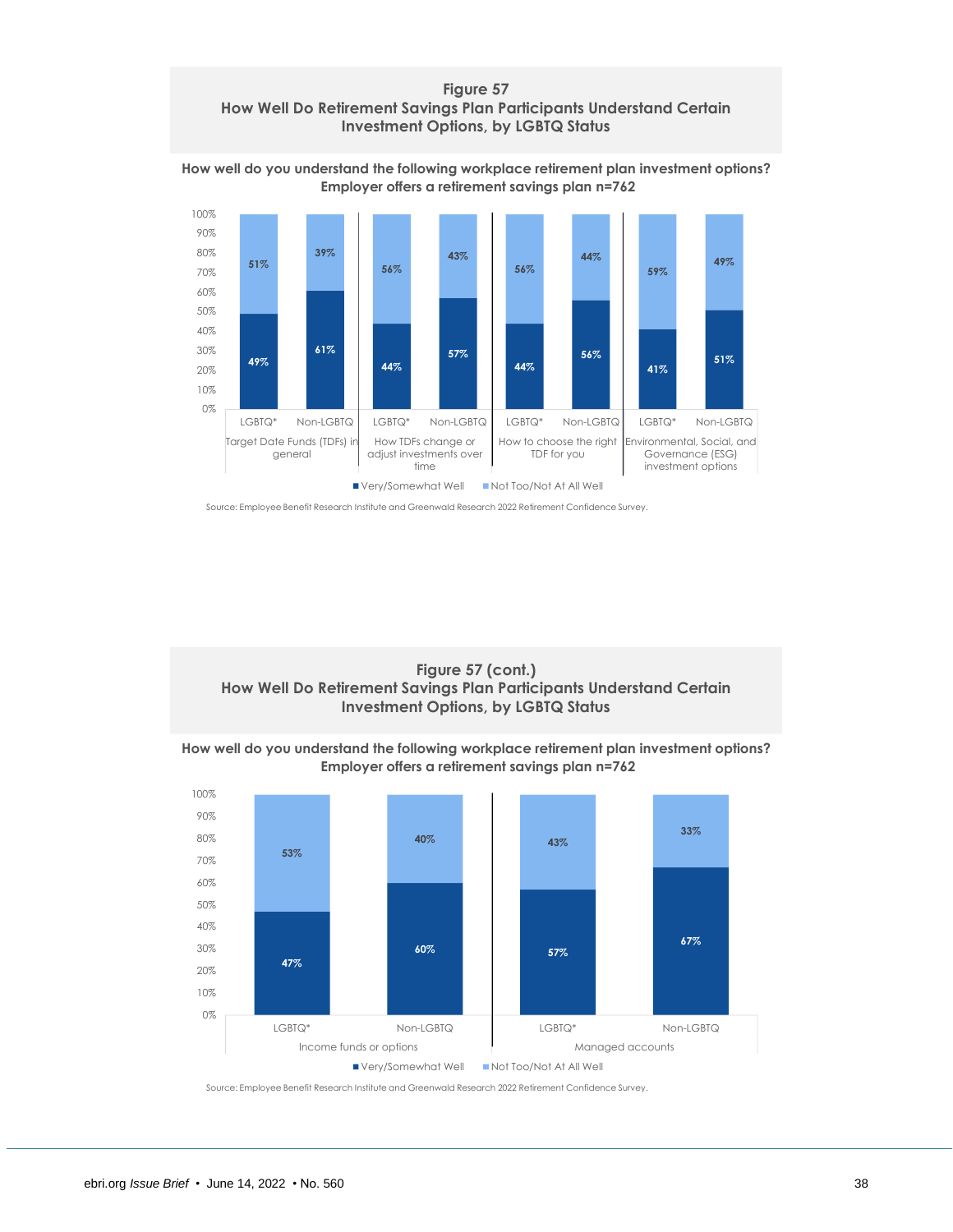### **Figure 58 Percentage Who Are Confident in Their Ability to Choose the Right Investments for Their Situation, by LGBTQ Status and Income**



**(Before you retired,) how confident are/are you (and your spouse)...? In your ability to choose the right retirement products or investments for your situation n=2,677, Percentage Very or Somewhat Confident**

### **Figure 59 Top Three Factors Workplace Retirement Plan Participants Consider When Selecting Investment Options, by LGBTQ Status**

**What factors do you consider when selecting investment options within your workplace retirement plan? Please select your top three factors. Currently contributing money to the retirement savings plan n=694**

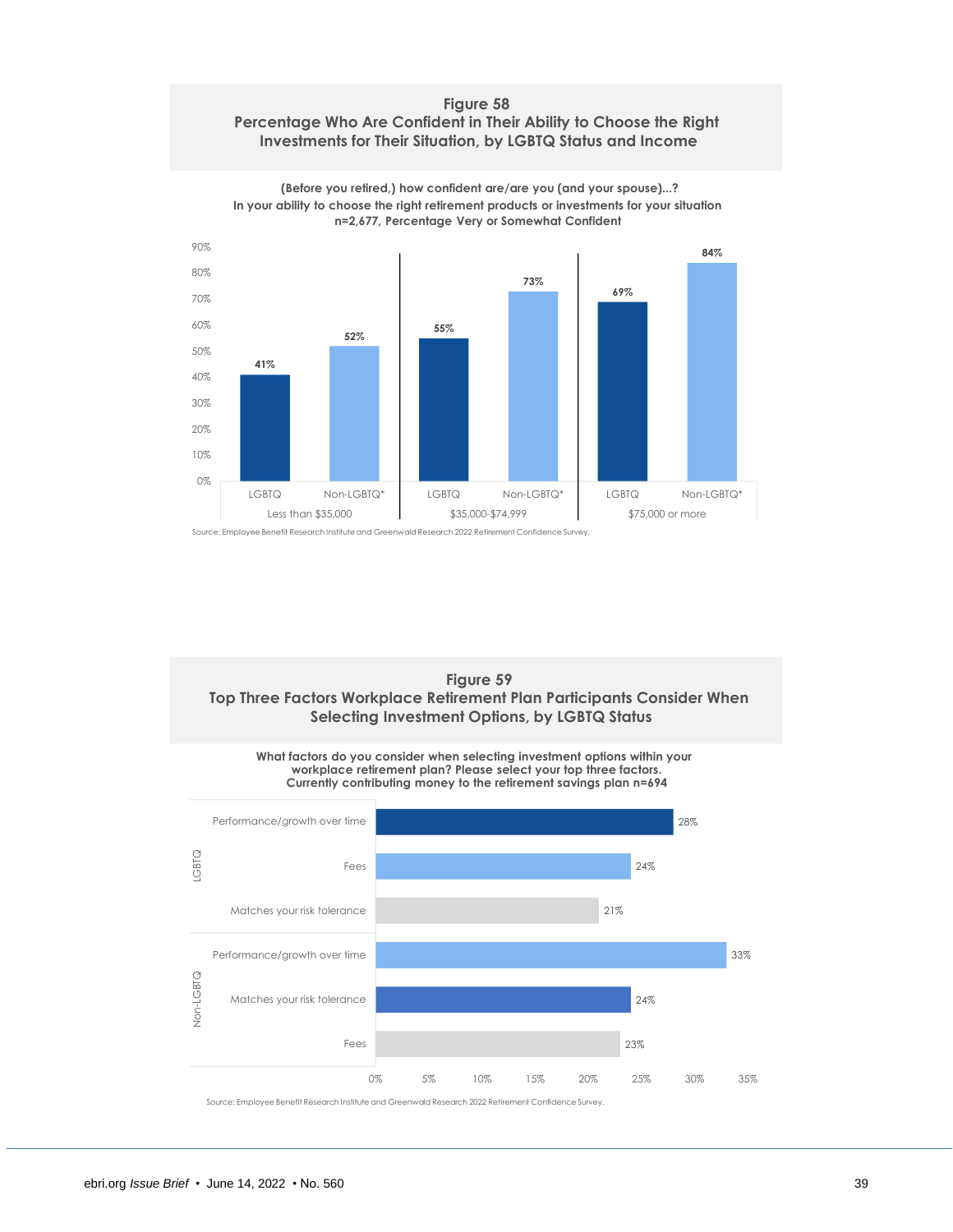

Source: Employee Benefit Research Institute and Greenwald Research 2022 Retirement Confidence Survey.

Those offered a plan are most likely to cite better explanations for how much income their savings will produce in retirement and investment options that provide guaranteed lifetime income after they retire as most valuable improvements to their workplace plan (Figure 61).<sup>9</sup> LGBTQ Americans are more likely to say investment options that provide guaranteed lifetime income after they retire would be a most valuable improvement to workplace plans.

Those currently contributing to a workplace savings plan were asked what they would like to have done with their retirement plan savings from a former employer when changing jobs. Forty percent of non-LGBTQ Americans say they would like the savings to be automatically transferred to their new employer's plan, which is not statistically different from LGBTQ Americans (Figure 62). Just under 30 percent each, regardless of LGBTQ status, say they would like it transferred to an existing individual retirement account (IRA) or have it remain in the previous employer's plan.

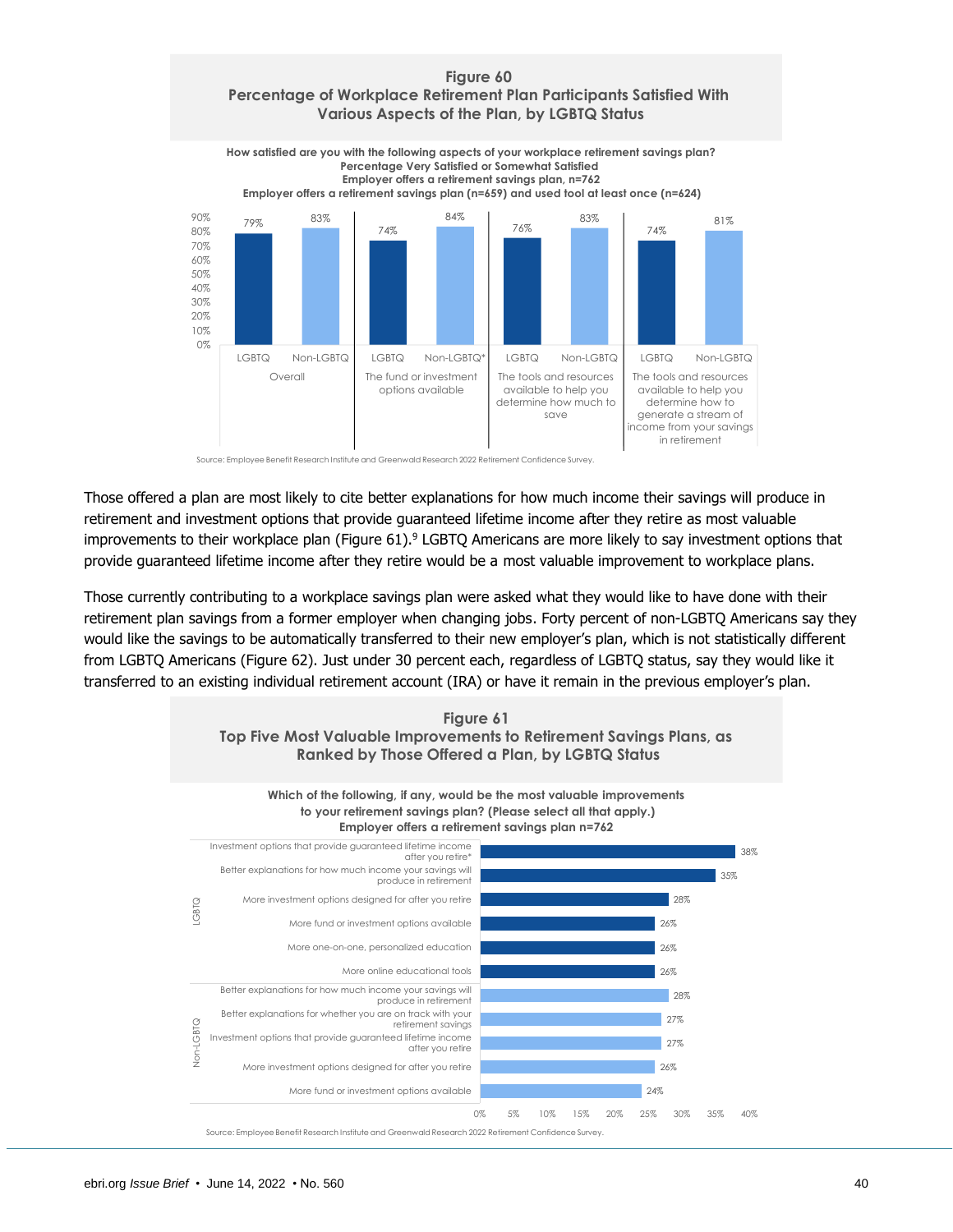### **Figure 62 Preference for Retirement Savings When Changing Employers, by LGBTQ Status**

**If/when you change jobs, would you prefer that your retirement plan savings with a previous employer...?**

**Worker currently contributing money to employer's retirement savings plan, n=675**



Source: Employee Benefit Research Institute and Greenwald Research 2022 Retirement Confidence Survey.

# <span id="page-40-0"></span>**Plan Changes and Loans**

With the challenges of the pandemic, 7 percent of those who have saved for retirement say they have taken a loan or withdrawal from their workplace savings plan in the last 12 months, and another 12 percent took one longer ago than 12 months. The likelihood of having ever taken a loan or withdrawal does not vary with income, but middle- and upperincome LGBTQ Americans are more likely to have ever taken a loan or withdrawal than non-LGBTQ Americans (Figure 63). Within each income group by LGBTQ status, there are no significant differences in the types of loans or withdrawals taken. The most common loan/withdrawal types ever taken from workplace retirement savings are loans (Figure 64), early withdrawals (Figure 65), and hardship distributions (Figure 66).

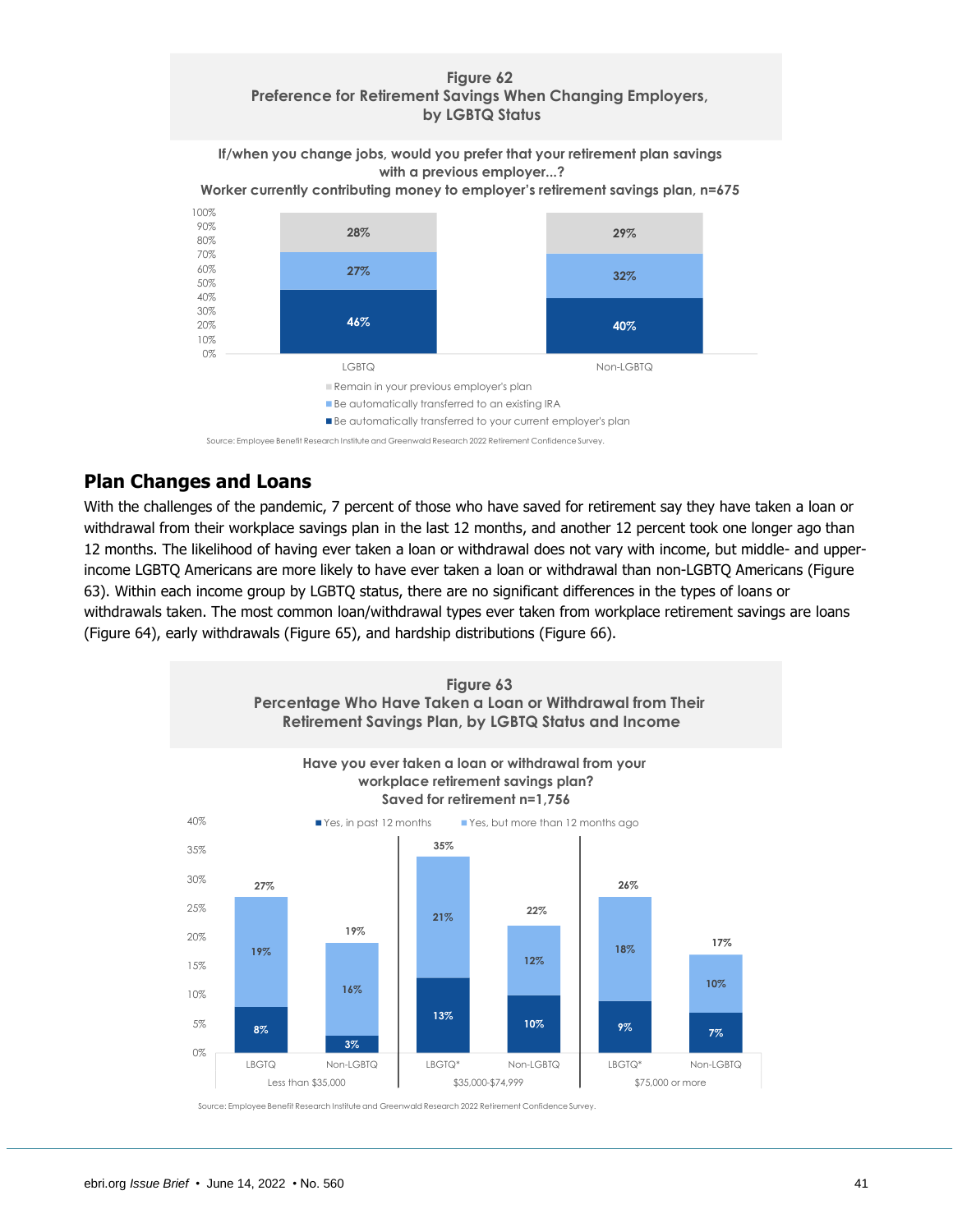### **Figure 64 Percentage of Those Who Saved for Retirement and Have Taken a Loan or Withdrawal Who Took a Loan, by LGBTQ and Income**



**Which of the following have you taken from your retirement savings plan? Please select all that apply. Taken a loan from the plan (the borrowed amount is paid back with interest through payroll deduction)**

Source: Employee Benefit Research Institute and Greenwald Research 2022 Retirement Confidence Survey.



**Which of the following have you taken from your retirement savings plan? Please select all that apply. An Early Withdrawal from the plan (a withdrawal made before age 59½ that you typically pay a tax penalty for) Saved for retirement and have taken a loan or withdrawal from their workplace retirement savings plan n=342**

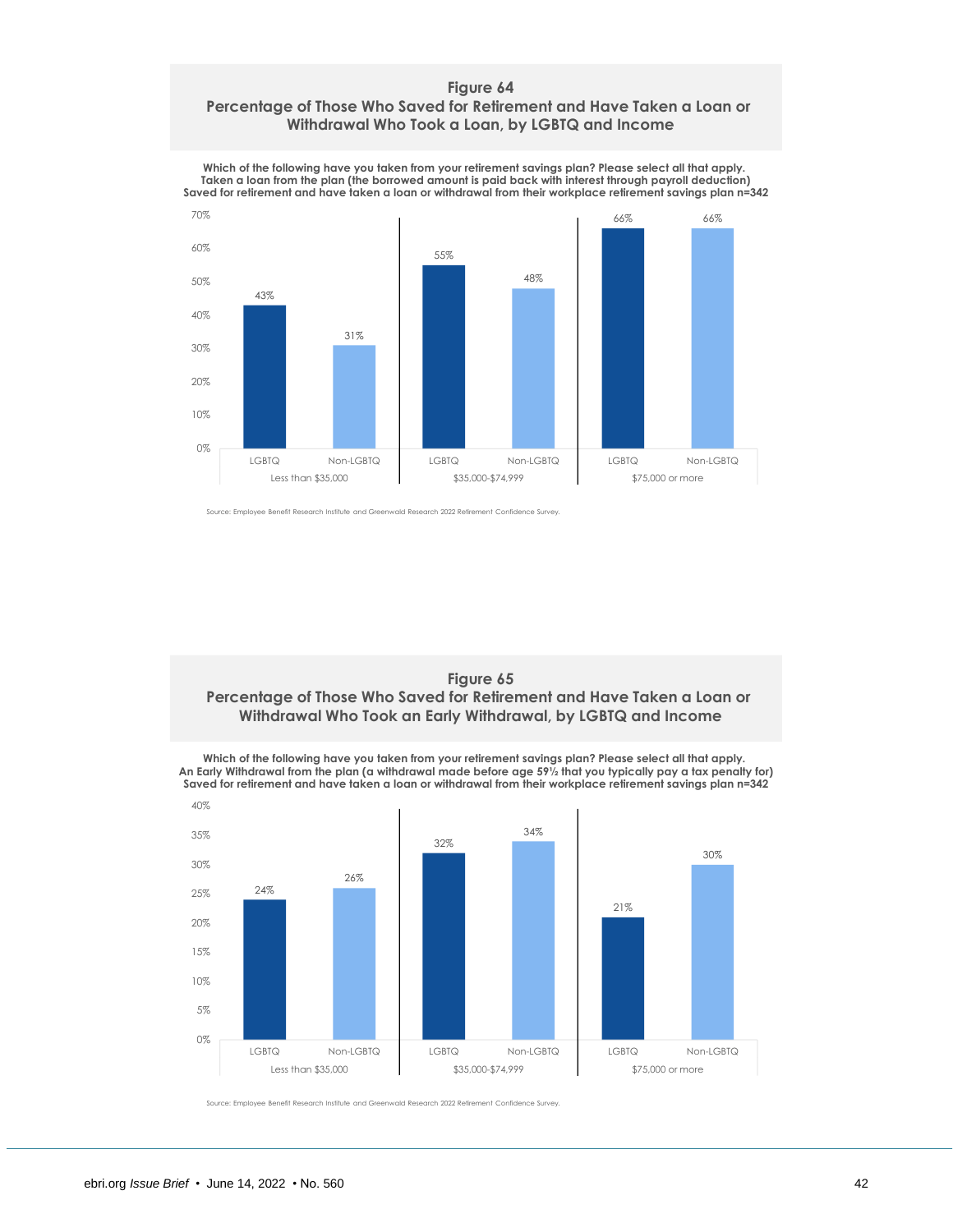### **Figure 66 Percentage of Those Who Saved for Retirement and Have Taken a Loan or Withdrawal Who Took a Hardship Distribution, by LGBTQ and Income**

**Which of the following have you taken from your retirement savings plan? Please select all that apply. A hardship distribution from the plan Saved for retirement and have taken a loan or withdrawal from their workplace retirement savings plan n=342**





The top four reasons for taking a loan from a workplace plan are the same for both LGBTQ and non-LGBTQ Americans (Figure 67).<sup>10</sup> They are not in the same order, but the incidences of the reasons between LGBTQ and non-LGBTQ Americans are not statistically significantly different. The top reason for LGBTQ Americans is to cover another emergency expense, and for non-LGBTQ Americans, it is to pay off a credit card bill or credit card debt.

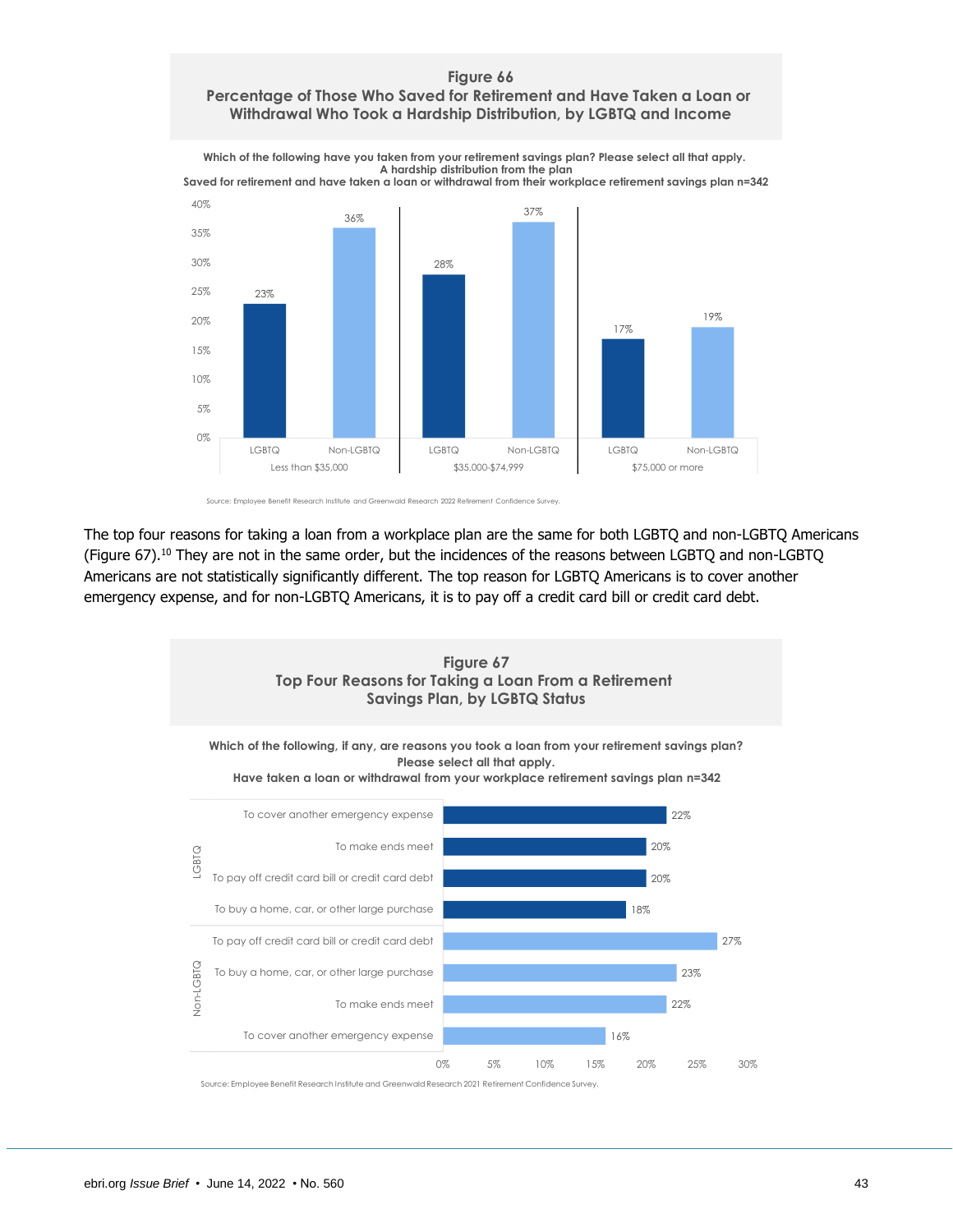# <span id="page-43-0"></span>**Sources of Income in Retirement**

Nearly 9 in 10 Americans who plan to retire or have retired expect to or do receive Social Security income in retirement, regardless of LGBTQ status (Figure 68). In addition, approximately 70 percent of Americans expect to or do receive income in retirement from personal retirement savings or investments — such as mutual funds, certificates of deposit (CDs), or checking/savings accounts — and a workplace retirement savings plan. A slightly lower percentage expect to or do receive income from an IRA in retirement, again regardless of LGBTQ status.



Source: Employee Benefit Research Institute and Greenwald Research 2022 Retirement Confidence Survey.







ebri.org *Issue Brief* • June 14, 2022 • No. 560 44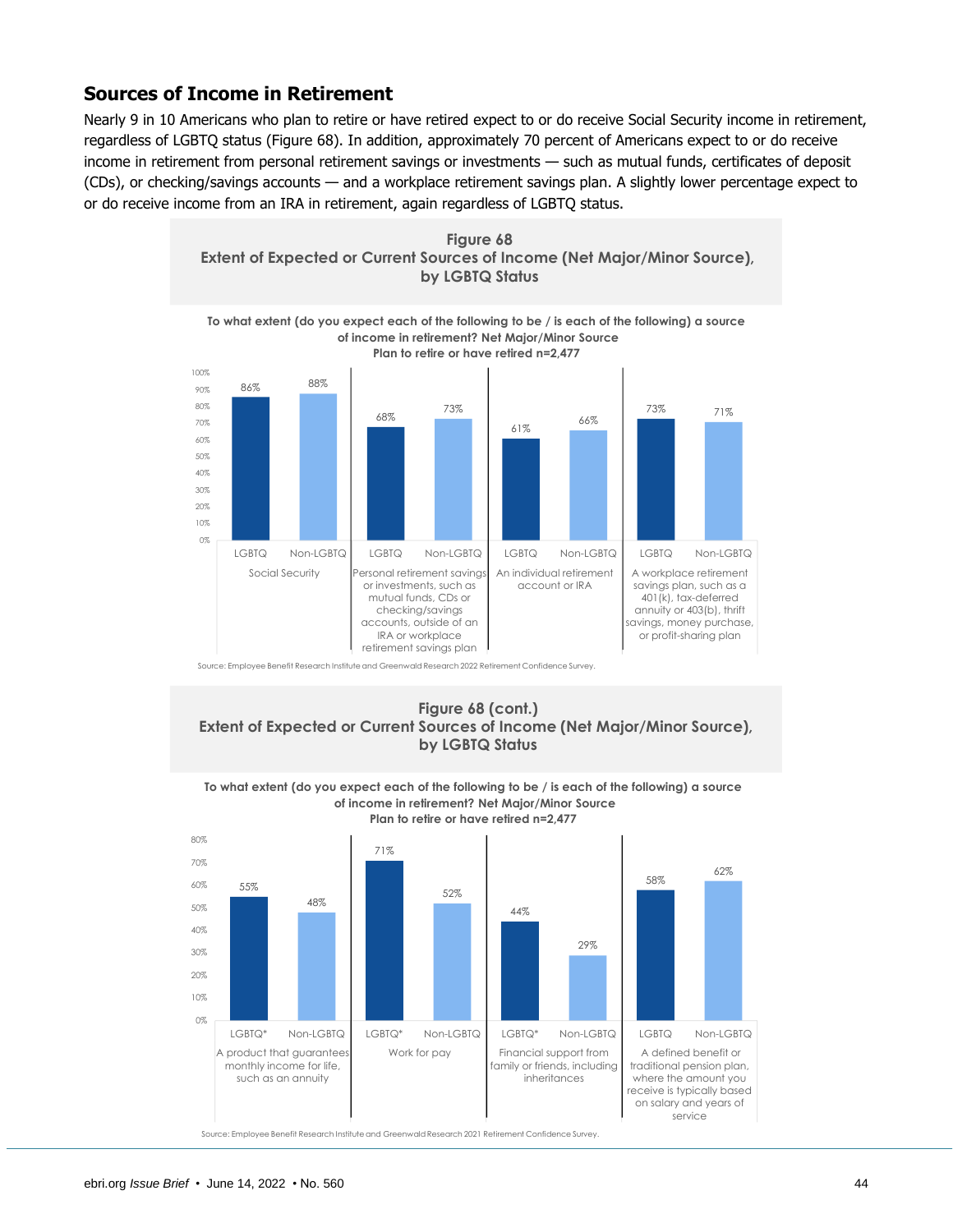Other sources of income in retirement show differences in expectations and receipt by LGBTQ status. LGBTQ Americans are more likely to say they expect to or do receive income in retirement from a product that guarantees monthly income for life (such as an annuity), work for pay, and financial support from family or friends, including inheritances (Figure 68 (cont.)). Analogously, LGBTQ workers are more likely to say they plan to work for pay in retirement than non-LGBTQ workers (Figure 69). However, both LGBTQ and non-LGBTQ retirees are significantly less likely to actually to work for pay in retirement compared with the percentages of those expecting to work for pay in retirement.



Source: Employee Benefit Research Institute and Greenwald Research 2021 Retirement Confidence Survey.

### <span id="page-44-0"></span>**Retiree Expectations and Experiences**

When asked how their overall lifestyle in retirement now compares to how they expected it to be before they retired, retirees largely say their lifestyle is about the same as expected. However, LGBTQ retirees are more likely than non-LGBTQ retirees to say that their lifestyle is worse than expected (Figure 70). When asked about expectations of specific expense categories, only expectations about housing expenses differ between LGBTQ and non-LGBTQ retirees — with LGBTQ retirees more likely to say they are higher than expected (Figure 71).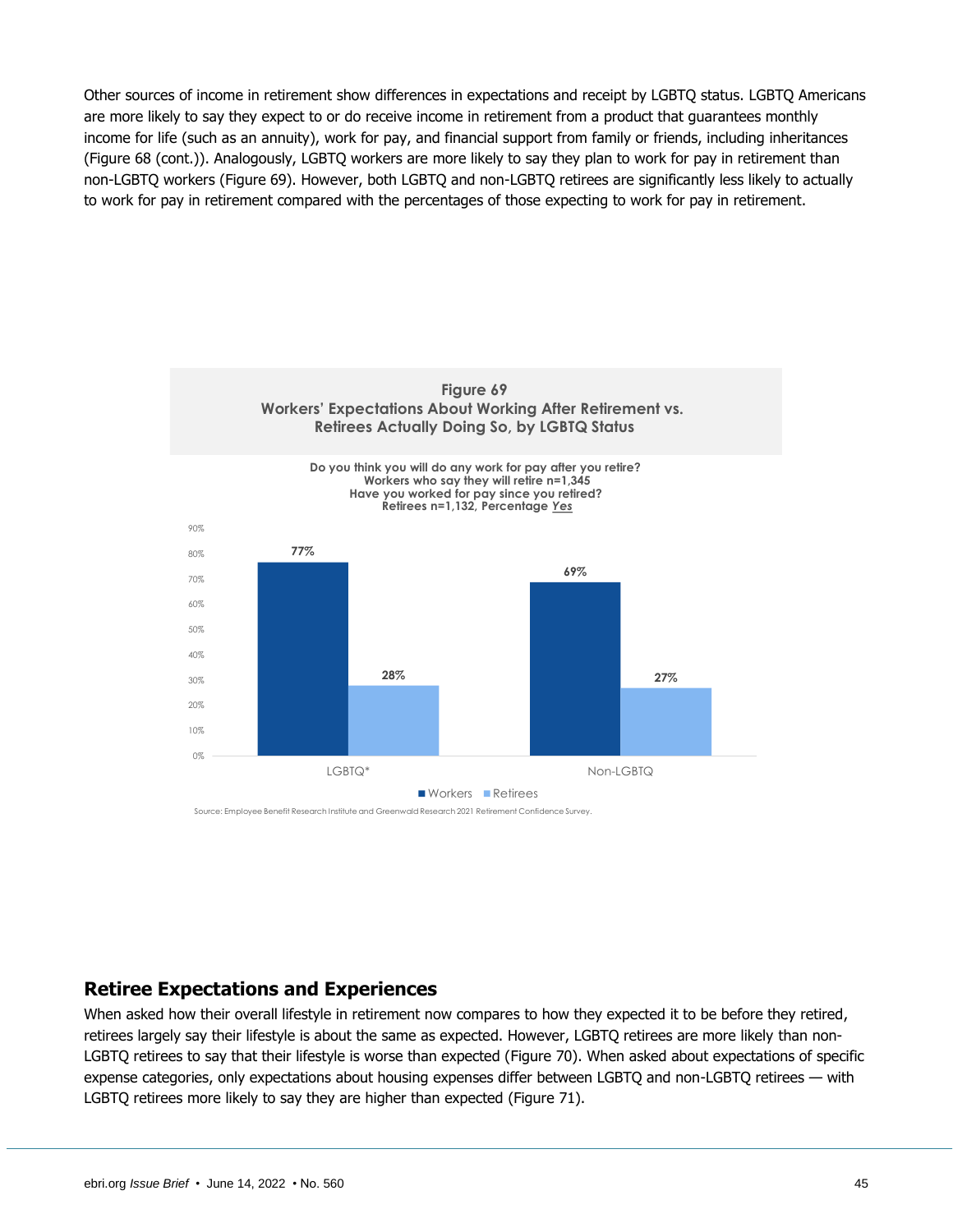### **Figure 70 How Do Retirees' Lifestyles Compare With What Was Expected Before Retirement, by LGBTQ Status**



Source: Employee Benefit Research Institute and Greenwald Research 2022 Retirement Confidence Survey.

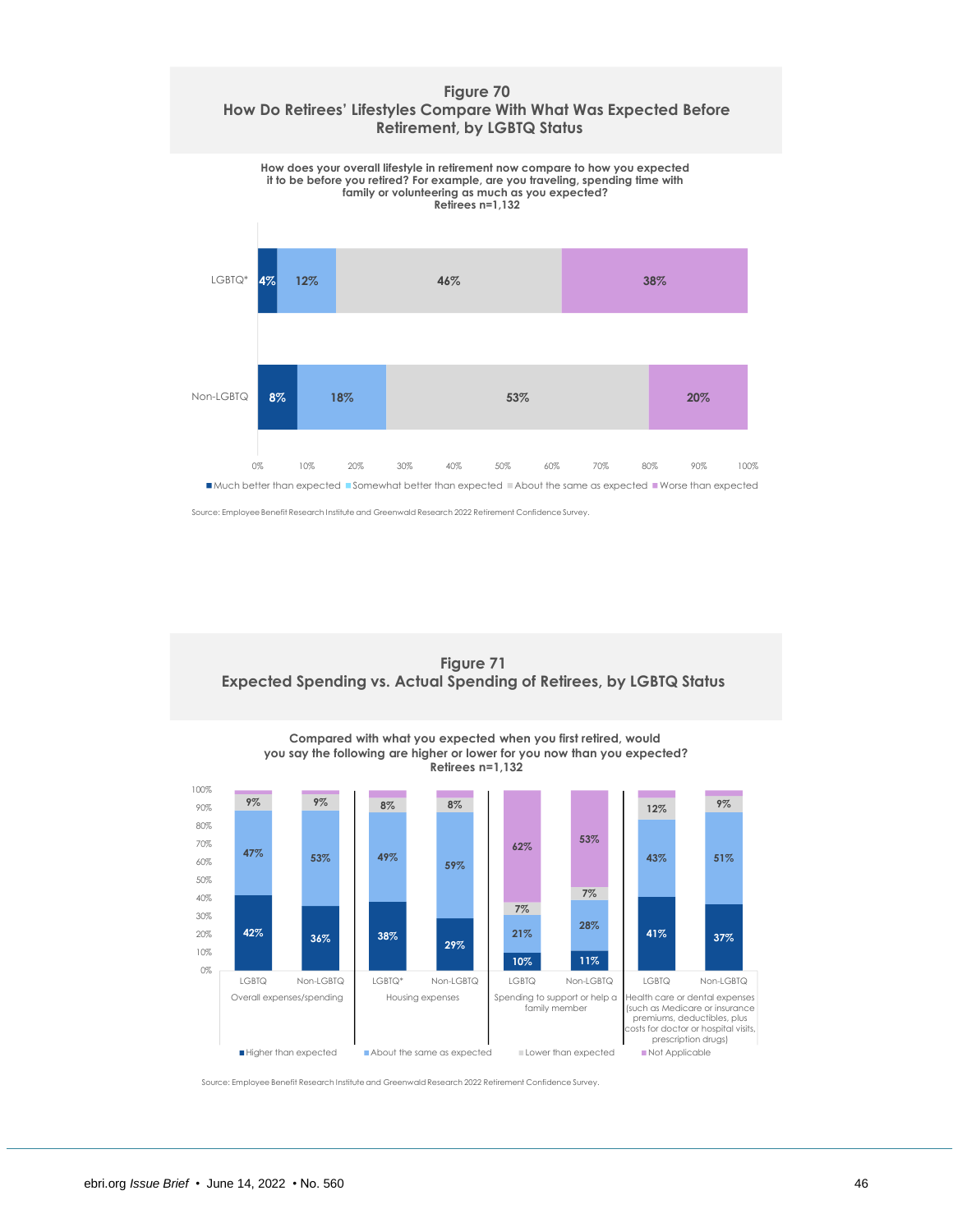# <span id="page-46-0"></span>**Conclusion**

LGBTQ Americans are more likely to have lower financial resources, and they are more likely to suggest they are burdened by "problematic" debt. They also report being less likely to feel knowledgeable about managing their day-today finances, report feeling greater stress about retirement preparation, and report lower confidence in their retirement prospects.

LGBTQ Americans are more likely to believe that their household's financial planning needs are unique. Some financial goals, like saving for retirement, top the priority list for many Americans regardless of LGBTQ status. However, beyond a couple common goals, LGBTQ Americans are more likely to place a variety of other financial goals at the top of their lists, such as buying a home, reducing debt, or growing a family through adoption or birth. They are also more likely to say they have other financial priorities more important than saving for retirement. Consequently, LGBTQ Americans could benefit from increased assistance in balancing competing financial priorities.

While over one-third of all Americans report that they do not know who to go to for good financial and retirement planning advice, LGBTQ Americans are even more likely to feel they don't know where to turn. They are less likely to work with a financial advisor and are more likely to suggest they feel unfairly treated by financial services companies. Financial service companies, representatives, and advisors could make LGBTQ clients and prospects feel more comfortable in their interactions perhaps by emphasizing the commonality of some financial goals while also acknowledging differences in the LGBTQ clients' current financial position and differences in future goals. Importantly, LGBTQ respondents suggest that they want to work with financial professionals with whom they share some common life experiences and who demonstrate they are an ally to the LGBTQ+ community.

The importance of being an ally also extends to the workplace. Employers and HR representatives are fairly low on the list of trusted sources of financial and retirement planning information, but this belies their role as a provider of critical financial and retirement benefits. Though most LGBTQ workers feel fairly treated at work, some report having trouble accessing or utilizing employer-sponsored benefits for their dependents or beneficiaries, which could be hindering their full participation in these programs. Employers should aim to ensure benefits and benefit access work for their LGBTQ employees and their dependents.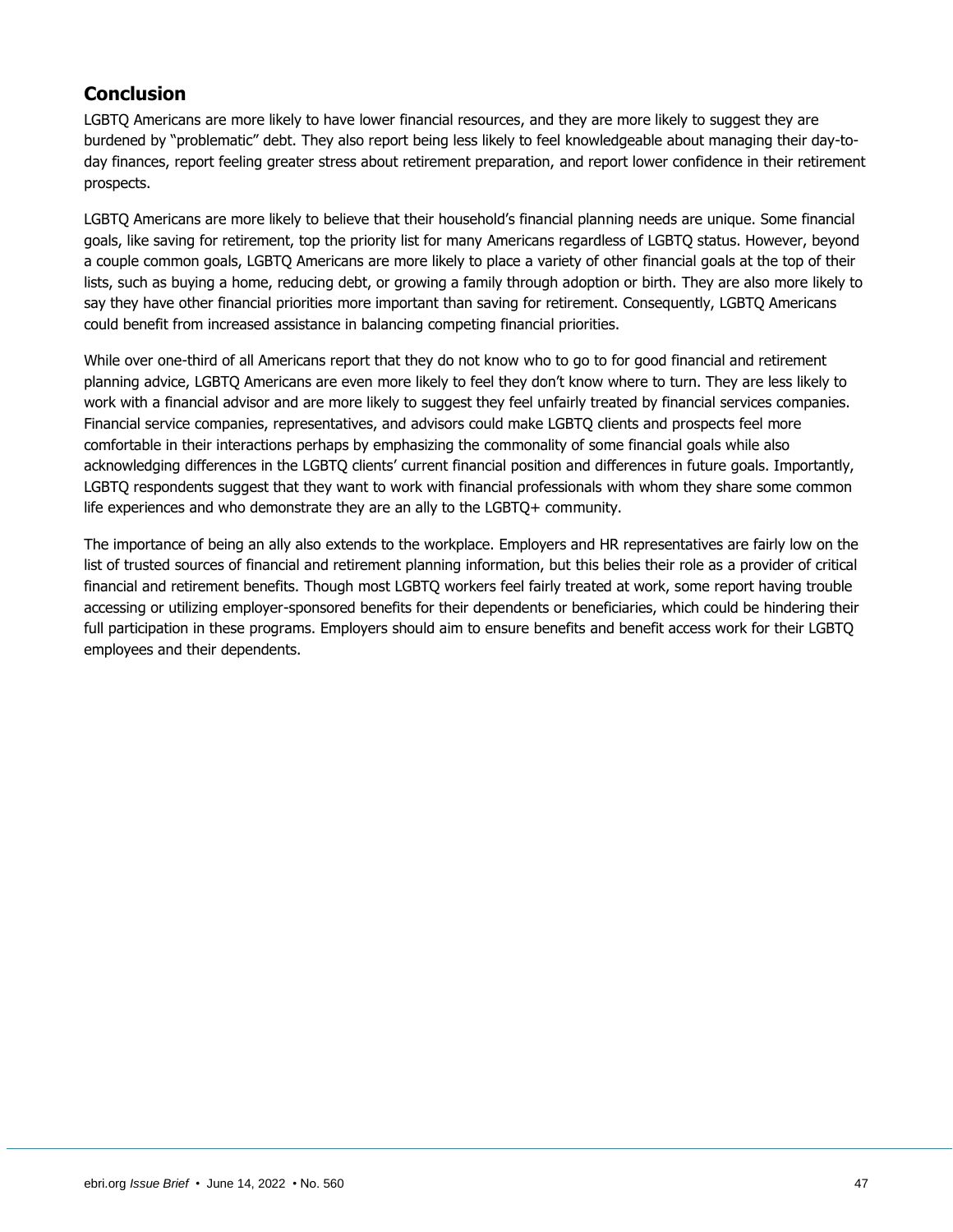# <span id="page-47-0"></span>**Appendix 1: Methodology**

The Retirement Confidence Survey, in its 32nd year in 2022, is the longest-running survey of its kind, measuring worker and retiree confidence about retirement, and is conducted annually by the Employee Benefit Research Institute (EBRI) and Greenwald Research. The 2022 survey of 2,677 Americans was conducted online January 4 through January 26, 2022. All respondents were ages 25 or older. The survey included 1,545 workers and 1,132 retirees — this year included an oversample of 807 completed surveys among LGBTQ Americans (639 workers and 168 retirees). For the RCS, this group included respondents who self-described their sexual orientation as gay, lesbian, bisexual, asexual, queer, or other, or who described their gender identity as transgender, gender non-conforming, or other.

Data are weighted by age, sex, LGBTQ status, household income, and race/ethnicity. Unweighted sample sizes are noted on charts to provide information for margin of error estimates. The margin of error would be  $\pm$  2.5 percentage points for workers,  $\pm$  3.0 retirees, and  $\pm$  3.5 for LGBTQ respondents in a similarly sized random sample.

Please note percentages in the figures may not total to 100 percent due to rounding and/or missing categories. Any differences in subgroups noted in the text are statistically significant. If there are no notations in the figures, there are no significant differences.

# <span id="page-47-1"></span>**Appendix 2: Figure Statistical Significance Key**

### **Figure 3**

• In each income group: Non-LGBTQ Americans are more likely to have \$250,000 or more in assets than LGBTQ Americans.

### **Figure 4**

• In each income group: Non-LGBTQ Americans are more likely to consider debt to not be a problem than LGBTQ Americans.

### **Figure 5**

In each health status category: Non-LGBTQ Americans are more likely to consider debt to not be a problem than LGBTQ Americans.

### **Figure 6**

• In the two younger generations (Millennials and Generation X): Non-LGBTQ Americans are more likely to consider debt to *not* be a problem than LGBTQ Americans.

### **Figure 7**

In each income group: LGBTQ Americans are more likely to agree that debt is negatively impacting their ability to save for retirement/live comfortably in retirement than non-LGBTQ Americans.

### **Figure 8**

• In each income group: LGBTQ Americans are more likely to agree that their non-mortgage debt is having a negative impact on their ability to save for emergencies than non-LGBTQ Americans.

### **Figure 9**

• In the upper-income (\$75,000 or more) group: Non-LGBTQ Americans are more likely to agree that their nonmortgage debt is *not* having an impact on their ability to participate in or contribute to an employer's retirement plan than LGBTQ Americans.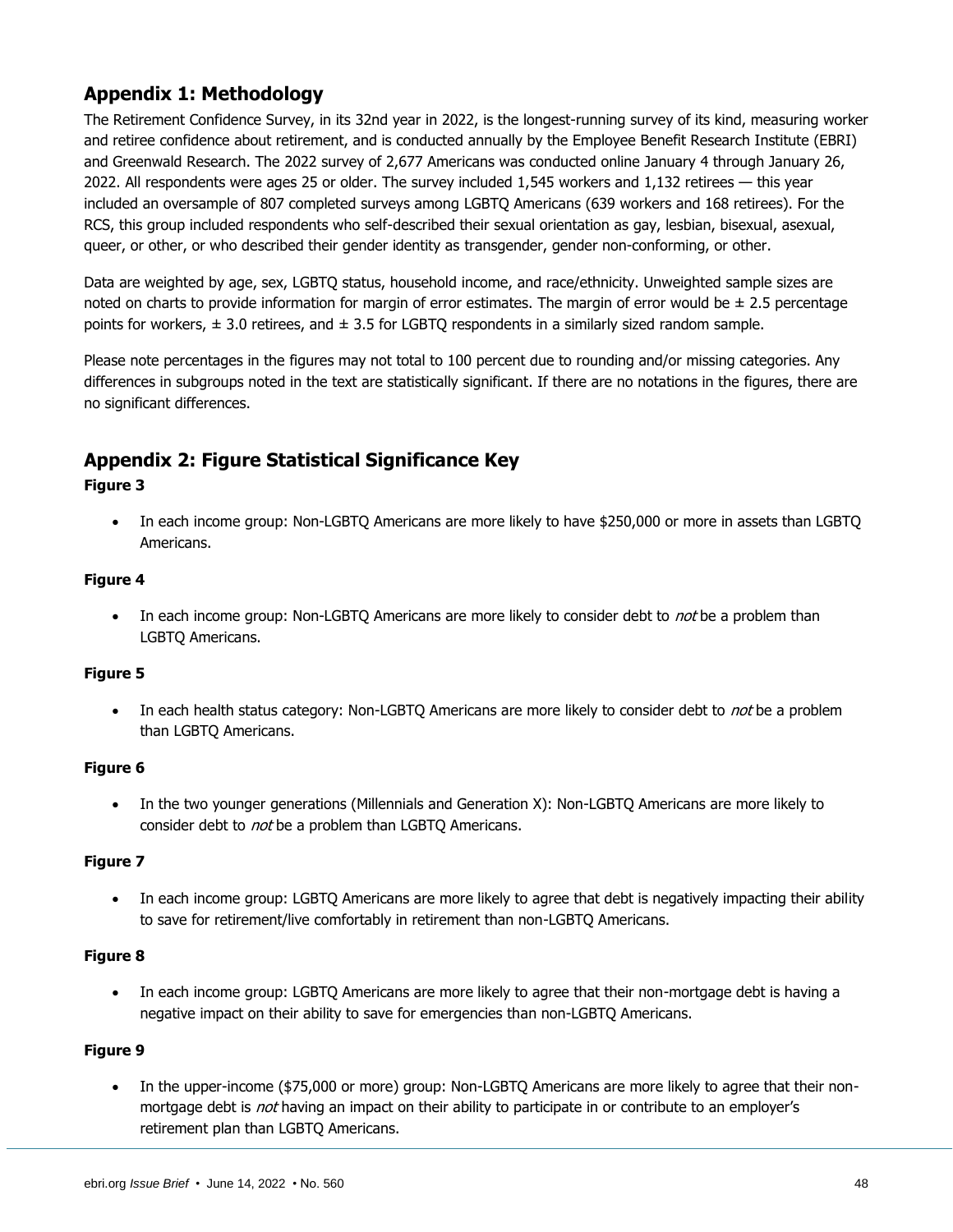• In each income group: Non-LGBTQ Americans are more likely to be confident that they (and their spouse) will have enough money to live comfortably throughout their retirement years than LGBTQ Americans.

### **Figure 11**

• In the two better health status groups (excellent/very good and good): LGBTQ Americans are more likely to be not confident that they (and their spouse) will have enough money to live comfortably throughout their retirement years than non-LGBTQ Americans.

### **Figure 12**

For each generation: LGBTQ Americans are more likely to be not confident that they (and their spouse) will have enough money to live comfortably throughout their retirement years than non-LGBTQ Americans.

### **Figure 13**

• In the lower- (less than \$35,000) and middle-income groups: LGBTQ Americans are more likely to say that in the past year, the COVID-19 pandemic and related health concerns lowered their confidence in having enough money to live comfortably throughout their retirement years than non-LGBTQ Americans.

### **Figure 14**

• For those who say their health status is excellent/very good or good: LGBTQ Americans are more likely to say that in the past year, the COVID-19 pandemic and related health concerns lowered their confidence in having enough money to live comfortably throughout their retirement years than non-LGBTQ Americans.

### **Figure 15**

In each income group: LGBTQ Americans are more likely to be not confident that they (and their spouse) will have enough money to take care of their basic expenses during their retirement than non-LGBTQ Americans.

### **Figure 16**

In each income group: LGBTQ Americans are more likely to be not confident that they are doing/did a good job of preparing financially for their retirement than non-LGBTQ Americans.

### **Figure 17**

In each income group: LGBTQ Americans are more likely to be not confident that they will have enough money to keep up with the cost of living/inflation in retirement than non-LGBTQ Americans.

### **Figure 18**

In each income group: Non-LGBTQ Americans are more likely to *disagree* with the statement that preparing for retirement makes them feel stressed than LGBTQ Americans.

### **Figure 19**

Middle- and upper-income LGBTQ Americans are more likely to be not confident that the Social Security system will continue to provide benefits of at least equal value to the benefits received by retirees today than middleand upper-income non-LGBTQ Americans.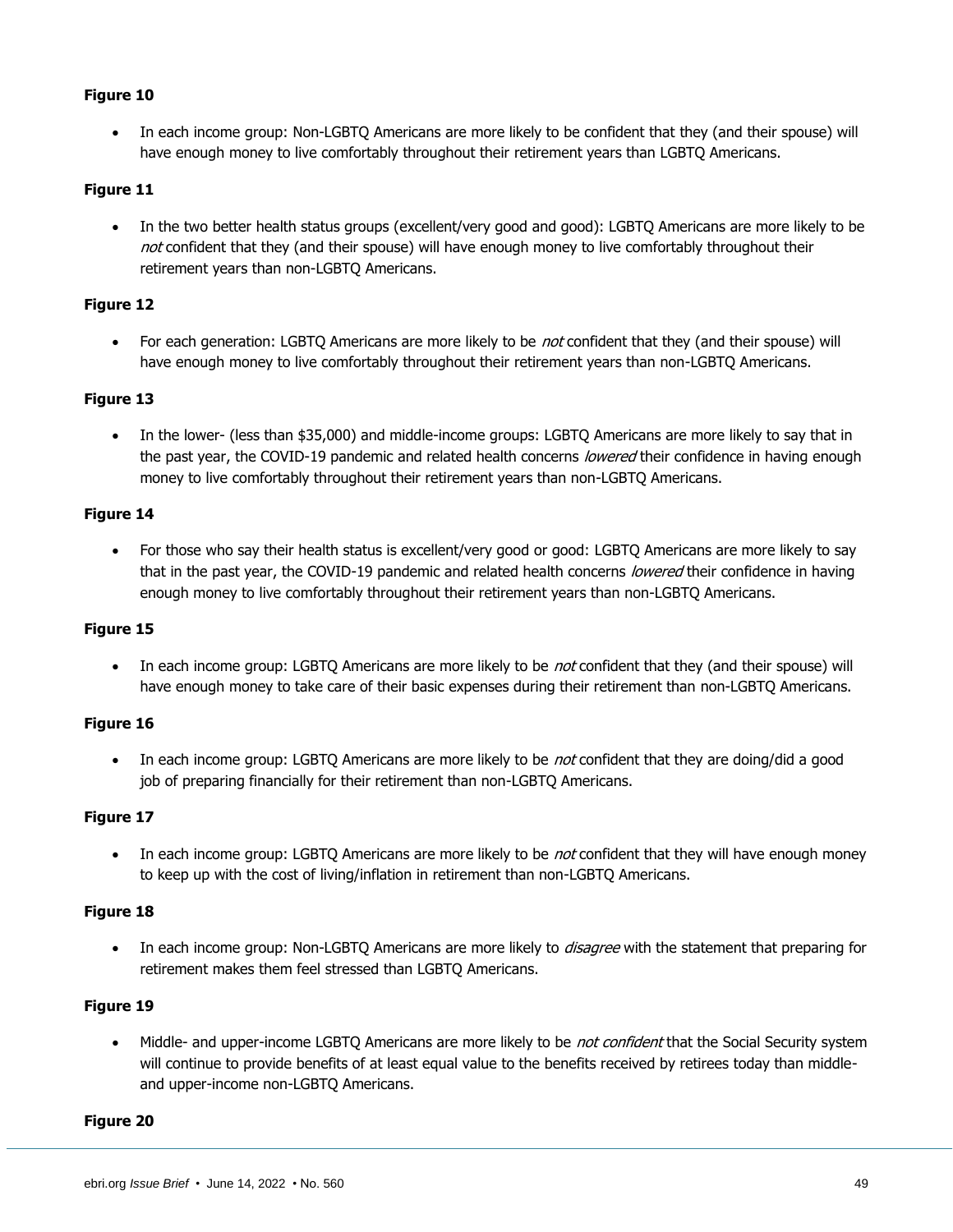- Millennial LGBTQ Americans are more likely to be not confident that the Social Security system will continue to provide benefits of at least equal value to the benefits received by retirees today than Millennial non-LGBTQ Americans.
- Gen X non-LGBTQ Americans are more likely to be very confident that the Social Security system will continue to provide benefits of at least equal value to the benefits received by retirees today than Gen X LGBTQ Americans.

Middle- and upper-income LGBTQ Americans are more likely to be not confident that the Medicare system will continue to provide benefits of at least equal value to the benefits received by retirees today than their non-LGBTQ counterparts.

### **Figure 22**

• LGBTQ Americans who report their health status as excellent/very good or good are more likely to be *not* confident that the Medicare system will continue to provide benefits of at least equal value to the benefits received by retirees today than their non-LGBTQ counterparts.

### **Figure 23**

• In the lower- and middle-income groups: Non-LGBTQ Americans are more likely to strongly or somewhat *agree* that they feel knowledgeable about managing their day-to-day finances than LGBTQ Americans.

### **Figure 24**

• In the middle- and upper-income groups: Non-LGBTQ Americans are more likely to strongly or somewhat *agree* that they feel knowledgeable about managing savings and investments for the future than LGBTQ Americans.

### **Figure 25**

In each generation: Non-LGBTQ Americans are more likely to strongly or somewhat *agree* that they feel knowledgeable about managing savings and investments for the future than LGBTQ Americans.

### **Figure 26**

In the lower- and middle-income groups: LGBTQ Americans are more likely to *agree* that their household's long-term financial needs are different than other households than non-LGBTQ Americans.

### **Figure 27**

In the lower- and upper-income groups: LGBTQ Americans are more likely to strongly or somewhat *agree* that retirement savings is *not* a priority relative to the current needs of their family than non-LGBTQ Americans.

- LGBTQ Americans are more likely to cite developing a strategy for reducing debt, purchasing a home, starting a business, and establishing/growing a family through adoption or having children as their top three longerterm financial planning priorities than non-LGBTQ Americans.
- Non-LGBTQ Americans are more likely to cite developing a strategy for drawing income in retirement and being able to leave an inheritance to your children or other family members as their top three longer-term financial planning priorities than LGBTQ Americans.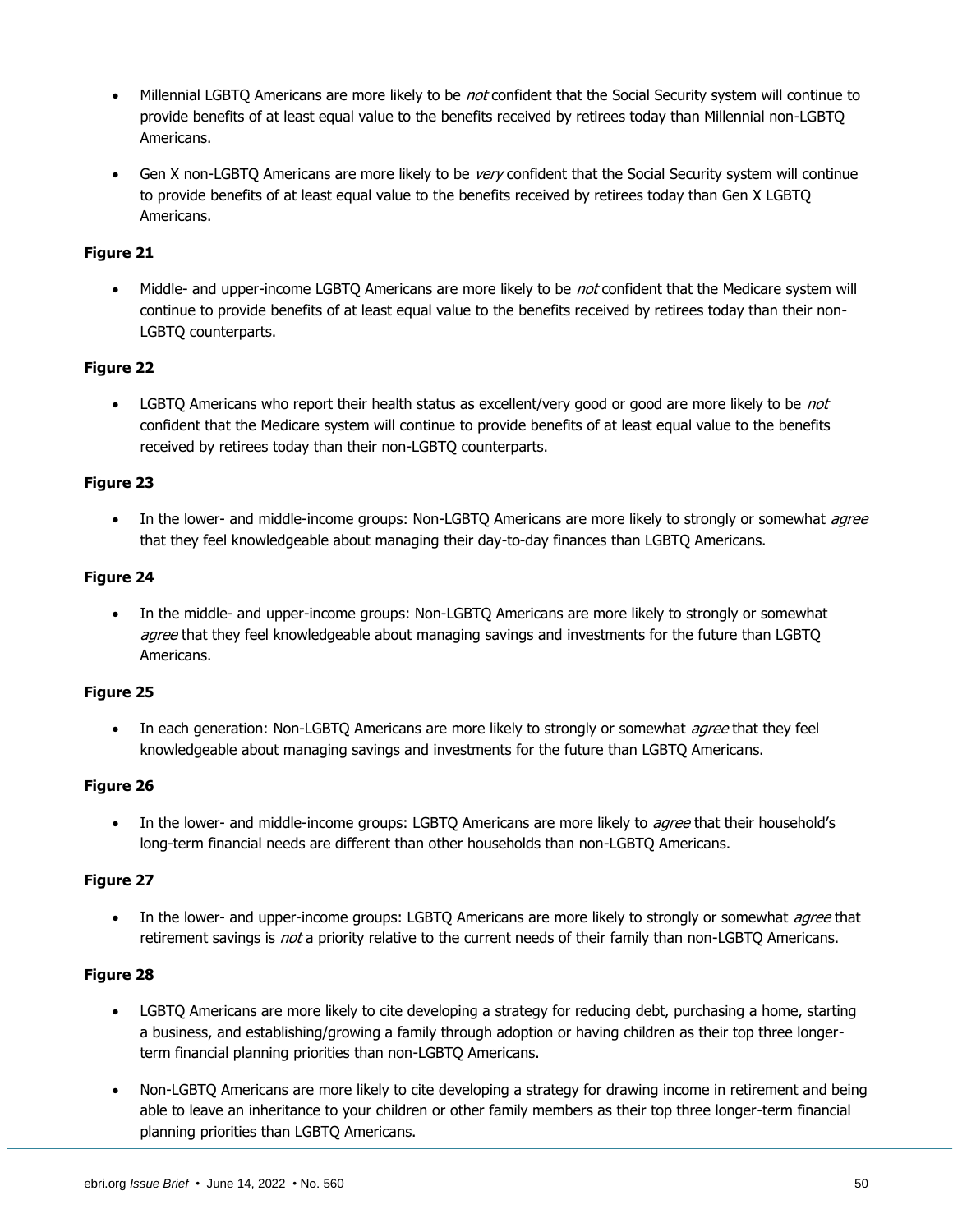• In the middle- and upper-income groups: LGBTQ Americans are more likely to say income stability is more important than maintaining wealth than non-LGBTQ Americans.

### **Figure 30**

• For each generation: LGBTQ Americans are more likely to say income stability is more important than maintaining wealth than non-LGBTQ Americans.

### **Figure 31**

• In the middle- and upper-income groups: non-LGBTQ Americans are more likely to choose managing their savings/investments compared with purchasing a product that gives them guaranteed income for life than LGBTQ Americans.

### **Figure 32**

In each income group: LGBTQ Americans are more likely to *disagree* that they feel they have been fairly treated by financial services companies and their representatives than non-LGBTQ Americans.

### **Figure 33**

For Millennials and Baby Boomers: LGBTQ Americans are more likely to *disagree* that they feel they have been fairly treated by financial services companies and their representatives than non-LGBTQ Americans.

### **Figure 35**

In the upper-income group: LGBTO Americans are more likely to *disagree* that they feel they have been fairly treated in the workplace than non-LGBTQ Americans.

### **Figure 36**

For Millennials: LGBTQ Americans are more likely to *disagree* that they feel they have been fairly treated in the workplace than non-LGBTQ Americans.

### **Figure 37**

• In the lower- and upper-income groups: LGBTQ Americans are more likely to *agree* that they have had trouble accessing or utilizing employer-sponsored benefits for their dependents or beneficiaries than non-LGBTQ Americans.

### **Figure 38**

In each income group: LGBTO Americans are more likely to *agree* that they do *not* know who to go to for good financial or retirement planning advice than non-LGBTQ Americans.

### **Figure 39**

- LGBTQ Americans are more likely to say that they use online advice or advisors that provide guidance based on formulas for retirement planning than non-LGBTQ Americans.
- Non-LGBTQ Americans are more likely to say that they use a personal, professional financial advisor for retirement planning than LGBTQ Americans.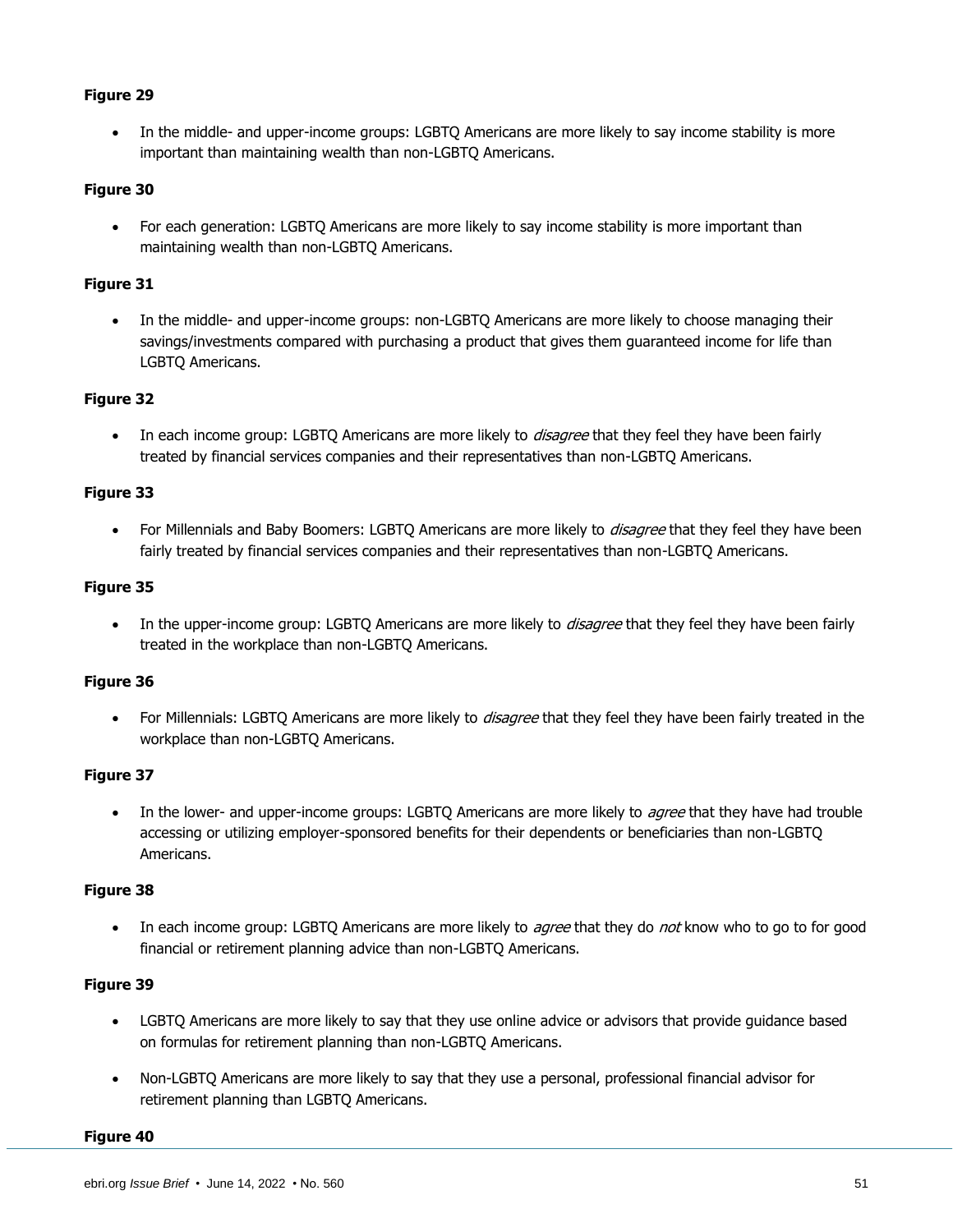- Non-LGBTQ Americans are more likely to currently work with a professional financial advisor or representative than LGBTQ Americans.
- LGBTQ Americans are more likely to think they will work with a professional financial advisor or representative in the future than non-LGBTQ Americans.

• In the middle-income group: Non-LGBTQ Americans are more likely to currently work with a professional financial advisor or representative than LGBTQ Americans.

### **Figure 42**

• LGBTQ Americans are more likely to say that it is important to use an advisor who has had a similar upbringing or life experiences as them, an advisor who is the same gender as them, and an advisor that is an ally of the LGBTQ+ community as criteria for choosing a financial advisor than non-LGBTQ Americans.

### **Figure 43**

In the upper-income group: LGBTQ Americans are more likely to say that it is important to use an advisor who has a similar racial/ethnic background to them and an advisor who is the same gender as them as criteria for choosing a financial advisor than non-LGBTQ Americans.

### **Figure 43 (cont.)**

- In the lower-income group: LGBTQ Americans are more likely to say that it is important to use an advisor who is affiliated with their employer in some way as a criterion for choosing a financial advisor than non-LGBTQ Americans.
- In the upper-income group: LGBTQ Americans are more likely to say that it is important to use an advisor who has had a similar upbringing or life experiences as them as a criterion for choosing a financial advisor than non-LGBTQ Americans.

### **Figure 44**

In each income group and for each generation: LGBTQ Americans are more likely to say it is important to use an advisor who is an ally of the LGBTQ+ community as a criterion for choosing a financial advisor than non-LGBTQ Americans.

### **Figure 46**

• For Gen X and Baby Boom: Non-LGBTQ Americans are more likely to have tried to figure out how much money they will need to have saved by the time they retire so that they can live comfortably in retirement than LGBTQ Americans.

### **Figure 47**

• For each income group: Non-LGBTQ Americans are more likely to have personally saved any money for retirement than are LGBTQ Americans.

### **Figure 48**

• For Millennials and Gen Xers: Non-LGBTQ Americans are more likely to have personally saved any money for retirement than are LGBTQ Americans.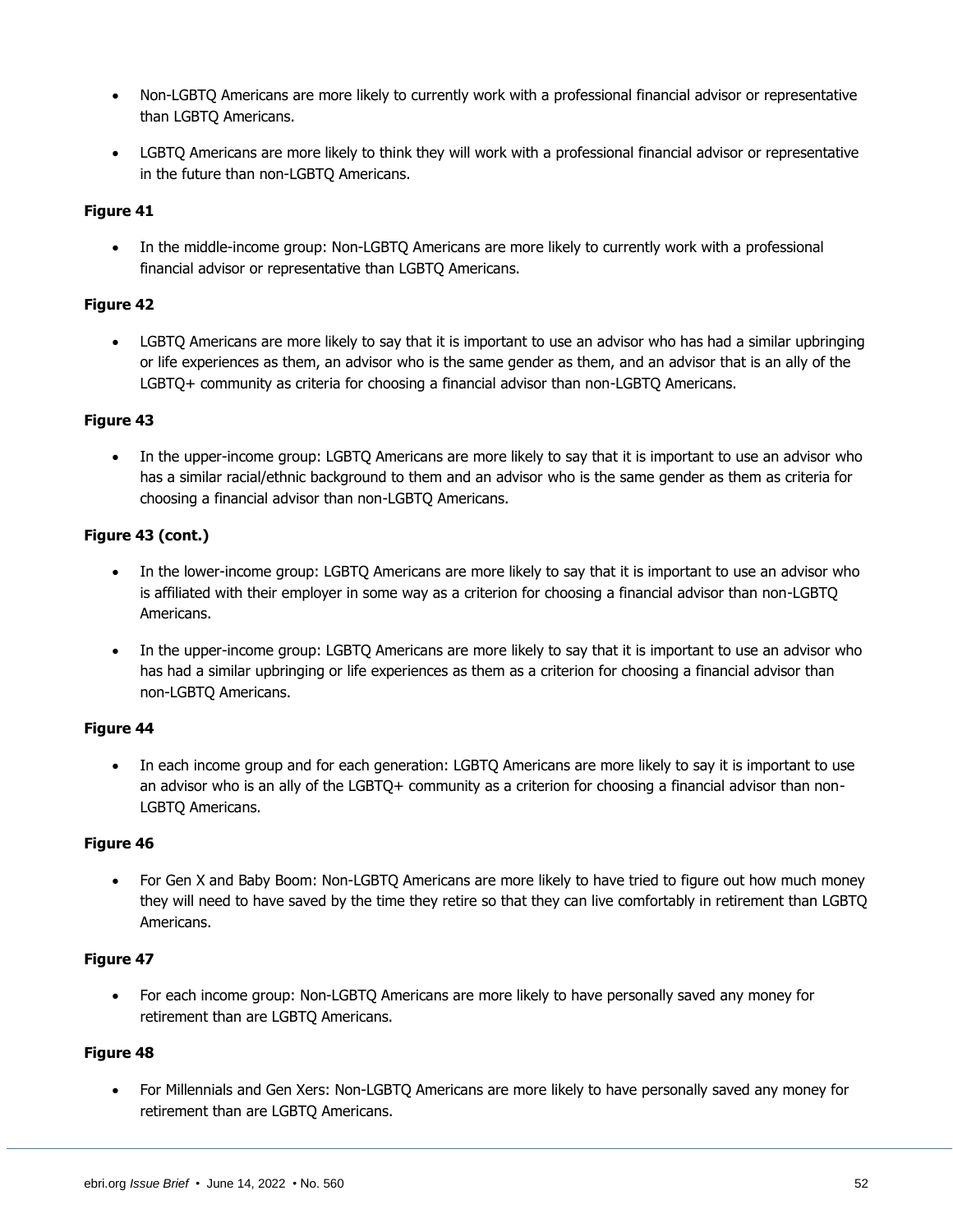• For each income group: Non-LGBTQ Americans are more likely to say that they agree with the statement that they feel they have enough savings to handle an emergency or sudden large expense than are LGBTQ Americans.

### **Figure 52**

• LGBTQ Americans are more likely to say that they retired earlier than planned, while non-LGBTQ Americans are more likely to say that they retired about when they planned.

### **Figure 53**

• For the middle- and upper-income groups: LGBTQ Americans are more likely to say that they retired earlier than planned than non-LGBTQ Americans.

### **Figure 54**

• LGBTQ Americans are more likely to say that they retired earlier than planned because they had/have a health problem or a disability, not related to COVID-19, than non-LGBTQ Americans.

### **Figure 56**

• For the middle-income group: LGBTQ Americans are more likely to say that their current employer offers them a retirement savings plan that allows them to make contributions from their salary than non-LGBTQ Americans.

### **Figure 57**

• For each investment option: LGBTQ Americans are more likely to say that they do not understand them than non-LGBTQ Americans.

### **Figure 57 (cont.)**

• For each investment option: LGBTQ Americans are more likely to say that they do not understand them than non-LGBTQ Americans.

### **Figure 58**

• For each income group: Non-LGBTQ Americans are more likely to say that they are somewhat or very confident in their ability to choose the right retirement products or investments for their situation than LGBTQ Americans.

### **Figure 60**

• For the fund investment options available: Non-LGBTQ Americans are more likely to say that they are very or somewhat satisfied in that aspect of their workplace retirement savings plan than LGBTQ Americans.

### **Figure 61**

• LGBTQ Americans are more likely to say that investment options that provide guaranteed lifetime income after they retire would be the most valuable improvement to their retirement savings plan than non-LGBTQ Americans.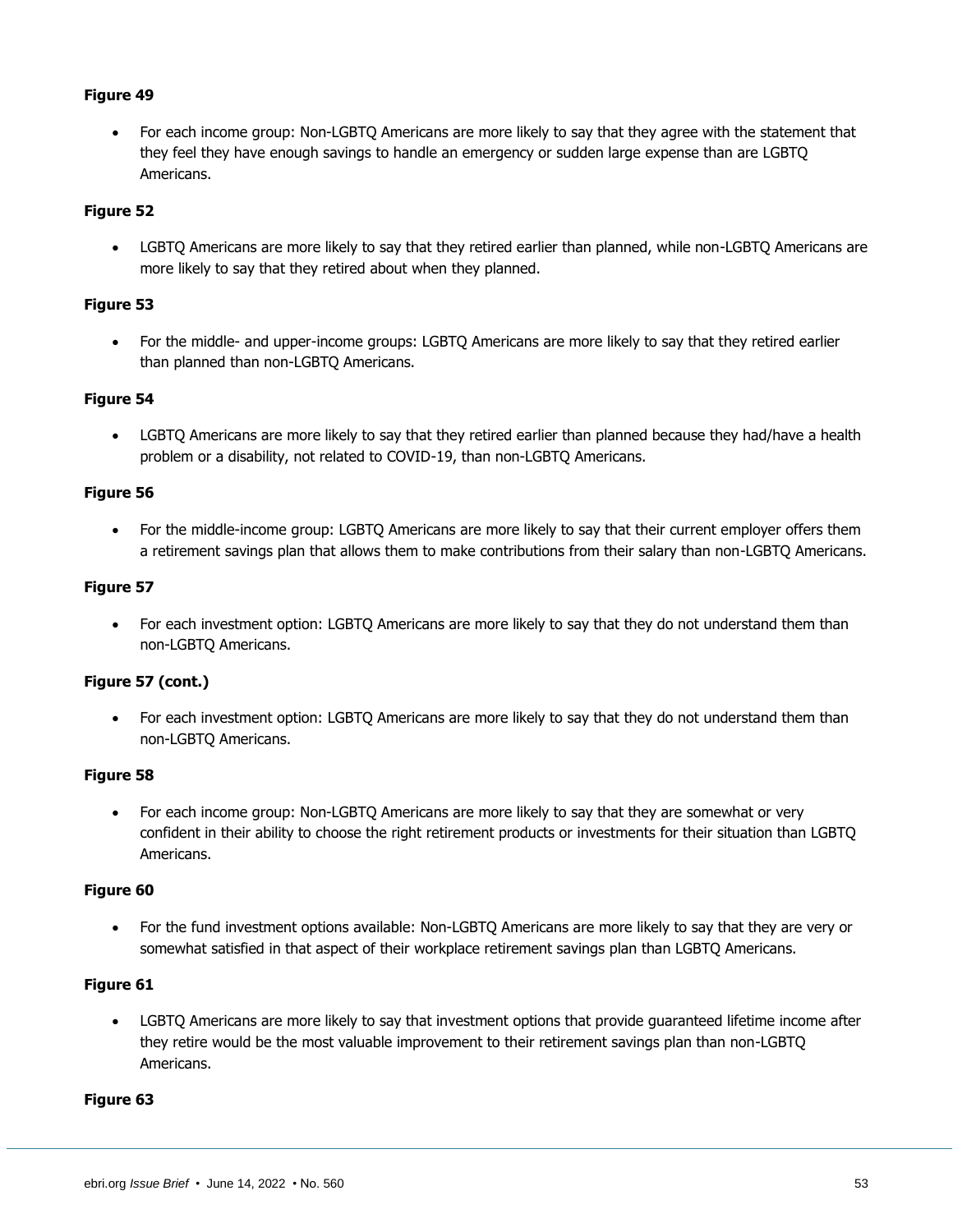• For the middle- and upper-income groups: LGBTQ Americans are more likely to say that they have ever taken a loan or withdrawal from their workplace retirement savings plan than LGBTQ Americans.

### **Figure 68 (cont.)**

• LGBTQ Americans are more likely to say that a product that guarantees monthly income for life, such as an annuity; work for pay; and financial support from family or friends are current or expected sources of income in retirement than non-LGBTQ Americans.

### **Figure 69**

• LGBTQ workers are more likely to say that they think they will work for pay in retirement than are non-LGBTQ workers.

### **Figure 70**

• LGBTQ retirees are more likely to say that their overall lifestyle in retirement is worse than they expected it to be before they retired than non-LGBTQ retirees.

### **Figure 71**

• Non-LGBTQ retirees are more likely to say that housing expenses are about the same as expected before they retired than LGBTQ retirees.

# <span id="page-53-0"></span>**Endnotes**

<sup>3</sup> Sarah Flood, Miriam King, Renae Rodgers, Steven Ruggles, J. Robert Warren and Michael Westberry. Integrated Public Use Microdata Series, Current Population Survey: Version 9.0 [dataset]. Minneapolis, MN: IPUMS, 2021. [https://doi.org/10.18128/D030.V9.0,](https://doi.org/10.18128/D030.V9.0) and U.S. Census Bureau. Public Use File, Household Pulse Survey: Phase 3.2, Week 37 (September 1-13, 2021). Washington, DC: accessed via site [https://www.census.gov/programs-surveys/household-pulse](https://www.census.gov/programs-surveys/household-pulse-survey/datasets.html)[survey/datasets.html](https://www.census.gov/programs-surveys/household-pulse-survey/datasets.html)

<sup>4</sup> The other sexual orientations include asexual, queer, straight, and "something else," with 1 percent identifying as each of these orientations.

<sup>5</sup> The priorities offered as choices were saving and investing for retirement; planning for future health and long-term care needs; developing a strategy for drawing income in retirement; creating a will, trust, or estate plan; being able to leave an inheritance to your children or other family members; developing a strategy for reducing debt; purchasing a home; saving for a child's education; purchasing life insurance; starting a business; planning for charitable giving; establishing/growing a family through adoption or having children; finding/engaging a personal financial advisor; and other.

<sup>6</sup> The sources offered as choices were online resources and research you do on your own; family and friends; a personal, professional financial advisor; your employer or information you receive at work; representatives from your workplace retirement plan provider; online advice or advisors that provide guidance based on formulas; financial experts or gurus in the media; libraries or community centers; church/religious centers or leaders; social media posts by financial or community

<sup>&</sup>lt;sup>1</sup> See Appendix 1 of this study for the survey details. Also see the 2022 Retirement Confidence Survey, April 2022, at [https://www.ebri.org/docs/default-source/rcs/2022-rcs/2022-rcs-summary-report.pdf,](https://www.ebri.org/docs/default-source/rcs/2022-rcs/2022-rcs-summary-report.pdf) and the associated fact sheets at <https://www.ebri.org/retirement/retirement-confidence-survey> for specific results from the 2022 survey.

 $2$  An oversample refers to collecting more data from groups that are a lower share of the population in order to do a more complete analysis of these groups by having a sufficient sample size to control for other variables besides just the variable of interest, in this case LGBTQ status. However, the overall results are weighted to retain national representation despite the larger sample of LGBTQ Americans than would actually be found in the population.